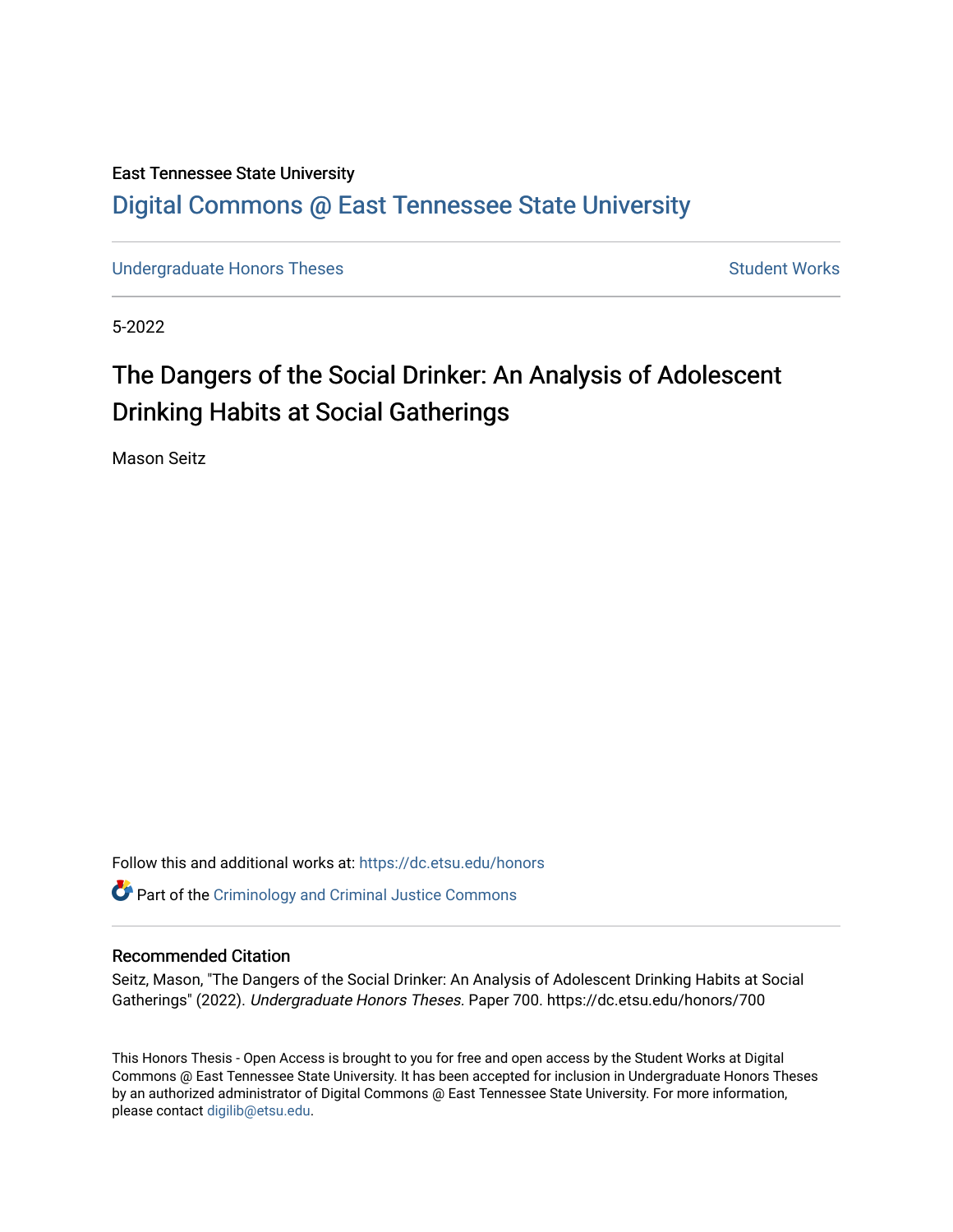The Dangers of the Social Drinker:

An Analysis of Adolescent Drinking Habits at Social Gatherings

By

Mason Douglas Seitz

An Undergraduate Thesis Submitted in Partial Fulfillment

Of the Requirements for the

University Honors Scholars Program

Honors College

and the

Honors-in-Discipline Criminal Justice Program

College of Arts and Sciences

East Tennessee State University

Mason D. Seitz Date

Dr. Dustin L. Osborne, Thesis Mentor Date

\_\_\_\_\_\_\_\_\_\_\_\_\_\_\_\_\_\_\_\_\_\_\_\_\_\_\_\_\_\_\_\_\_\_\_\_\_\_\_\_\_\_\_\_\_\_

\_\_\_\_\_\_\_\_\_\_\_\_\_\_\_\_\_\_\_\_\_\_\_\_\_\_\_\_\_\_\_\_\_\_\_\_\_\_\_\_\_\_\_\_\_\_

\_\_\_\_\_\_\_\_\_\_\_\_\_\_\_\_\_\_\_\_\_\_\_\_\_\_\_\_\_\_\_\_\_\_\_\_\_\_\_\_\_\_\_\_\_\_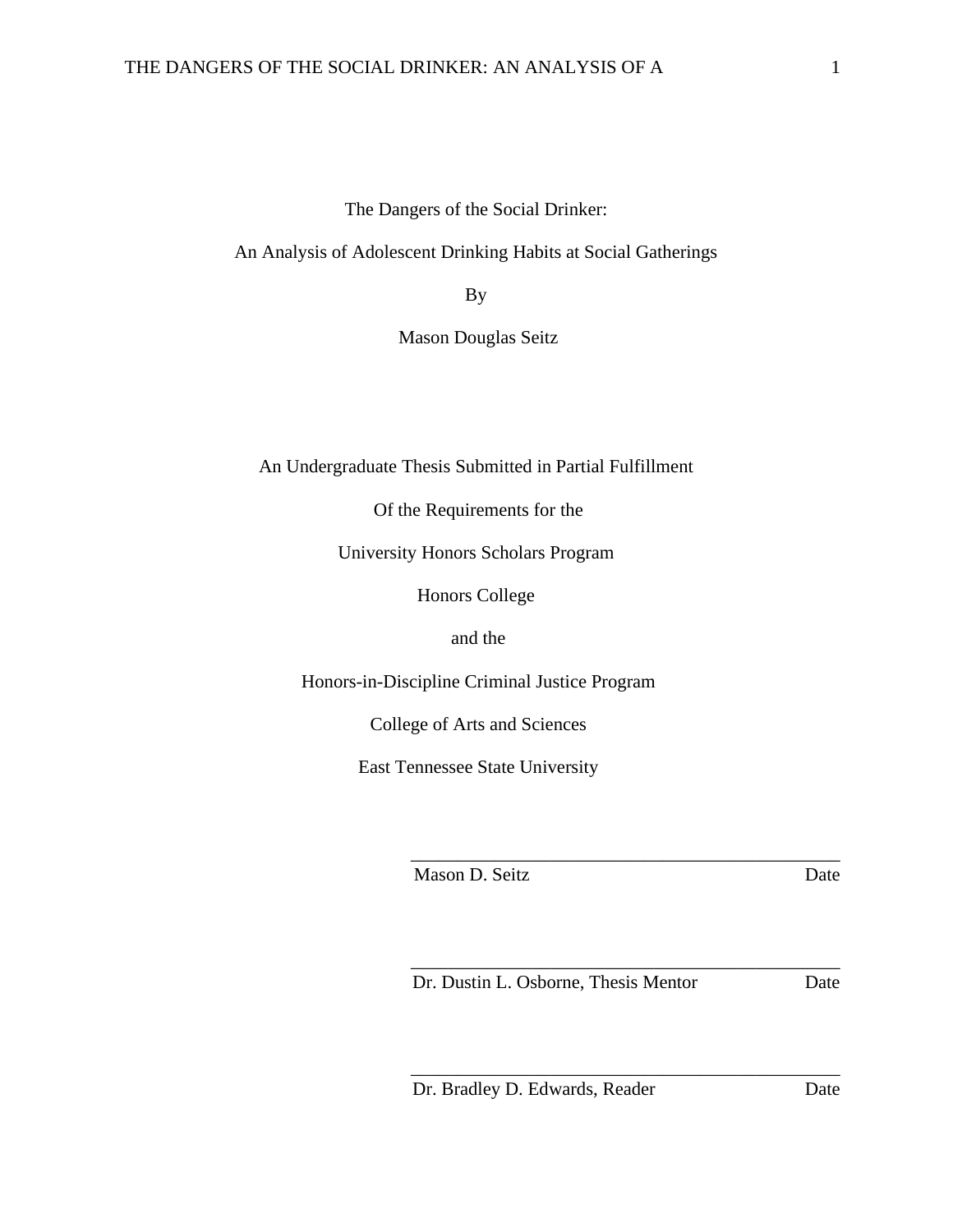## **Abstract**

Adolescent alcohol consumption is a topic that has been well-researched to date due to the dangers it can pose. A variety of factors may work to contribute to the habits these adolescents develop. One factor that has not been extensively studied is the impact of locations on drinking decisions. Location provides a perspective on how various social factors can intersect to dictate where and when young people will choose to consume alcohol. Most previous literature has focused on the alcohol usage found at parties or bars, but the current research wishes to expand this idea to other locations, such as a friend's house and the school setting. By identifying these locations and seeking to determine whether various factors impact drinking choices, we can better understand the problem. The current study did so by utilizing data from the Monitoring the Future (MTF) Project. Results revealed that certain locations were more common than others, and that some demographic and social characteristics may influence this fact. Results are discussed, as are limitations and suggestions for future research.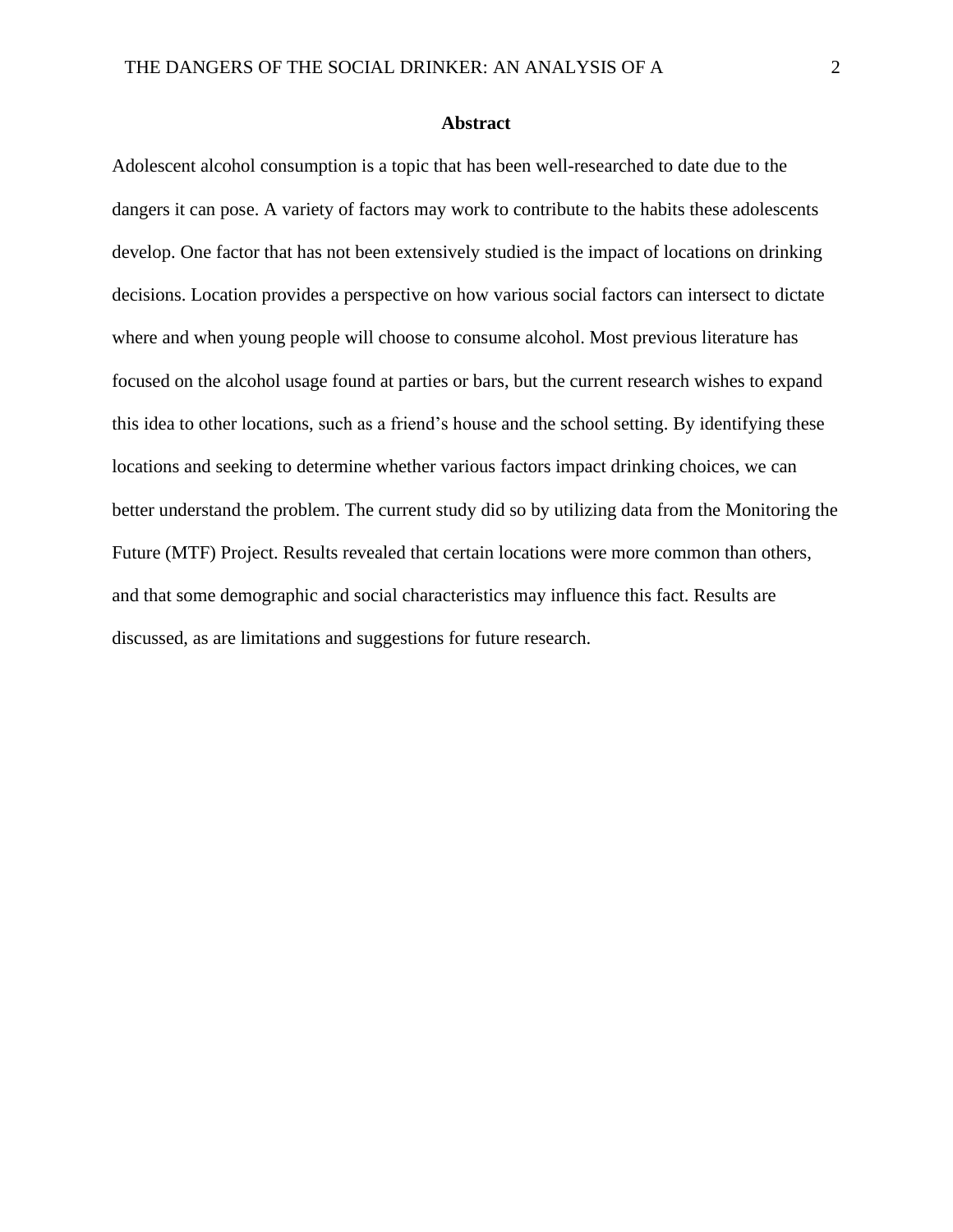## **Acknowledgements**

Firstly, I would like to acknowledge the work that Dr. Dustin Osborne, from East Tennessee State University's Criminal Justice and Criminology Department has provided over the course of this paper. They provided the guidance that allowed this paper to be written despite the complications that arose as a result of COVID. Dr. Osborne also provided a lot of assistance in regards to the methodology and results section in how to properly use the data to address what was of interest to the current study.

Next, I would like to thank Dr. Bradley Edwards, also from East Tennessee State University's Criminal Justice and Criminology Department, for taking time at the end of the semester to provide feedback on the thesis. All recommendations made led to a stronger final draft that would not have been possible without their contributions.

Finally, I would like to express my gratitude to the Honors-in-Discipline Department, especially Dr. Karen Kornweibel and Dr. Michael J. Whitelaw, both of whom were the Directors of the Honors-in-Discipline program during the writing of this paper. Both were very helpful in making sure that I had the time to develop this paper into what it is and what was required of it.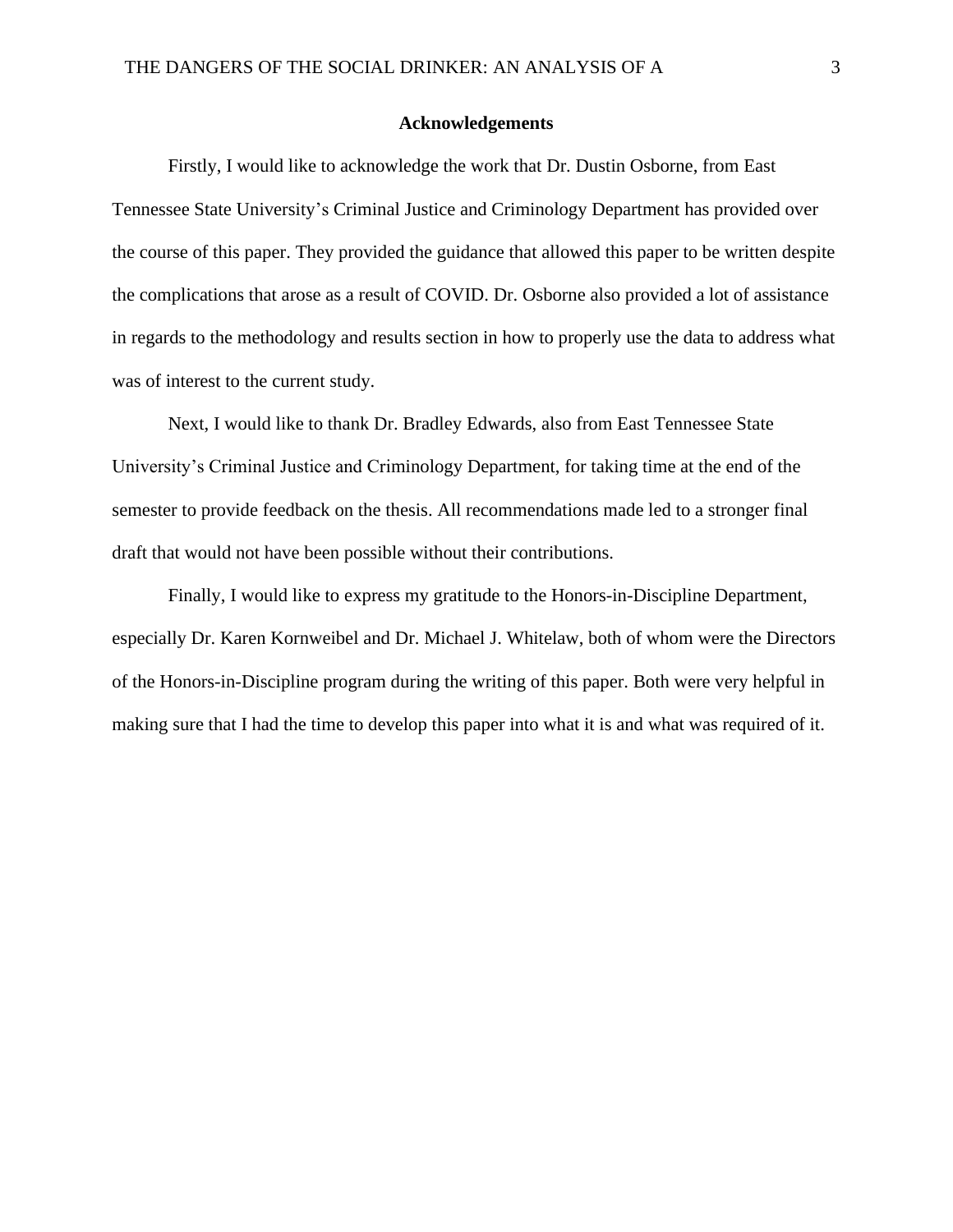# **Table Contents**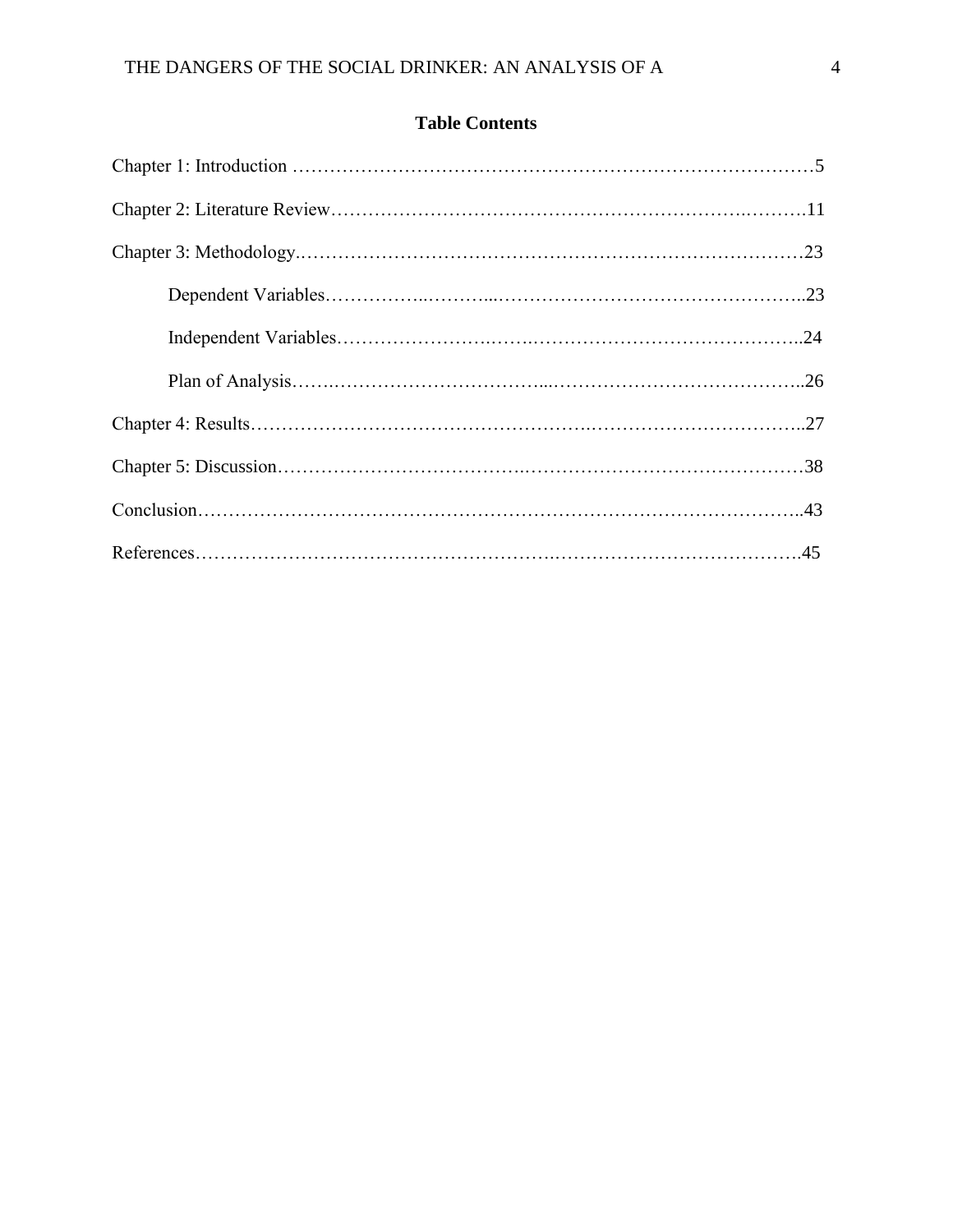# **Chapter One**

## **Introduction**

Anyone who has spent time viewing television shows or movies depicting high school life in the United States is likely familiar with party scenes that have alcohol present. While these depictions are dramatizations, they do provide an understanding of the impact peers and environments can have on alcohol usage (Fournier et al., 2004; Kuntsche & Jordan, 2006; Lipperman-Kreda et al., 2018). These scenes depict heavy binge drinking and other unhealthy habits at a young age. Unfortunately, these depictions are not only reminiscent of real-world situations, but they may also encourage young people to explore alcohol and drug use since it has been normalized through popular entertainment. Adding to the problem is the knowledge that those who begin consuming alcohol at an earlier age are more likely to develop unhealthy drinking habits, as opposed to their peers who wait until age 21 (Mares et al., 2011; van der Vorst et al., 2010). On top of possible health consequences, the binge drinking promoted at parties can lead to an increased likelihood of a fatal crash or some other form of accident (Miller et al., 2006). Taken together, it is important for researchers to develop a better understanding of the factors that influence underage consumption with the goal of improving policy, programming and awareness. The current study seeks to assist in this endeavor by addressing the impact of those factors, specifically focusing on the locations in which young persons choose to consume alcohol and the factors that may influence those decisions.

Identification and impact of alcohol usage within the targeted demographic and current preventative measures are important to get an understanding of what is being prevented and how. It is also important to identify how these issues can persist and evolve during the lifespan of an individual (Demant, 2009; Kuntsche & Jordan, 2006; Lipperman-Kreda et al., 2018; Mares et al.,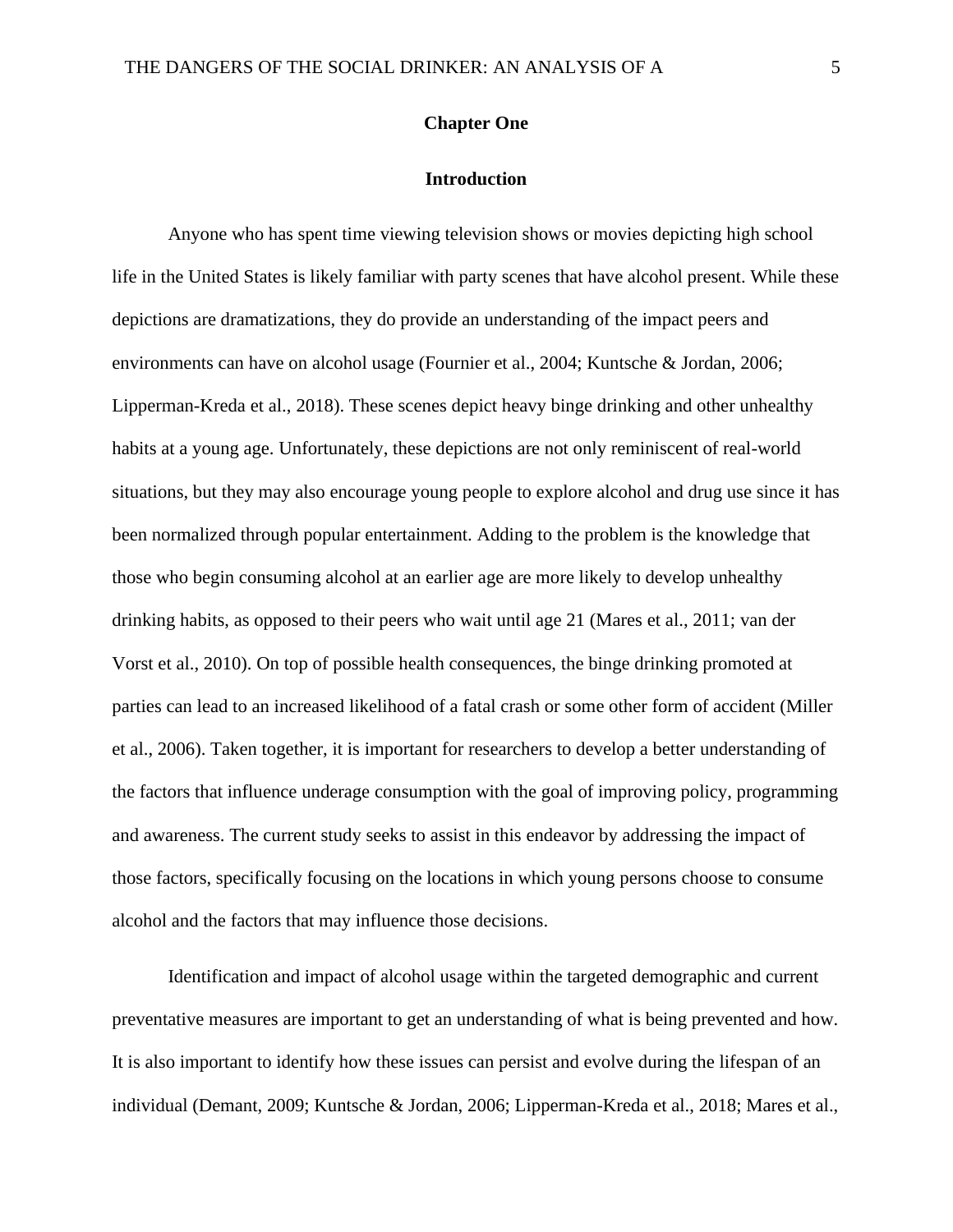2011; Whiteman 2016). The literature on the immediate dangers on underage drinking is quite extensive. There are many groups, such as Mothers Against Drunk Driving (MADD), that help contribute to the social discourse on the problem, especially youths. Their work has prompted the United States to adopt strict minor legal drinking age (MLDA) legislation (DeJong & Blanchette, 2014). The introduction of MLDAs has shown to be effective in multiple studies and multiple demographics, not only in the U.S., but in other countries as well. For example, Callaghan et al. (2014) found that there was a noticeable increase in motorized vehicle collisions once the legal drinking age was lowered in Canada. This suggests that once alcohol is more easily accessible individuals are more likely to use it. This means that measures to make obtaining the substance harder are adequate preventative measures.

This type of prevention is also further supported when looking at retail alcohol monopolies. These types of retailers are present in a few U.S. states. When comparing these states to surrounding states, there is a significant decrease in alcohol consumption where these monopolies are introduced (Miller et al., 2006). This seems to suggest that preventative measures are effective at preventing alcohol consumption. However, social dynamics and the locations in which alcohol is consumed, such as parties where different age groups can interact, are important to understand as well. Specifically, these can allow individuals to get around MLDAs and lessen the effectiveness of these preventative measures (Miller et al., 2016).

The ability to circumvent these restrictions can have grave consequences. It is well documented that alcohol is one of the leading causes of death in the adolescent and young adult population due to automobile collisions (Callaghan et al., 2014). The introduction of a higher MLDA appears to lead to fewer deaths and injuries, as well as better overall mental health among youth populations (DeJong & Blanchette, 2014). While the coercive methods of the U.S.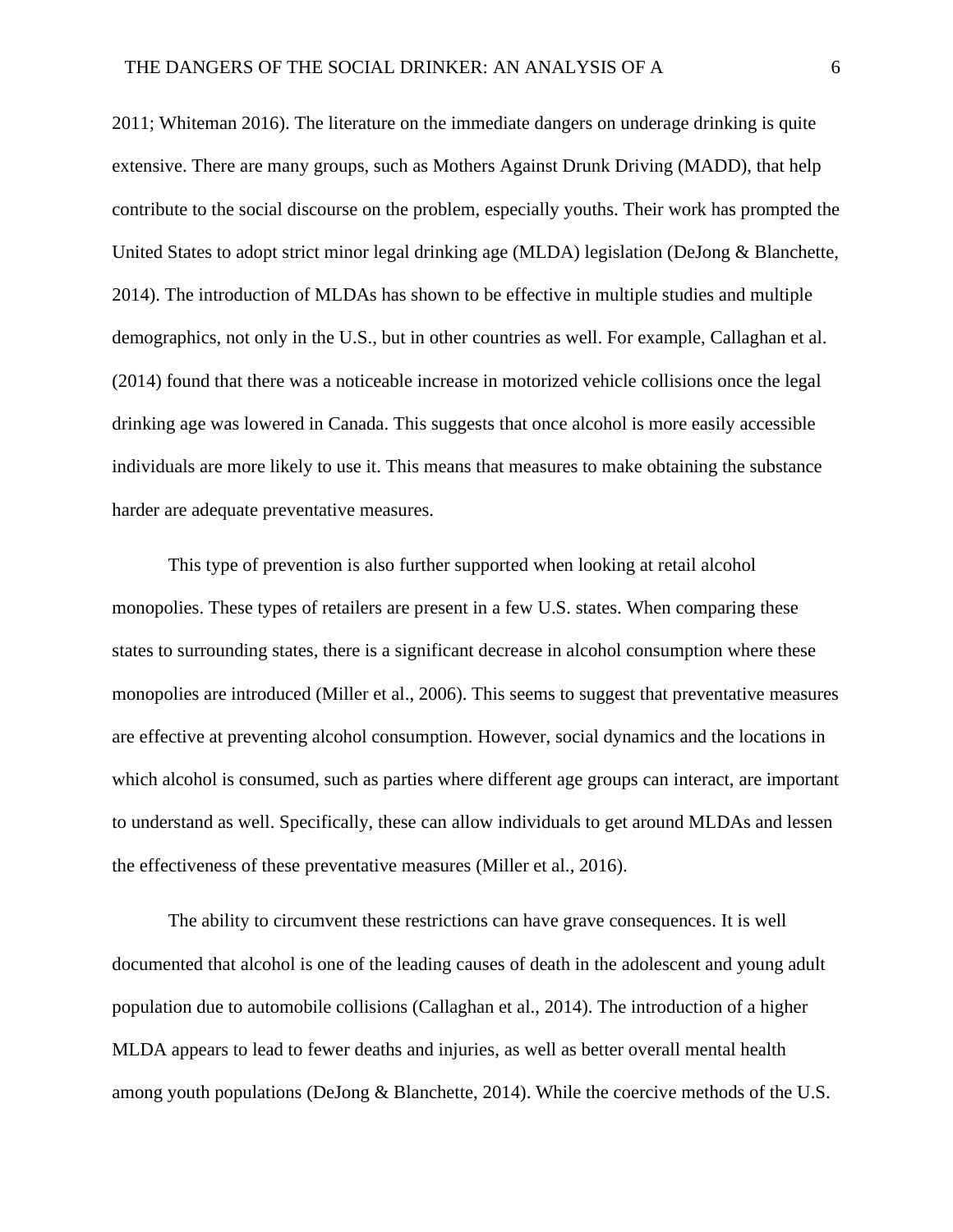government in the implementation of an MLDA has garnered some critics, even they recognize that it assists in the prevention of vehicular fatalities (Miron & Tetelbaum, 2009). By further understanding all of the processes that go into young drinking habits, it can help prevent up to 75,000 deaths annually in the US (Wechsler & Nelson, 2010).

Now that it is understood why this topic is of importance, attention should be turned to the factors that contribute to youth drinking. The first of these factors is the importance of social interactions in the development of drinking habits. Put differently, a variety of settings and interactions can influence these habits. One example is the usage of alcohol by those in the home, such as by their siblings or parents. The usage of alcohol by these familial groups is likely to be foundational in a person's understanding of alcohol usage and appropriate limits (Fagan & Najman, 2005; Mares et al., 2011; Whiteman et al., 2016). Previous studies into these influences have found that parental alcohol abuse increases the odds that the child will also abuse alcohol, even if the parents try to dissuade their children from doing so (Mares et al., 2011). As for the siblings, it is important to understand that in many cases they are likely to drink together. For instance, if the older sibling regularly consumes alcohol, the odds that the younger siblings will are increased (Whiteman et al., 2016). Taken together, it is clear that alcohol use within the home is an important consideration.

With that said, peers also pose a very important aspect to be considered in the development of drinking habits. Previous research has found that there is a direct correlation between peer association and substance use. These studies on the whole indicate that high school-aged young persons who abuse alcohol or other substances increase the likelihood of their peers abusing substances as well (Demant, 2009; Kuntsche & Jordan, 2006; Russell et al., 2021). In addition, these individuals have been found to be more likely to attend social gatherings where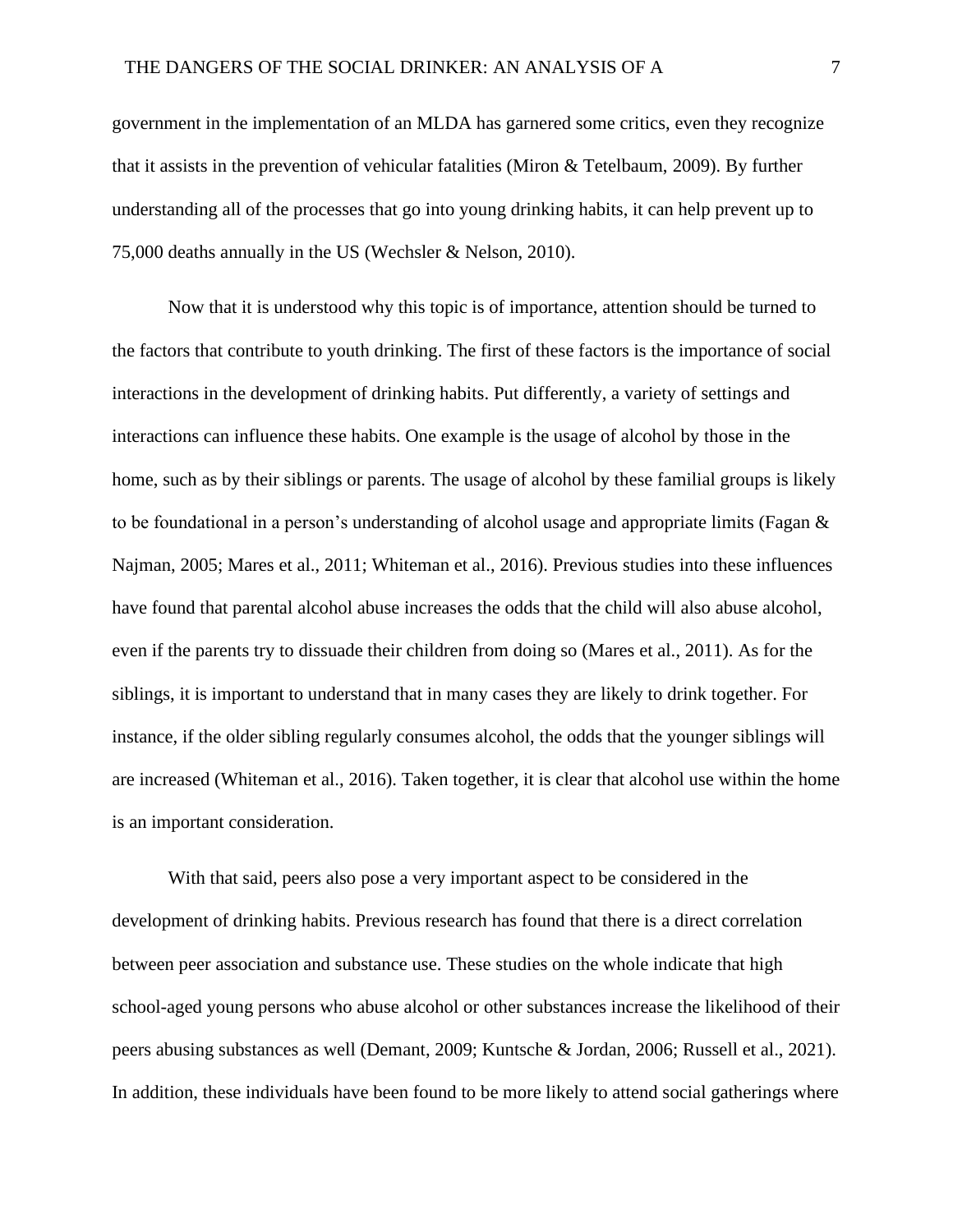alcohol will be present. This in essence serves to continue the cycle of use, as interactions with those also using alcohol and/or other substances cements the perceived acceptability of doing so (Kuntsche & Jordan, 2006).

It is also important to note that developing drinking habits while in high school serves to increase the likelihood that problematic drinking behavior will occur during an individual's college years and, for many, throughout their adult lives (Mares et al., 2011). Taken together, these years (high school and college) are thus the most formative as it relates to substance use and misuse. As such, it is important to consider the various factors that work to influence individuals during this time period in life, ranging from the influence of parents, siblings and peers to where the alcohol consumption occurs (Clapp et al., 2007; Kelly et al., 2012; Mares et al., 2011; Usdan et al., 2005; Whiteman et al., 2016).

As with any research endeavor, operationalization of the key variables is important when addressing problematic drinking behaviors. Underage consumption is one facet of the problem and defined as the use of alcoholic beverages by those under 21 years of age. Excessive alcohol consumption and binge drinking are the second component of the problem, as these activities can lead to high blood alcohol content (BAC), which in turn leads to poor decision making, decreased reaction time, health complications and the increased likelihood of accidents and/or criminal behavior (Fournier et al., 2004). Binge drinking is typically defined as any instance where more than four (4) alcoholic beverages are consumed in a single sitting (Russell et al., 2021). Excessive alcohol consumption is defined as any instance where the BAC exceeds .08, which is the standard threshold for legal intoxication, or when an individual reports feeling wasted or intoxicated as a result of drinking (Fournier et al., 2004).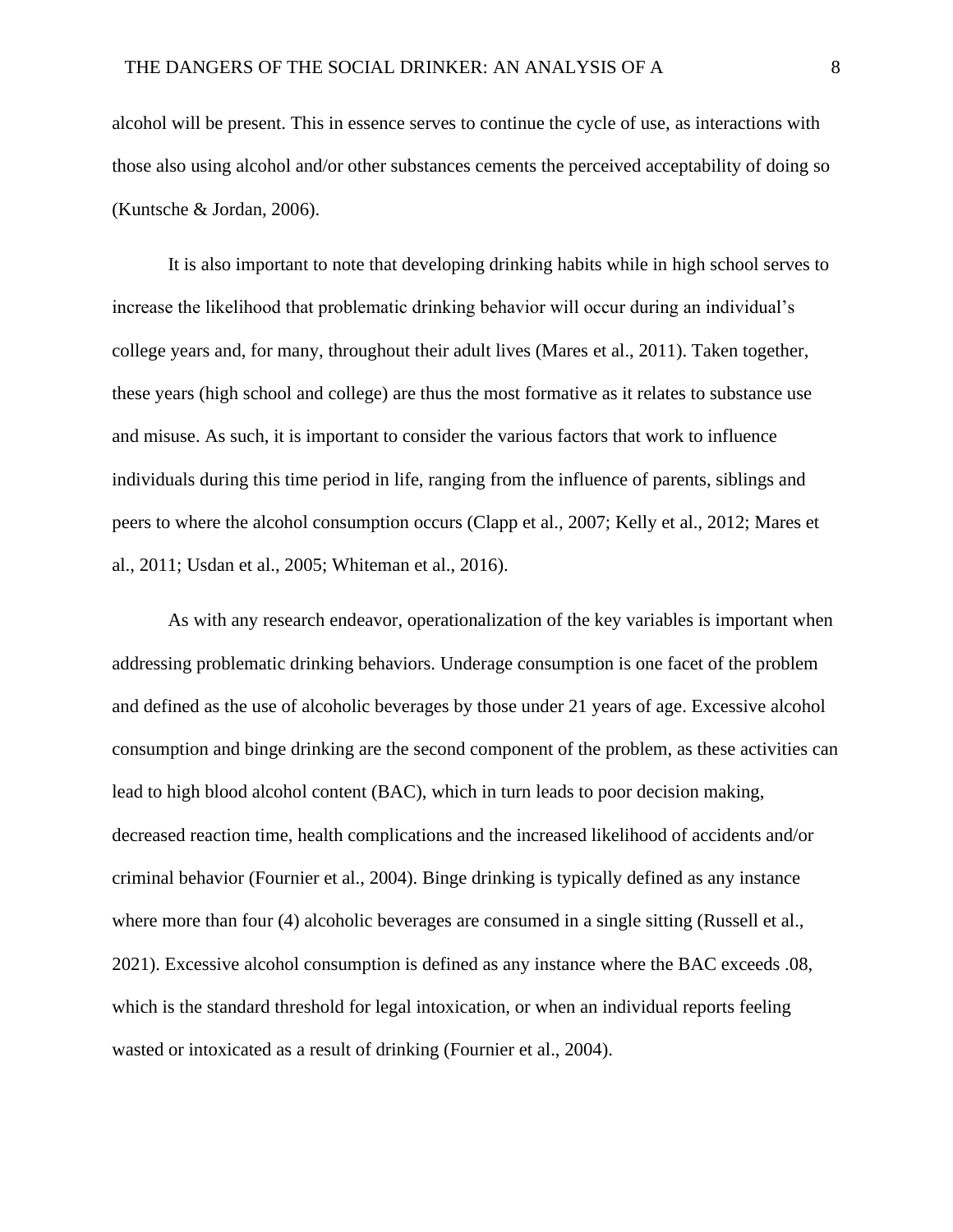As previously mentioned, several factors work to either increase or decrease the likelihood that young persons will use and abuse alcohol. A significant amount of research has explored these factors over the years. Much of this research has focused on various theories and their applicability to the problem. Further, it has sought to develop an understanding of the impact of both individual traits/characteristics and the environments that they find themselves in. With that said, most studies that look at the causes of underage drinking tend to neglect social interactions that could be a key part in the development of the problem. While there are previous studies that have looked at the impact of peers on alcohol usage and problem drinking behavior, there is little literature that focuses on the social situations that develop as a result of these peer associations (Demont, 2009; Lipperman-Kreda et al., 2018). As such, the current study seeks to establish a connection between these relationships and the situations they culminate in that may lead to alcohol abuse. This is achieved through secondary data analysis via use of data from the Monitoring the Future Project, an annual survey of high school youth focused on substance use and lifestyle characteristics.

Specifically, the work will address the various settings in which young person's use alcohol and how various factors serve to influence those choices. For example, it has been established that some young people prefer to drink in isolation, such as at their home (Keough et al., 2016). Others might solely prefer using alcohol in the company of others, such as peer groups. These decisions are likely impacted by several factors. Further, these choices may serve to influence the likelihood that excessive alcohol consumption and/or binge drinking will occur (Morrell et al., 2021). Utilizing data from a nationally representative sample, as is the case with the Monitoring the Future Project, should assist in developing a better understanding of these topics.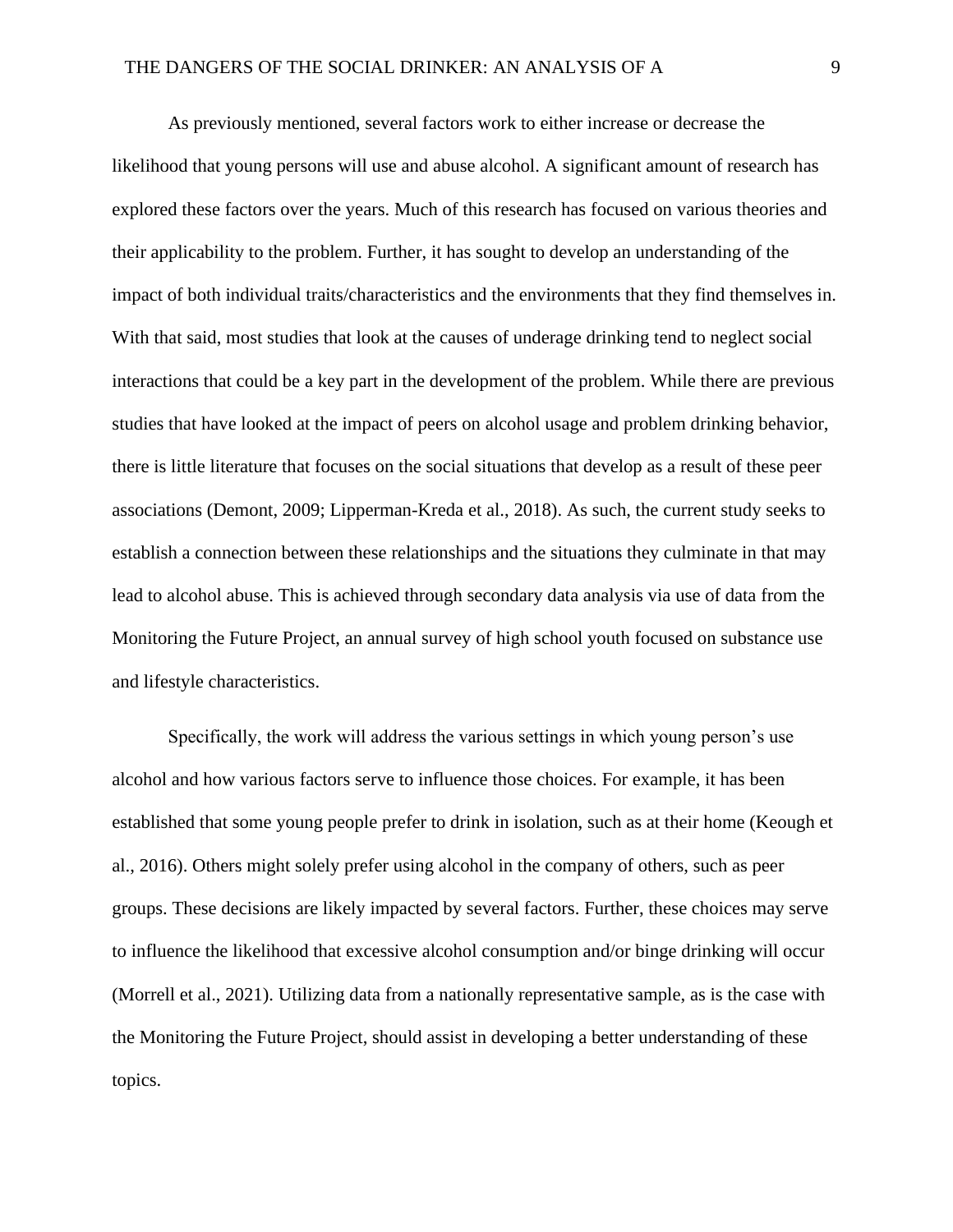The next chapter will highlight the available literature. It will focus first on data regarding the frequency of underage alcohol use, binge drinking and excessive alcohol consumption and any trends that have developed over time. Next, it will cover studies that have explored the factors that influence each of these problems, such as perception of peer's alcohol use and the impact of social gatherings on decision-making (Demant, 2009; Russell et al., 2021). Research related to the topic, but focusing on other substances commonly misused by young persons, will also be addressed, as many social factors that influence drinking habits will mirror those found for other substances (Kuntsche & Jordan, 2006). Chapter 3 will highlight the methodology of the current work, while Chapter 4 will provide an overview of its findings and Chapter 5 will serve to place those findings in context.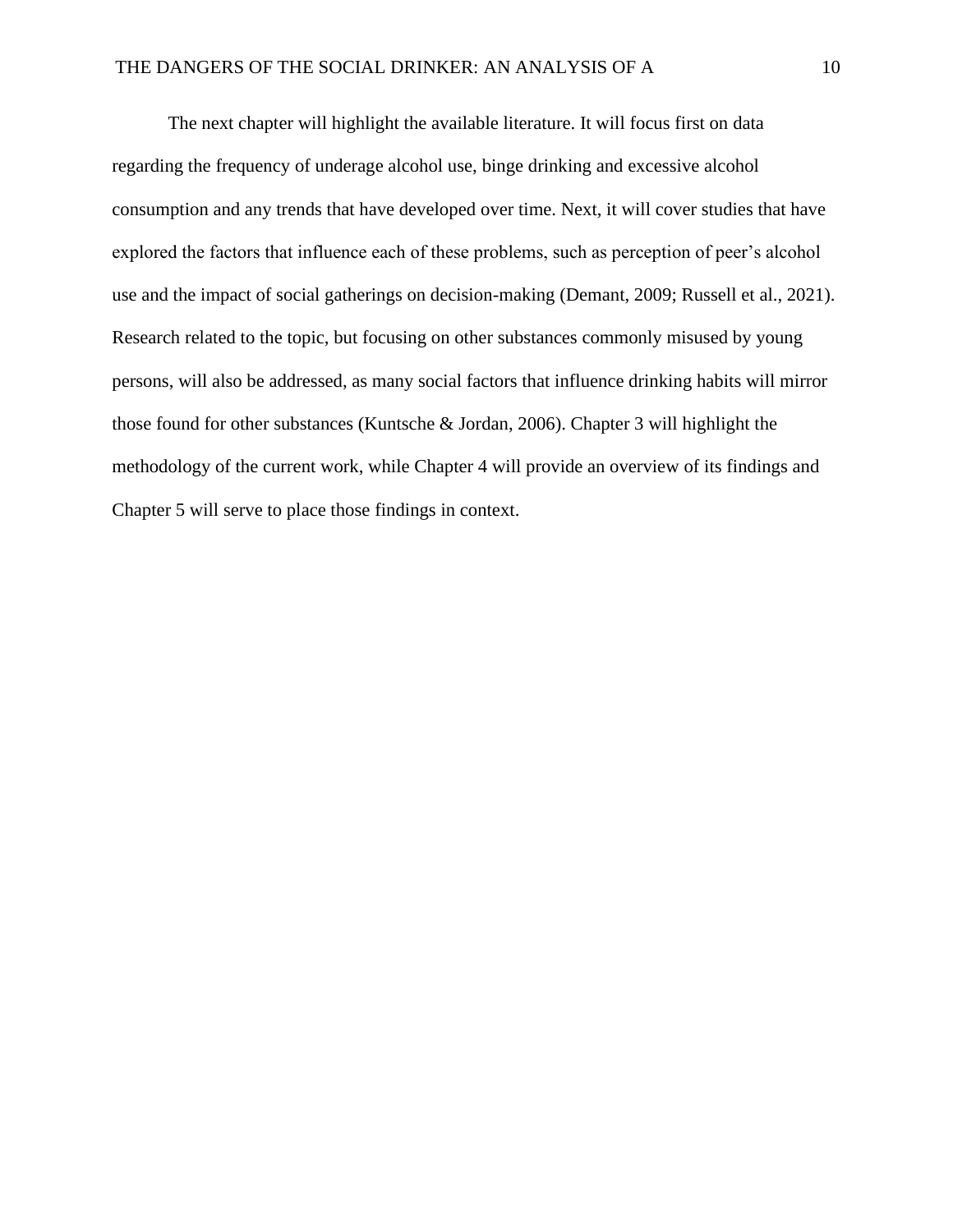# **Chapter Two**

# **Literature Review**

There has been ample research in regard to what can impact drinking habits of adolescents. This large amount of research is likely due in large part to the amount of interest that is put on the dangers drinking pose for adolescents (Callaghan et al., 2014; DeJong & Blanchette, 2013; Miller, T., 2006). These dangers have resulted in many policies, such as minimum legal drinking ages (MLDAs), in attempts to mitigate this danger. While the effectiveness of these policies has been debated, most do acknowledge these dangers as very real (Miron & Tetelbaum, 2009). There has been literature targeting many aspects that can influence the drinking habits of adolescents; however, this paper will focus on the social aspects that impact alcohol usage. These will be broken down into four main social aspects: how they drink, where they drink, who helps form their drinking habits, and what can make them want to drink.

When it comes to drinking, some choose healthier habits than others, with binge drinking being one area of concern. As was previously mentioned this is the unhealthy drinking habit that can lead to automobile fatalities, physical ailments and even death related to overconsumption (Miller et al., 2006). Several studies have found that there are certain factors that can increase the likelihood of binge drinking occurring (Bartoli et al., 2014; Grüne et al., 2017; Usdan et al., 2005; Wechsler et al., 1995). For example, one work found that most demographic variables seemed to hold very little predictive value. The only demographic categories that seemed to have any significance were race (being white) and relationship status (those who reported being single) (Wechsler et al., 1995). This suggests that other aspects may be more important to getting an understanding of adolescent binge drinking. Some studies suggest that drinking habits in the male population are much more likely to be problematic than the female population; however,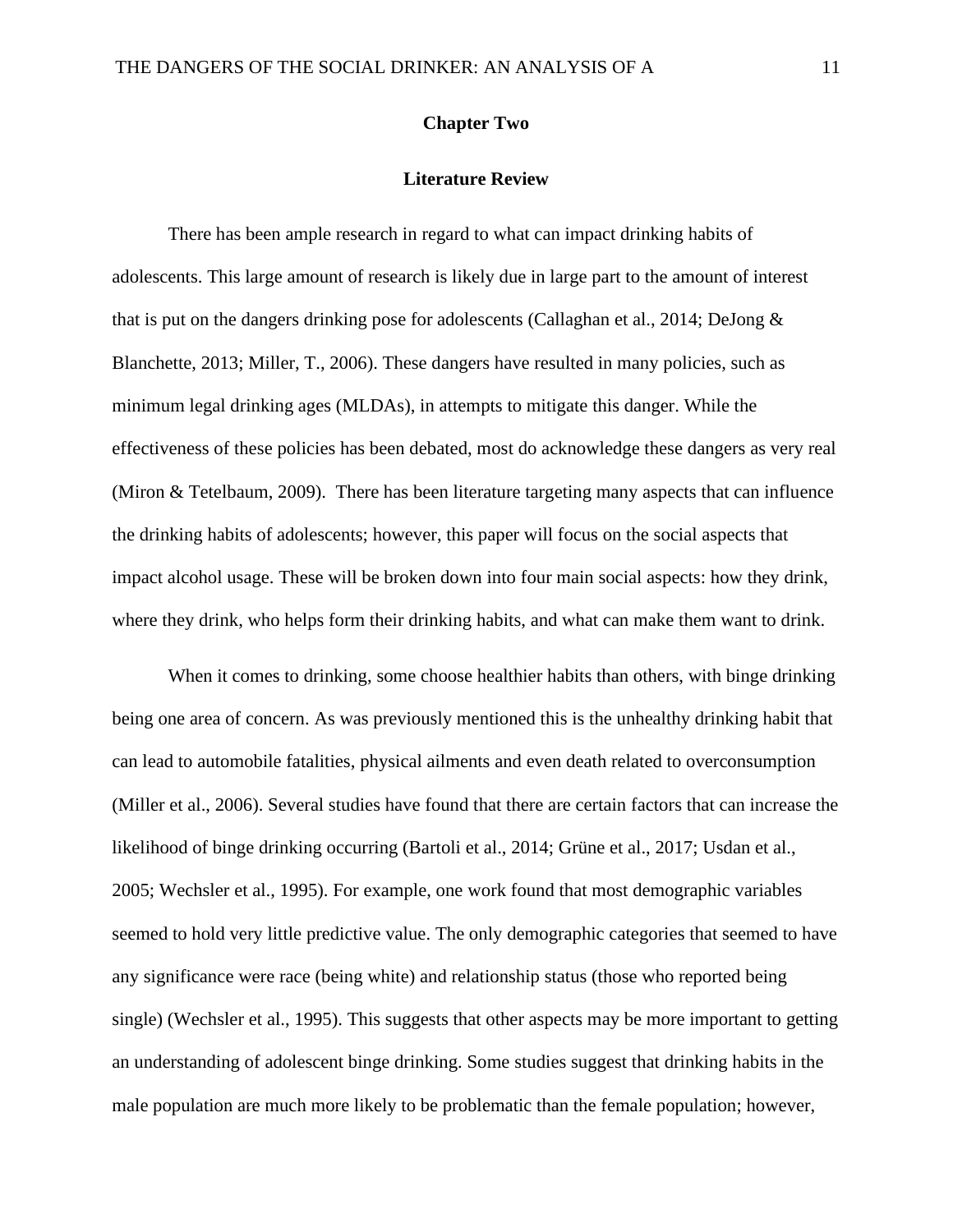others research suggests that this may only relate to the number of drinks consumed and not the BAC of the individuals (Grüne et al., 2017; Usdan et al., 2005). If this is the case that would suggest that there may be no demographic factors that are consistently linked with binge drinking (Wechsler et al., 1995).

Alternatively, occasion has been consistently predictive of binge drinking. The vast majority of studies have found that those who found parties important were much more likely to engage in binge drinking (Bartoli et al., 2014; Grüne et al., 2017; Usdan et al., 2005; Wechsler et al., 1995). The BAC that was found at parties was higher than those found at bars, residences, or other locations (Usdan et al., 2005). Socialization, specifically in terms of friend groups, has also been a consistent predictor (Usdan et al., 2005; Wechsler et al., 1995) and is typically perceived as an important consideration in understanding youth drinking behaviors (Usdan et al., 2005; Wechsler et al., 1995).

With the importance of these social gatherings established, it is important to understand how this connection may impact the locations in which alcohol consumption takes place. Locations of interest range from traditional drinking environments like bars and parties to homes and schools (Clapp et al., 2006; Clapp et al., 2007; Miller et al., 2016; Seek Moon & Rao, 2011; van der Vorst et al., 2010). By analyzing how these locations relate to unhealthy drinking habits, it is likely that some insight on the societal pressures that can cause drinking may emerge. In order to best understand these locational differences, Clapp et al. (2007) suggest identifying both the physical setting, as well as the social setting. The social setting is based on a scale of an environment ranging from private to public, with drinking in isolation being on one end of the spectrum and drinking in large parties or crowds on the other. The physical setting is the actual location in which the drinking takes place and is based on a micro to macro scale that can be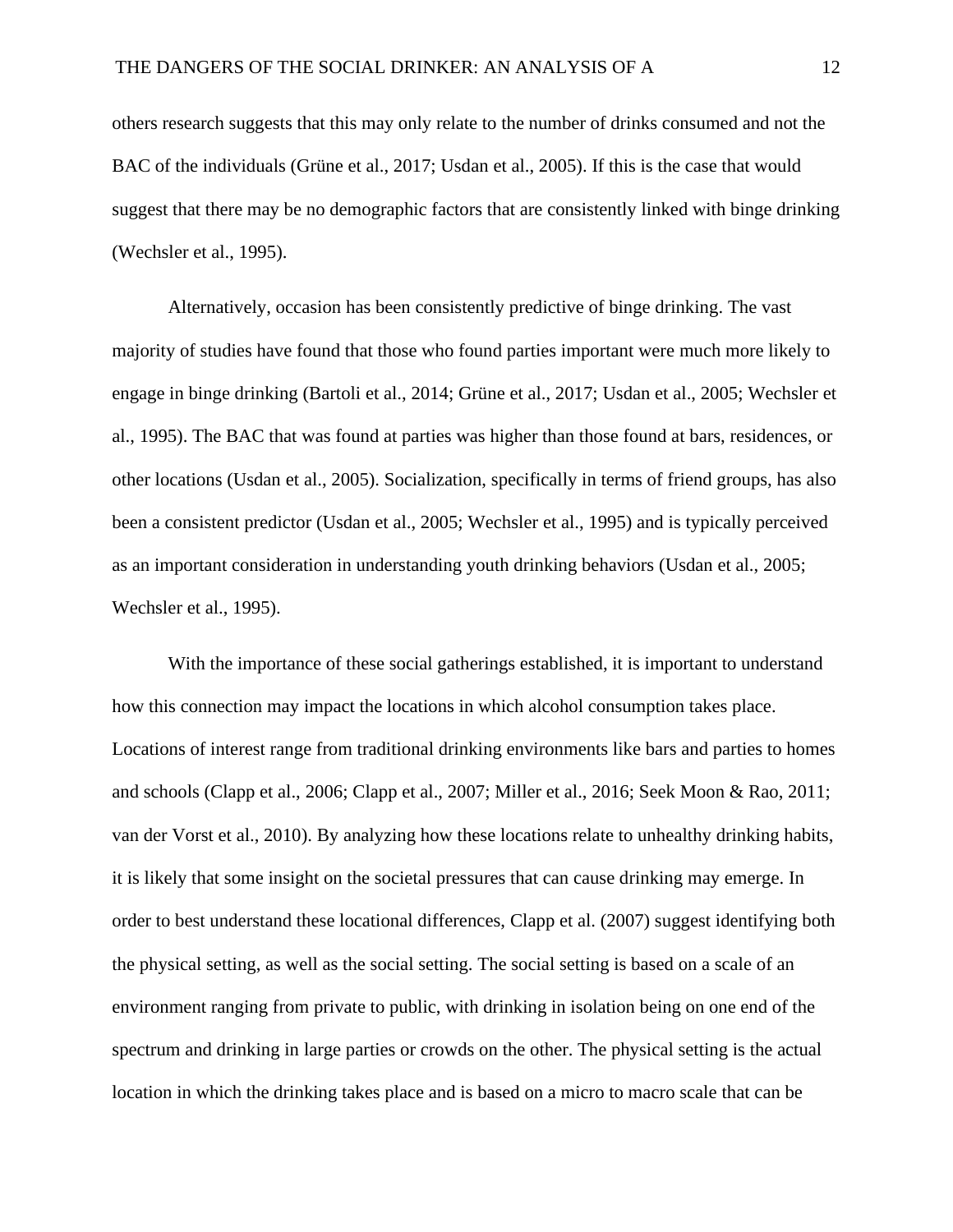independent from the social setting (Clapp et al., 2007). By looking at the environment based on these two settings it is possible to better illustrate how they impact drinking habits.

The influence of physical location is fairly evident in multiple studies. For example, it has been found that it is much more likely for those who are underage to drink within the private setting (Miller et al., 2016; Clapp et al., 2006). This is likely due to the ease of availability that these events provide, as well as difficulty in targeting them with preventative measures (Miller et al., 2016). Parties are much less likely to verify or care about the age of participants when compared to actual businesses. They also do this while providing similar social settings to bars and clubs, where large amounts of people are drinking in excess (Clapp et al., 2006; Clapp et al., 2007; Miller et al., 2016). Many studies have identified that these larger group settings are significantly more likely to have the participants display unhealthy drinking habits.

Another aspect to be taken into account when considering physical location is how it can impact the availability of alcohol. An example can be distance to the store or borders with different MLDAs (Clapp et al., 2006; Morrison et al., 2019). When it comes to alcohol outlets, there can obviously be many sources where an individual gets alcohol from, such as friends, parents, or the store; however, the proximity to retail sources is suggested to be a strong indicator on alcohol access even for underage demographics (Morrison et al., 2019). This is likely due to the fact that while it may not be a direct pathway from retailer to the consumer, it opens more options for the underage individuals. This idea is further supported by studies that found areas with retail alcohol monopolies had less underage alcohol consumption and fewer fatalities related to underage drinking compared to those that did not have any such restrictions on the sale of alcohol (Miller et al., 2006). Retail availability of alcohol seems to carry a very real effect on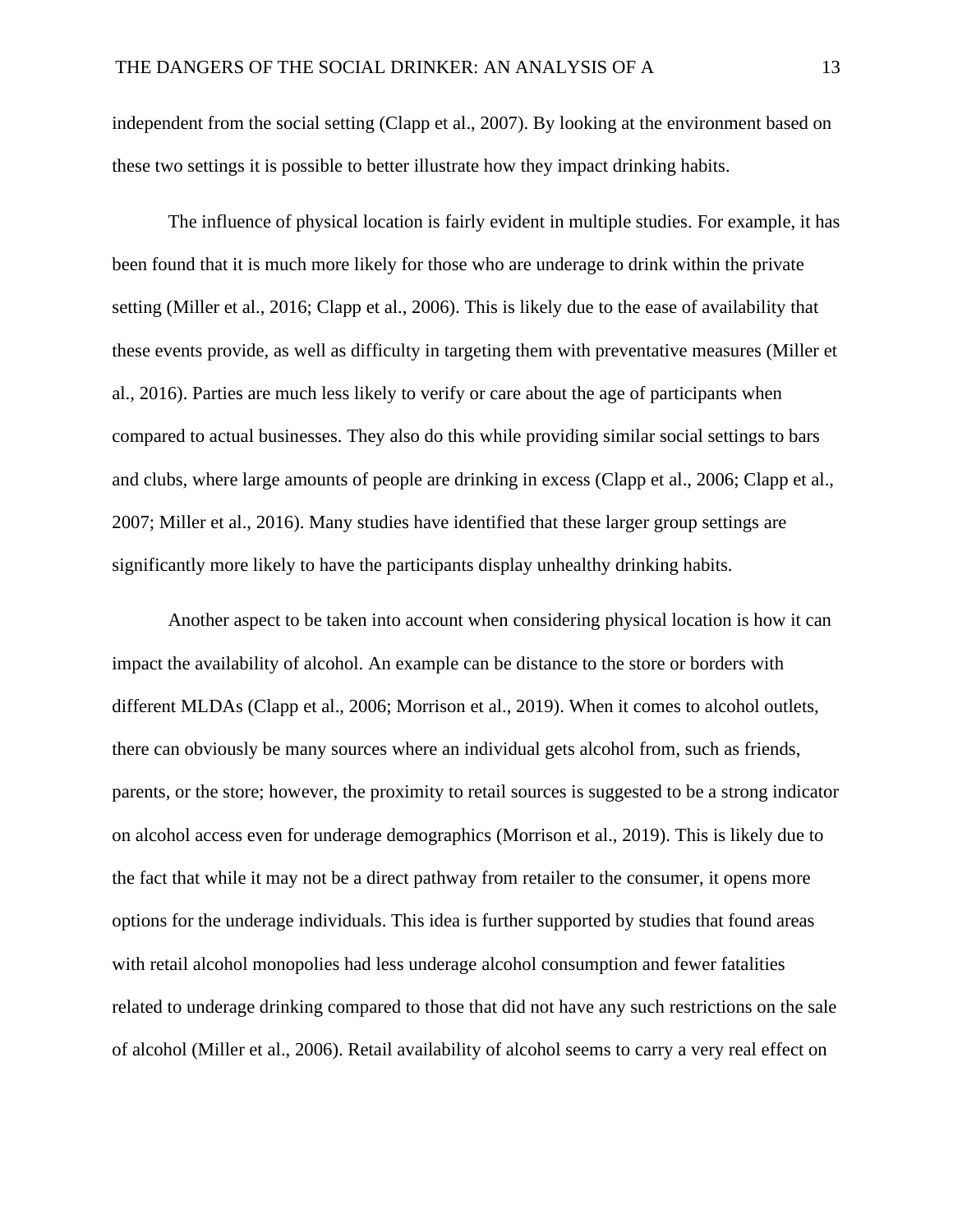underage drinking habits, even though they may not be the direct buyers. This helps to show how physical location on a macro scale can have an impact on teen drinking.

Borders are another macro component that has been shown to have a noticeable impact on drinking habits. This is due to the fact that they may separate areas with different MLDAs, such as the US and both of its neighbors, Canada and Mexico (Clapp et al., 2006). These sorts of differences can be especially problematic due to the need for travel to access the alcohol. This can also be seen when looking back through U.S. history when states had different MLDAs and there were increases in drunk driving fatalities near borders (DeJong & Blanchette, 2014; Miron & Tetelbaum, 2009). It has been found that there are still a significant amount of people who travel for the sole purpose of alcohol consumption. This is of particular note due to the fact that while drinking is more common at private parties, more excessive drinking seems to occur in bars and clubs (Clapp et al., 2006). Research on the impact of states with differing MLDAs seems well documented on the US-Mexico border. However, with many areas in the US lacking easy access to areas with a lower MLDA, it does make this an issue of relatively low concern compared to other aspects of the location.

In addition to exploring the physical setting, many studies have also provided ample focus on the social aspects of drinking. As was mentioned earlier, the social setting can include solitary drinking or drinking in various social environments. A single drinking session can also overlap in terms of settings, as some research has explored how solo drinking patterns have developed into the practice known as pregaming or preloading (Hughes et al., 2011; Miller et al., 2016). This is essentially the practice of drinking alcohol before leaving for a party or bar to "get a buzz going" before heavier drinking later in the evening. While studies have found that pregaming was prevalent within college or nightlife demographics, it was not able to predict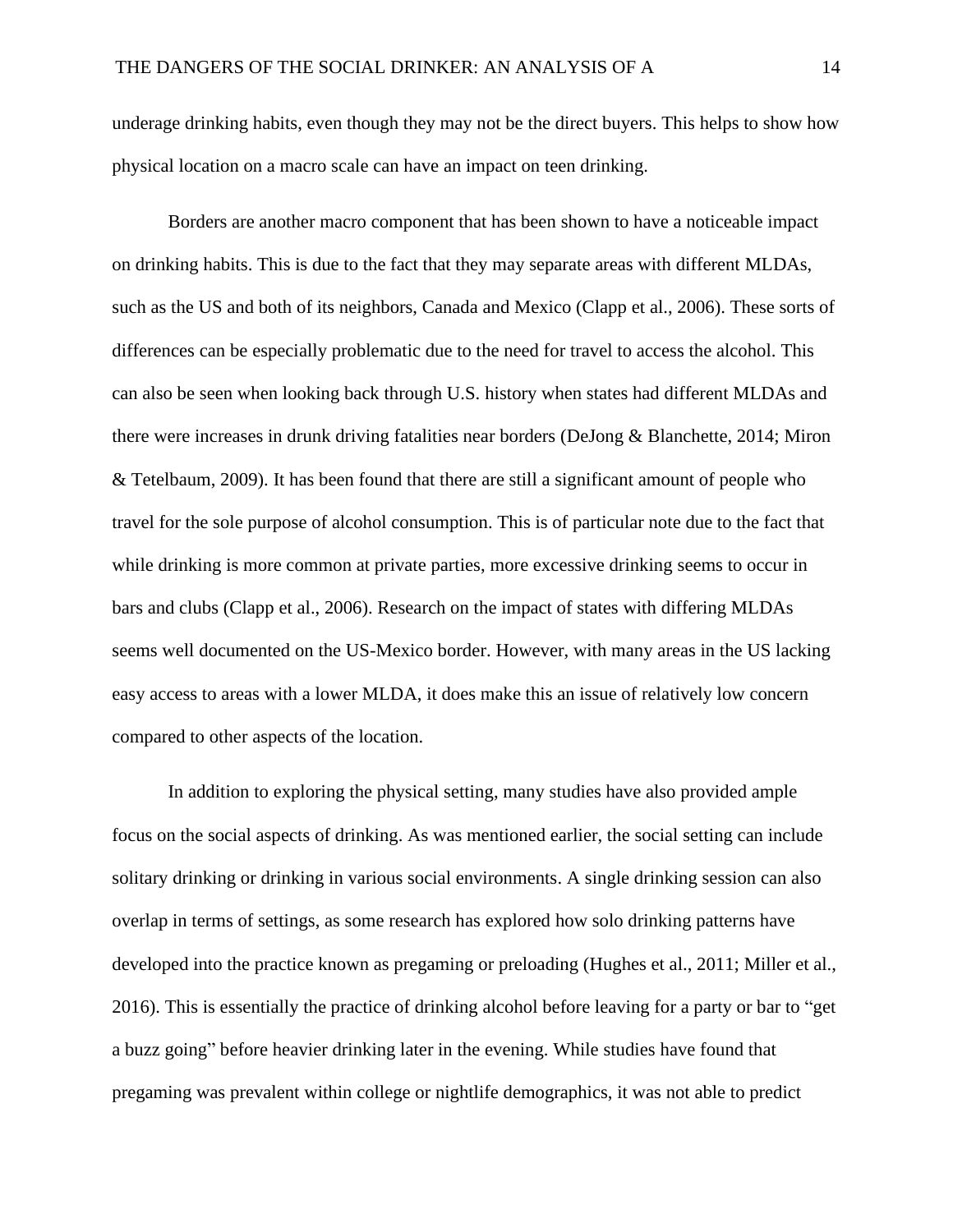BAC level (Hughes et al., 2011; Miller et al., 2016). This aspect is important due to the fact that it illustrates how these social drinking events can affect how an individual drinks by themselves.

Once this pregaming is done, the next step in the social setting is that of the party. Studies on drinking habits in parties as a social setting are perhaps the most numerous. While the drinking habits at parties will be further elaborated on later in the section, this part aims to talk about parties as a location rather than an event. The amount of research on parties is likely a result of the fact that a significant portion of underage alcohol consumption occurs at parties (Clapp et al., 2006; Clapp et al., 2007; Miller et al., 2016). Due to the amount of drinking that does occur, they are a primary focus when attempting to lower adolescent drinking rates. There are many factors found at parties that are less common in public venues that can affect drinking rates, such as drinking games and presence of other illicit drugs. These aspects have been found to have a significant impact on the amount of drinking that occurred (Clapp et al., 2006).

One other location that is of moderate interest is the school setting. Certain colleges, for instance, can be seen as either "wet" or "dry" environments, with those that are "wet" tending to feature increased drinking (Clapp et al., 2006). Most schools also have policies that intend to dissuade drinking; however, studies have found that these have been ineffective at preventing drinking and have simply moved it off campus (Miller et al., 2016). This seems to mean that direct preventative measures introduced by schools have little effect on the drinking habits of their students; however, the lack of impact does not mean that there is nothing schools can do to help promote healthier drinking practices within the student body. It has been found that one of the most effective methods in preventing alcohol abuse is convincing students to be engaged in school activities (Seek Moon & Rao, 2011). This finding seems to support the idea that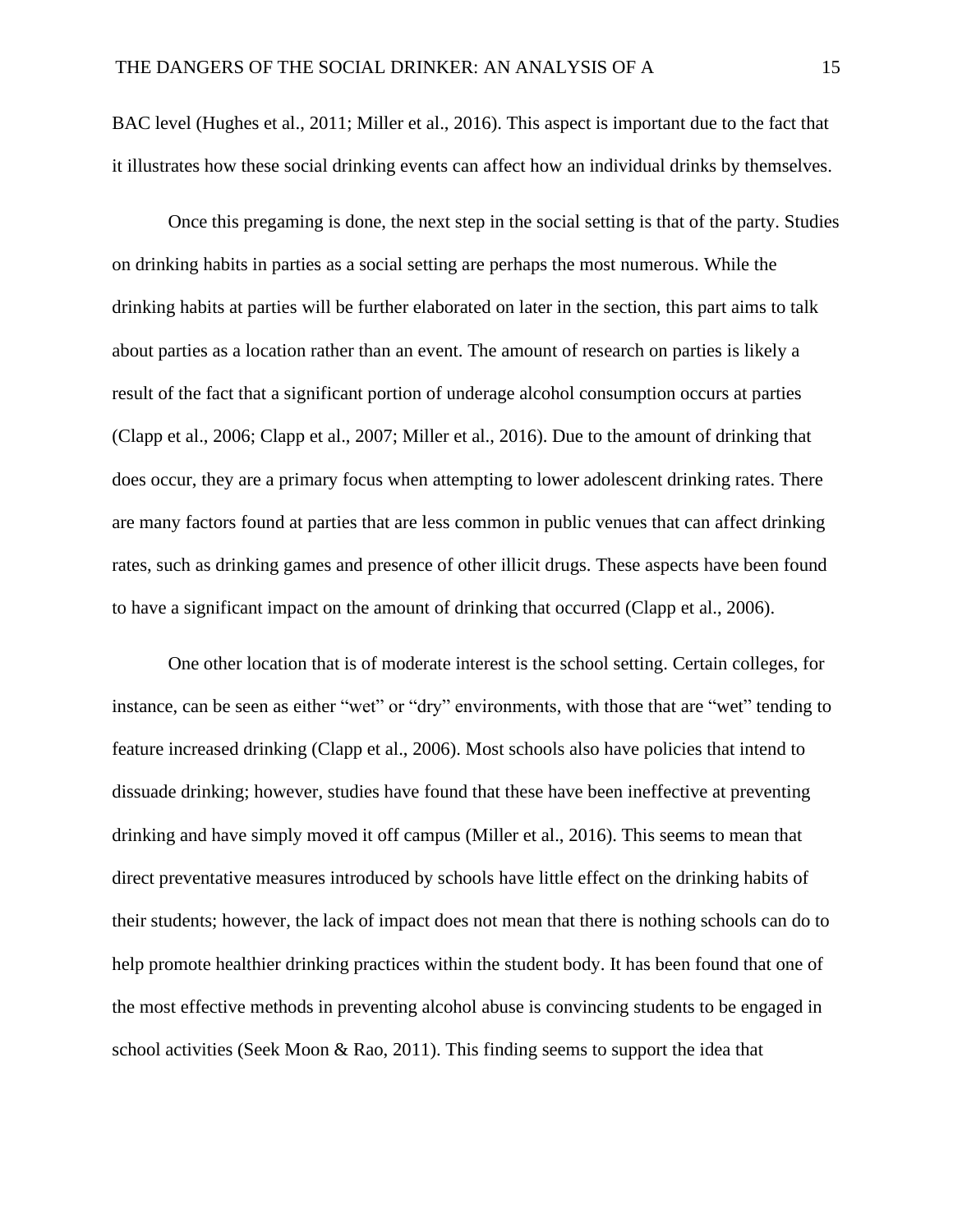preventing the consumption of alcohol can be done by giving adolescents a different form of socialization separate from parties were alcohol may be present.

Yet another location of interest is the adolescent's household. There are studies which have explored how parents allowing teens to drink at home may affect drinking habits outside the household (Friese et al., 2012; Kelly et al., 2012; Livingston et al., 2010; van der Vorst et al., 2010). This is due to the fact that an individual's first experience with alcohol can be an indication for how their drinking habits will develop (Kelly et al., 2012). Dinking at home would likely provide a more controlled environment for drinking than the social setting of a party. However, some studies have found no real impact on the usage of alcohol outside the household based on usage within household (Livingston et al., 2010). It is worth noting that these findings are not necessarily exclusive. It may be that first exposure is extremely important in the development of healthy drinking habits. It is also worth noting that allowing young persons to drink under adult supervision is not as effective in preventing future drinking problems as abstinence (Kelly et al., 2012). In sum, it appears that while drinking in the home setting may provide a benefit, it is likely best if adolescent drinking at home is discouraged.

Having discussed the impact of location, it is important to also understand the ways that social connections can impact drinking habits. Two primary groups are looked at in relation to their impact on adolescent drinking habits: family and peers (de Looze et al., 2017; Livingston 2010; Mares 2011; Russell et al., 2021; Whiteman et al., 2016). The usage of both of these groups has been shown to help predict the drinking behaviors of adolescents. Family members can be a strong influence for how teens will view alcohol, and their actions/input have longlasting impacts on the consumption patterns of these young people (Mares et al., 2011). Peers are likely equally important, as they can normalize the behavior for adolescents if all or most of their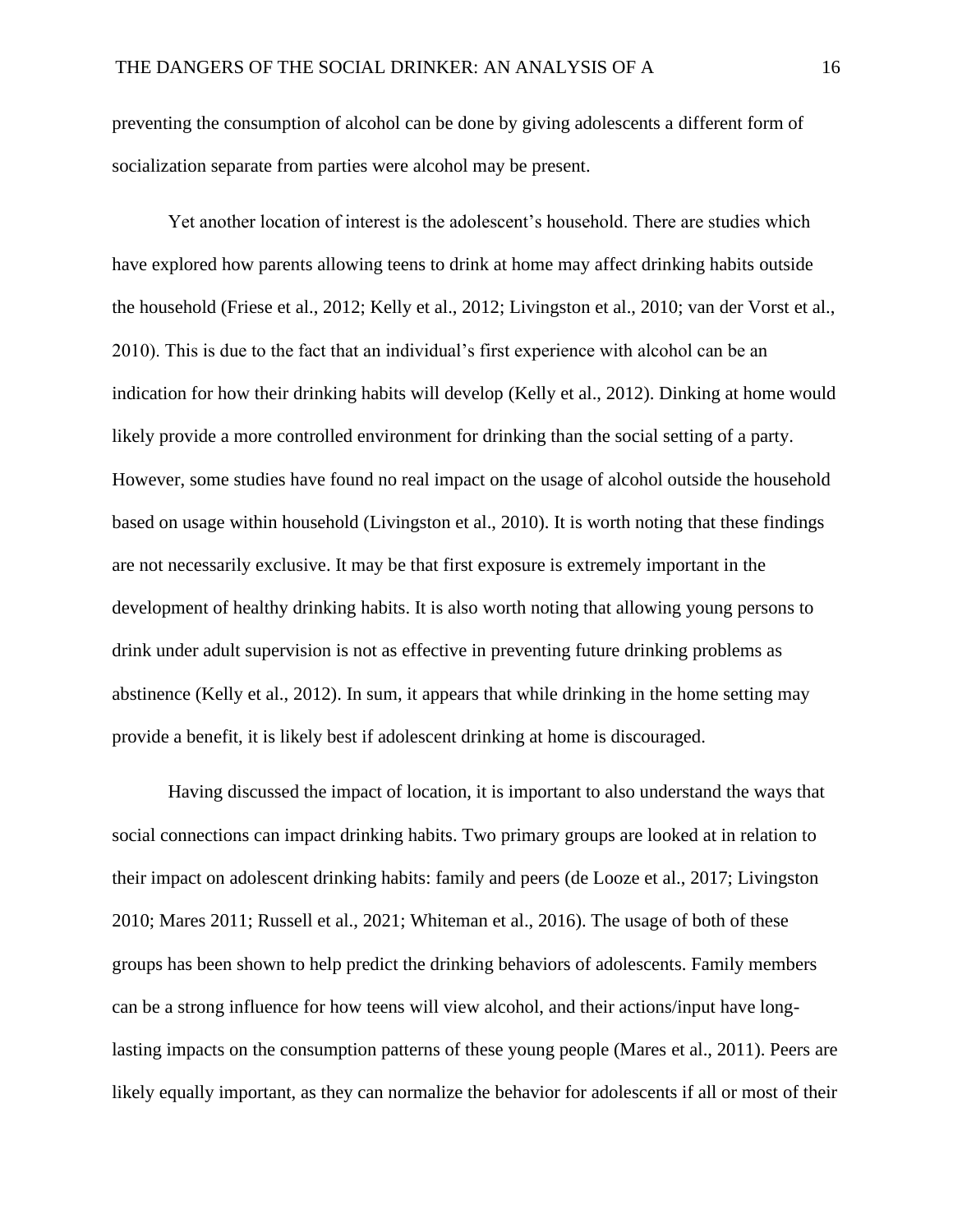peer group consumes alcohol (Russell et al., 2021). Each of these are interesting in their implication of how individual drinking habits can affect those of others.

A review of the relevant literature should begin by exploring the impact that family has on drinking habits since they are likely to be an individual's introduction to alcohol. For many, their first sip of alcohol is offered from parents, which as previously discussed is a moment of particular importance as it may set the foundation for future drinking habits (Friese et al., 2012; Kelly et al., 2012). When drinking with parents, as opposed to friends or alone, teens have been found to be much more likely to display healthy drinking habits (van der Vorst et al., 2010). However, introduction to alcohol at a young age (even within the family environment) may still increase the likelihood of unhealthy drinking habits. There is some evidence to suggest that perceived parental approval of alcohol consumption can lead to higher levels of alcohol consumption among adolescents (Livingston et al., 2010). It is worth noting that many studies which question the efficacy of supervised drinking did not take into account more constrained methodologies. While simply allowing teens to drink can be harmful, doing so in controlled and limited functions, while also openly discussing the dangers of alcohol, do seem to show some beneficial aspects (Friese et al., 2012).

There is also no evidence to suggest that ignorance of a child's drinking habits is an appropriate method. The majority of young people hide, or at least are less open, about the fact that they consume alcohol on occasion (Bogenschneider et al., 1998). Parents who are aware of their child's drinking habits are more likely to openly discuss the dangers of alcohol (Bogenschneider et al., 1998). Lack of awareness also makes it more difficult to put restrictions on freedom of movement in an attempt to address the behavior (de Looze et al., 2017; van der Vorst et al., 2010). Moving beyond parents, some studies have looked at the impact of other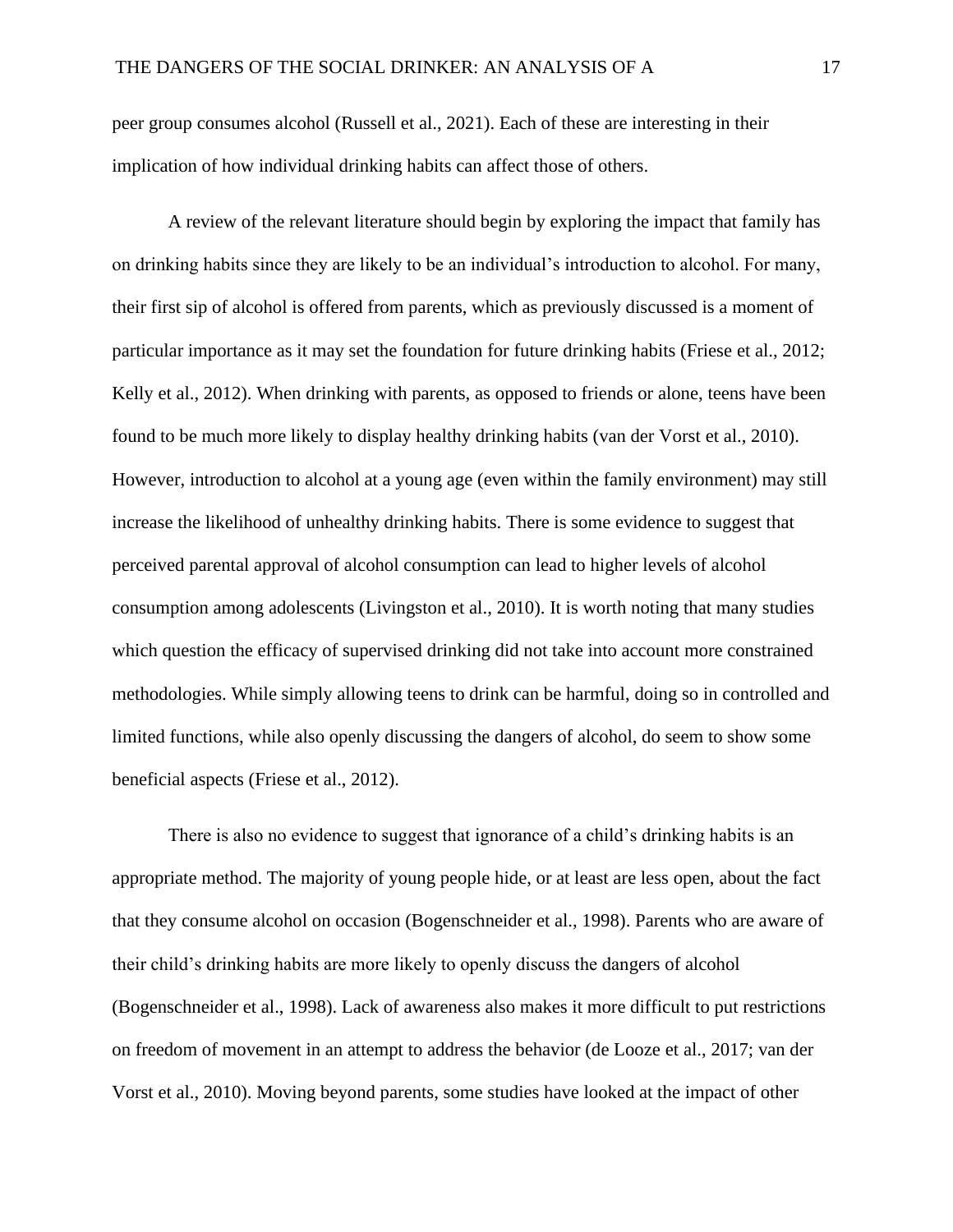immediate family members. For example, Whiteman (2016) focused on the influence of siblings. This work is of particular interest to the current research due to its focus on the social pathways present within sibling relationships. It was identified that the drinking habits of the older sibling are likely to have an effect on those of the younger sibling due to the hierarchical nature of the relationship (Whiteman et al., 2016). There is also the fact that siblings can have an impact on each other's peer groups, magnifying their impact on teen drinking habits (Whiteman et al., 2016).

The other social group worthy of discussion is the adolescent's peers. Peers have been found to be central figures in the development of drinking habits due to their role in establishing perceived social norms about alcohol consumption (Russell et al., 2021). Basically, it has been stablished that many young people drink to fit in with those around them. This seems to be especially true when looking at close friends, as the perceived usage of substances by peers increased the likelihood of an adolescent's own usage (Kuntsche & Jordan, 2006). But the closeness of the relationship to the peers is also indicative of how the substance is used. In order to align with the perceived social norm, this would mean that teens would need to drink at similar rates to their peers. The issue with this is that teens often overestimate how much their peers drink (Russell et al., 2021). This may help to explain why adolescents seem to drink less when with close friends (Friese & Grube, 2014).

The final aspect of importance to the current work is alcohol consumption within "party" environments. While parties have already been explored as a social setting, they can also be viewed as an event (Lipperman-Kreda et al., 2018). These "events" can certainly impact drinking habits. As has been discussed, evidence suggests that unhealthy drinking habits, such as binge drinking, are much more prevalent at parties for adolescents than other environments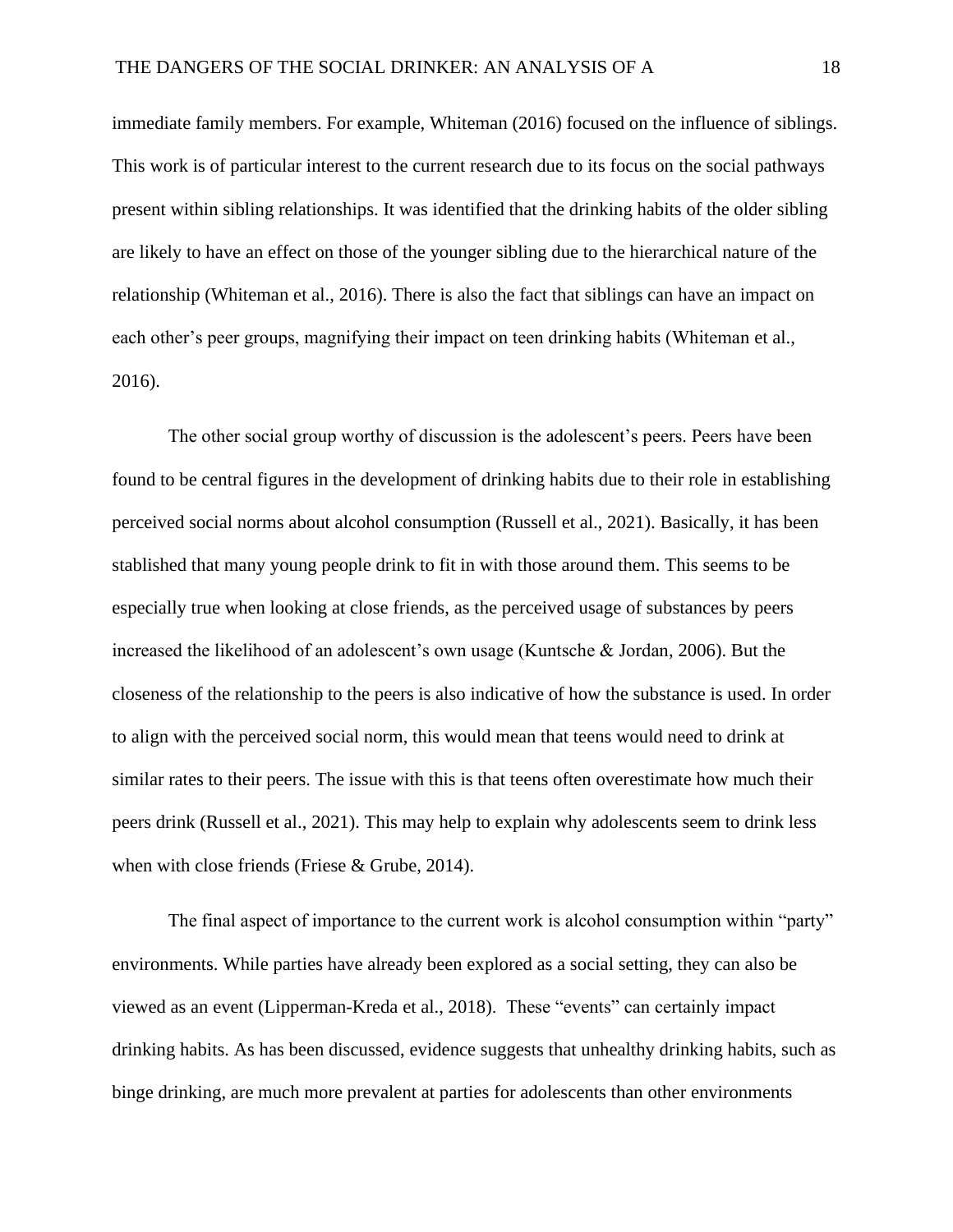(Lipperman-Kreda et al., 2018; Marzell et al., 2015). This seems to suggest that something present within the social event promotes such behavior. While social relationships and location have been discussed, are other factors at play? Recent studies seem to suggest that there are unique aspects present within the context of a party that affect alcohol consumption (Lipperman-Kreda et al., 2018).

One such aspect is the ease with which alcohol can be accessed at such events. Since parties will often take place in unregulated environments, underage individuals are enabled to drink freely with their peers (Marzell et al., 2015). There is also the fact that these parties can be very cost-effective places to drink. A common theme is for parties to require participants purchase a cup for a set fee (\$5.00, for example) and then drink as much as they wish. There is evidence that cost can be a strong indicator of how much alcohol will be consumed and that parties will often have fairly low costs (Morrell et al., 2021). These prove beneficial to individuals looking to drink due to the lessened restrictions on entry.

Another consideration is the social significance of alcohol; in particular how it applies to the party. Alcohol enables an individual to "loosen up" and be more comfortable in the social situations that are likely to occur within a group environment (Demant, 2009; Keough et al., 2016). This provides a benefit to its consumption as individuals interact within the social event. This logic has been supported by studies which have found that drinking is not as much of a problem when the party is regulated to friends or family, and that the likelihood of alcohol being present at the party increases with the size of the group (Friese & Grube, 2014; Lipperman-Kreda et al., 2018). In addition, research suggests that romantic and/or sexual interests increase the likelihood of alcohol consumption. For example, Demant (2009) found that young women would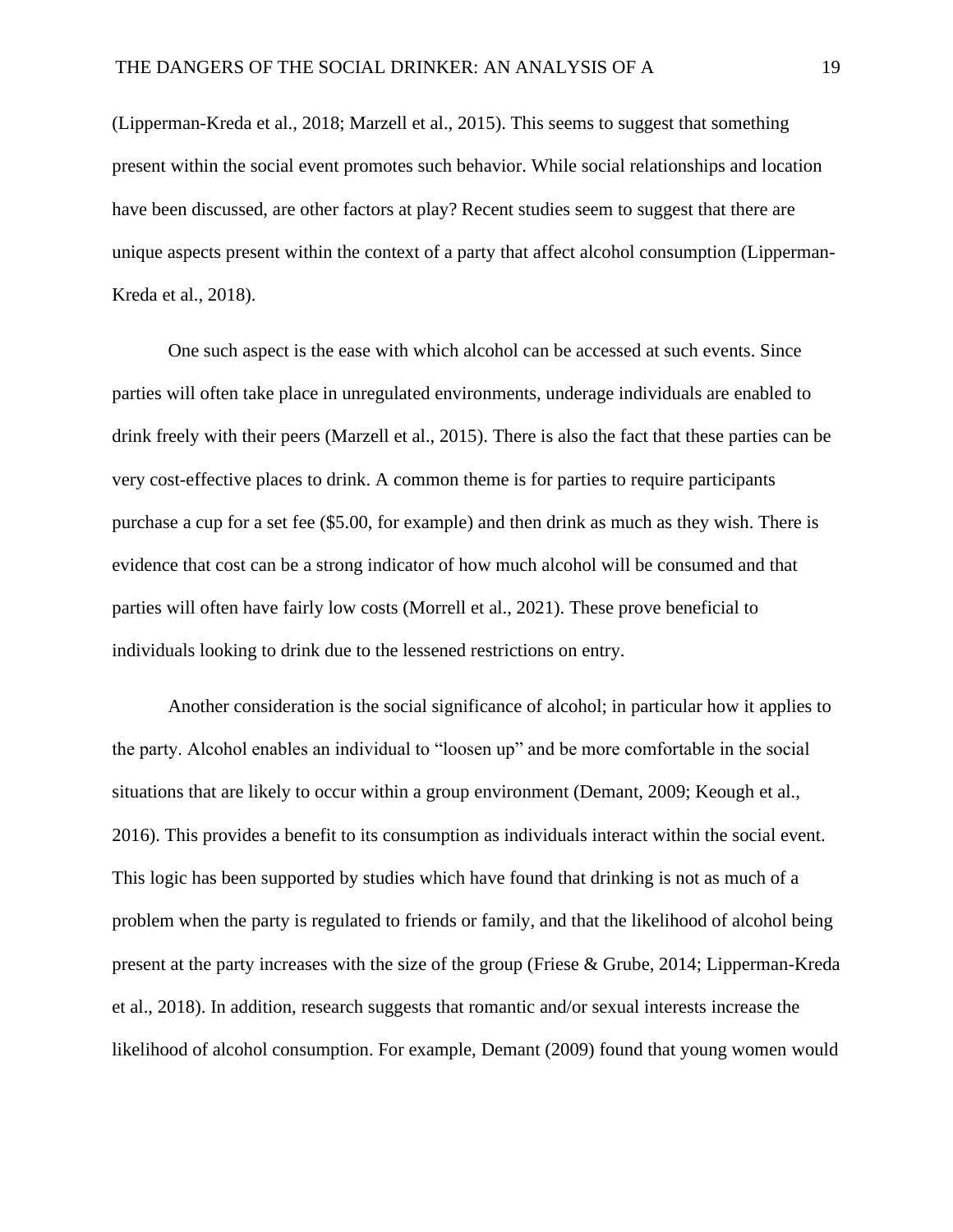occasionally drink in order to increase their confidence in talking with males that they had an interest in.

Taken together, this research appears to show that parties are important tools for socialization and adolescent development (Ander et al., 2017). The question that remains is how integral alcohol is to the party experience. It would seem importance might be based on the age of the participants. Parties hosted by those under the age of 18 have been found to be much less likely to have alcohol present then those hosted by older teenagers (Friese & Grube, 2014). While this might be due to accessibility, it does not seem that lack of alcohol prevents these events from occurring. Despite this, many do enjoy the effects of alcohol as a distraction from everyday life and an outlet for peer socialization (Ander et al., 2017). This seems to suggest that instead of preventing the usage of alcohol at parties, it may be better to instead find way to promote more controlled drinking habits (Fournier et al., 2006).

The studies discussed within the chapter provide adequate context on the importance of understanding the social environment in which drinking occurs. Further, they have shown that both participants and location are worthy of consideration. As such, it is beneficial to continue to study the drinking behaviors of underage individuals by focusing on these locations and the impact of relationships. The current study did so via use of the Monitoring the Future database, which provides survey data form a nationally-representative sample of young people. It attempted to address the impact of peer groups, the location continuum previously discussed, and other factors. To do so, a series of five research questions were established (Table 1).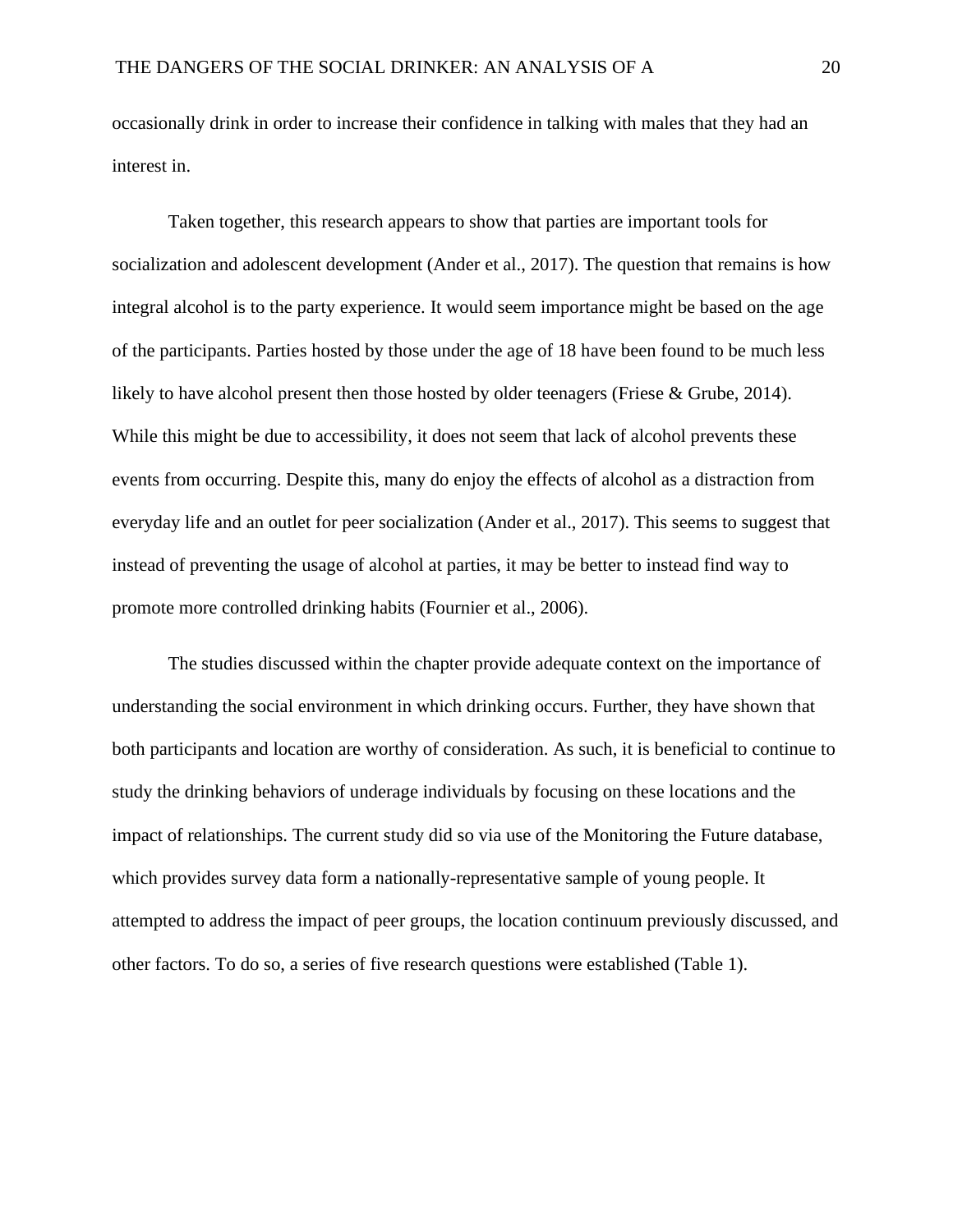Table 1: Research Questions

R1: Does drinking behavior differ by location?

R2: Are youths more likely to use alcohol outside if their home?

R3: Do peers have a noticeable impact on alcohol usage?

R4: Does the presence of parents in the child's life have a noticeable impact on alcohol usage?

R5: Do individual characteristics influence each of the factors covered in the research

questions above (e.g., sex, geography)

As mentioned, data from Monitoring the Future will be used to answer the above series of questions. There are sections within the data that specifically focus on the location of alcohol usage. These locations can range from the adolescent's home to more public venues like parties and schools. This will be the area of data that is of most concern as it relates to the central premise of the current research. These locations will be separated in a methodology similar to that used by Clapp (2007) that was described earlier in this literature review. This should also assist in addressing the second research question, as locations can be dichotomized (home vs. more public venues).

The next two aspects are focused on the impact of others on drinking habits. The first of these will focus on peers' alcohol usage and its impact on the individual's consumption habits. This can be seen in questions such as "peer pressure to drink alcohol?" and "how many friends drink alcohol?" (Monitoring the Future, 2020). As discussed, several studies have suggested that friends may play a key role in decision-making regarding alcohol. The fourth research question focuses on family connections. Available research suggests that family relationships may have a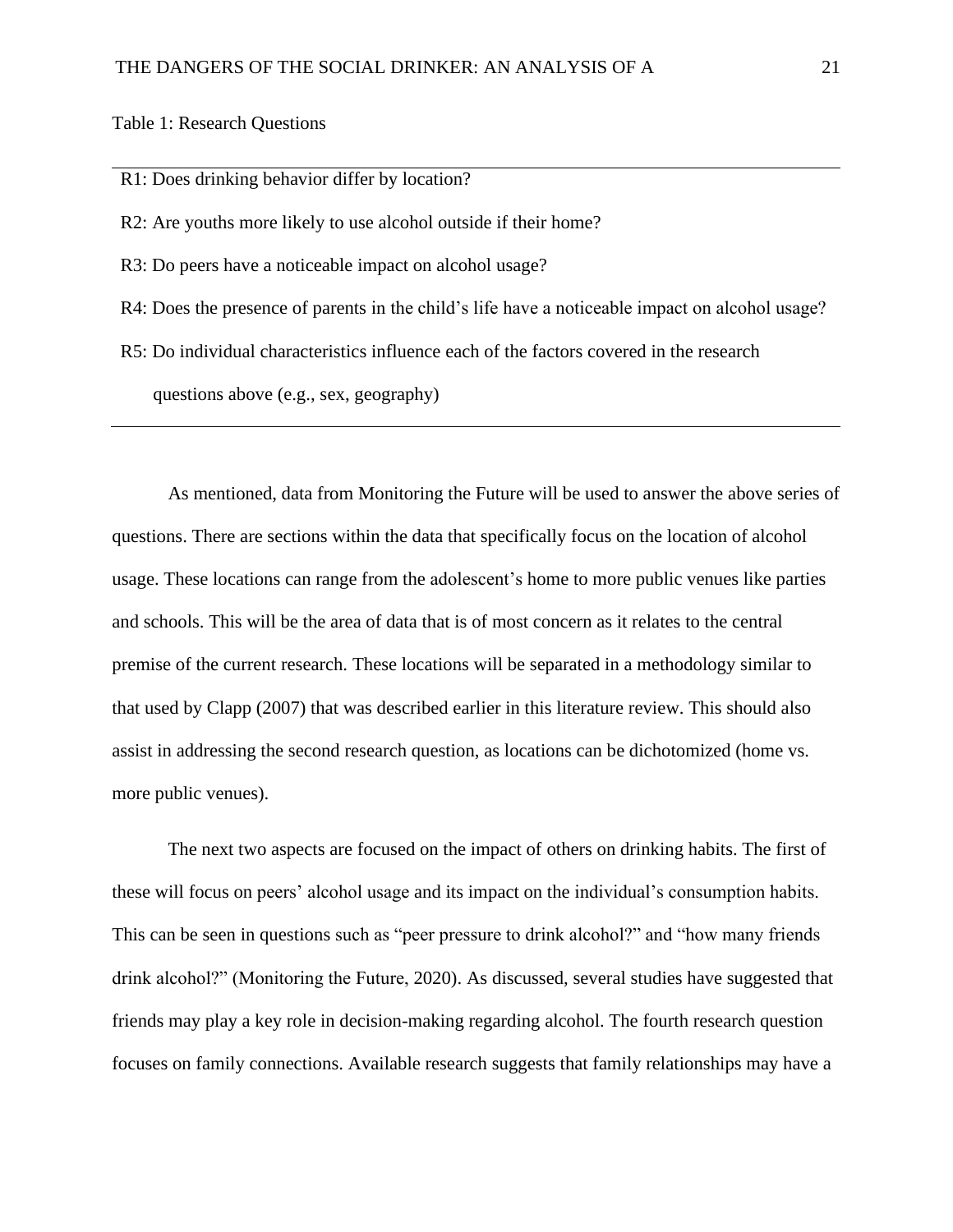significant influence on drinking habits (de Looze et al., 2017; Livingston, 2010; Mares, 2011; Whiteman et al., 2016), a connection that was further explored in this work.

The final research question relates to how certain demographic differences may impact findings related to the preceding questions. Specifically, the study sought to assess the impact of biological sex, race and geographic location (urban v. rural). Identifying the impact that these demographics may have on an individual's drinking habits and locations may be beneficial to our understanding of the problem (Ander et al., 2017). Having detailed the goals of the current study, attention is now turned to its methodology.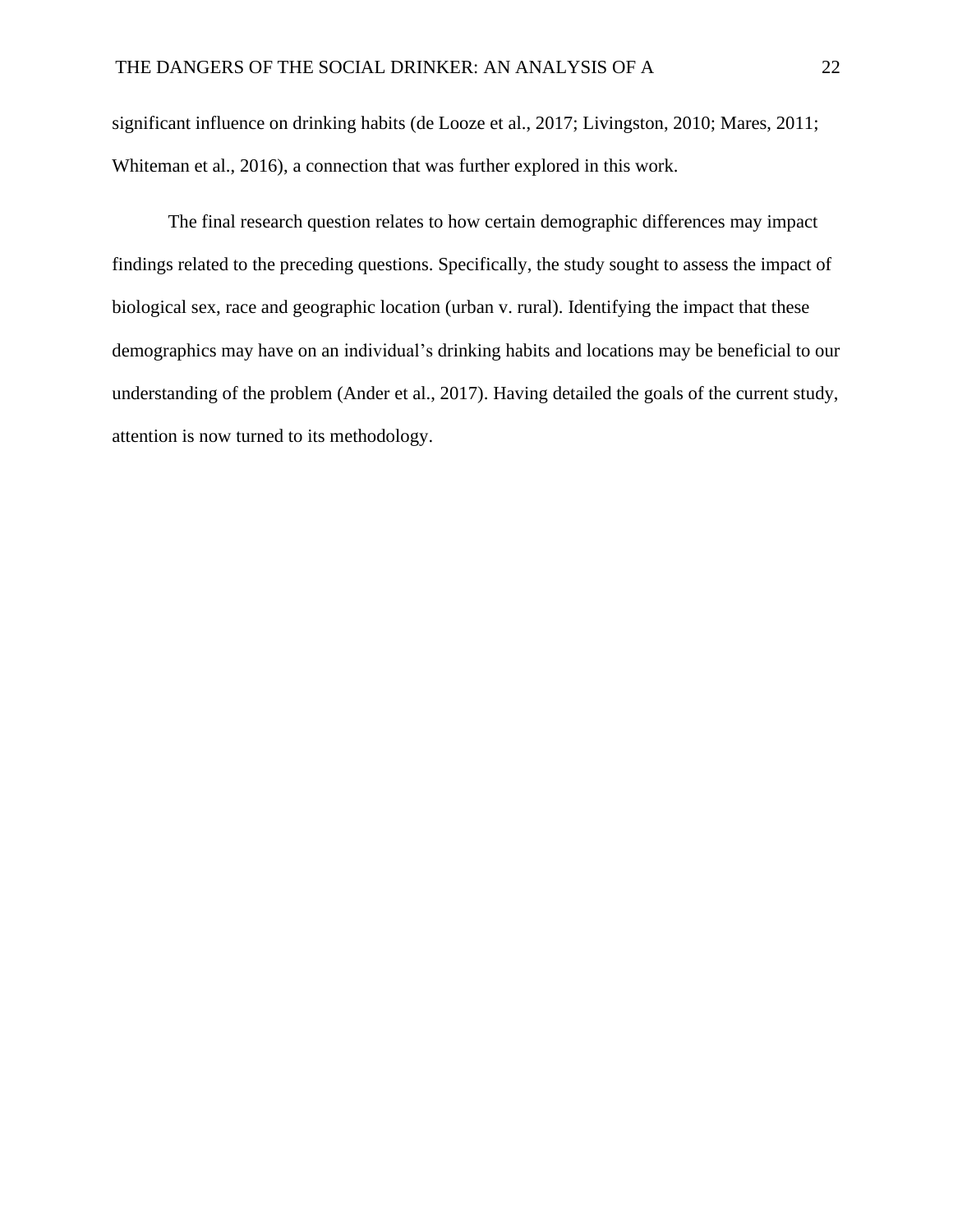# **Chapter Three**

# **Methodology**

As discussed, the current study uses data gathered from Monitoring the Future Project (MTF). Specifically, it was acquired from  $8<sup>th</sup>$  and  $10<sup>th</sup>$  grade surveys from 2019. MTF surveys are conducted annually in approximately 140 randomly selected high schools in the U.S. Distributed every spring, these surveys aim to get an accurate cross-section of students in the United States as it relates to their perceptions, usage, and thoughts on alcohol, tobacco, and illicit drugs. These surveys have some variance in questions and distribution methods depending on the school they are distributed in and the grade of the respondents. MTF takes into account aspects of the geographic area, school, and student body to ensure that the sample offers an accurate representation of the contiguous U.S. MTF also ensures the confidentiality of participants by keeping all data anonymous. Several of the questions in the MTF survey pertain to locations where teens have consumed alcohol. Since these locations are central aspects when it comes to alcohol habits, the data allow for an understanding of their role and the factors that influence choices of young people (Clapp et al., 2006).

# **Dependent Variables**

The dependent variables used in the current study are the locations MTF asks about: respondent's home, a friend's home, school event, school, near school, a car, a party, or a park/beach. These questions provided a good array of both social and physical settings to help gain a better understanding of the impact of location (Clapp et al., 2007). While the data on drinking habits was initially ordinal, with responses varying in how many drinks had been consumed in each location in the previous year, they were ultimately dichotomized into yes or no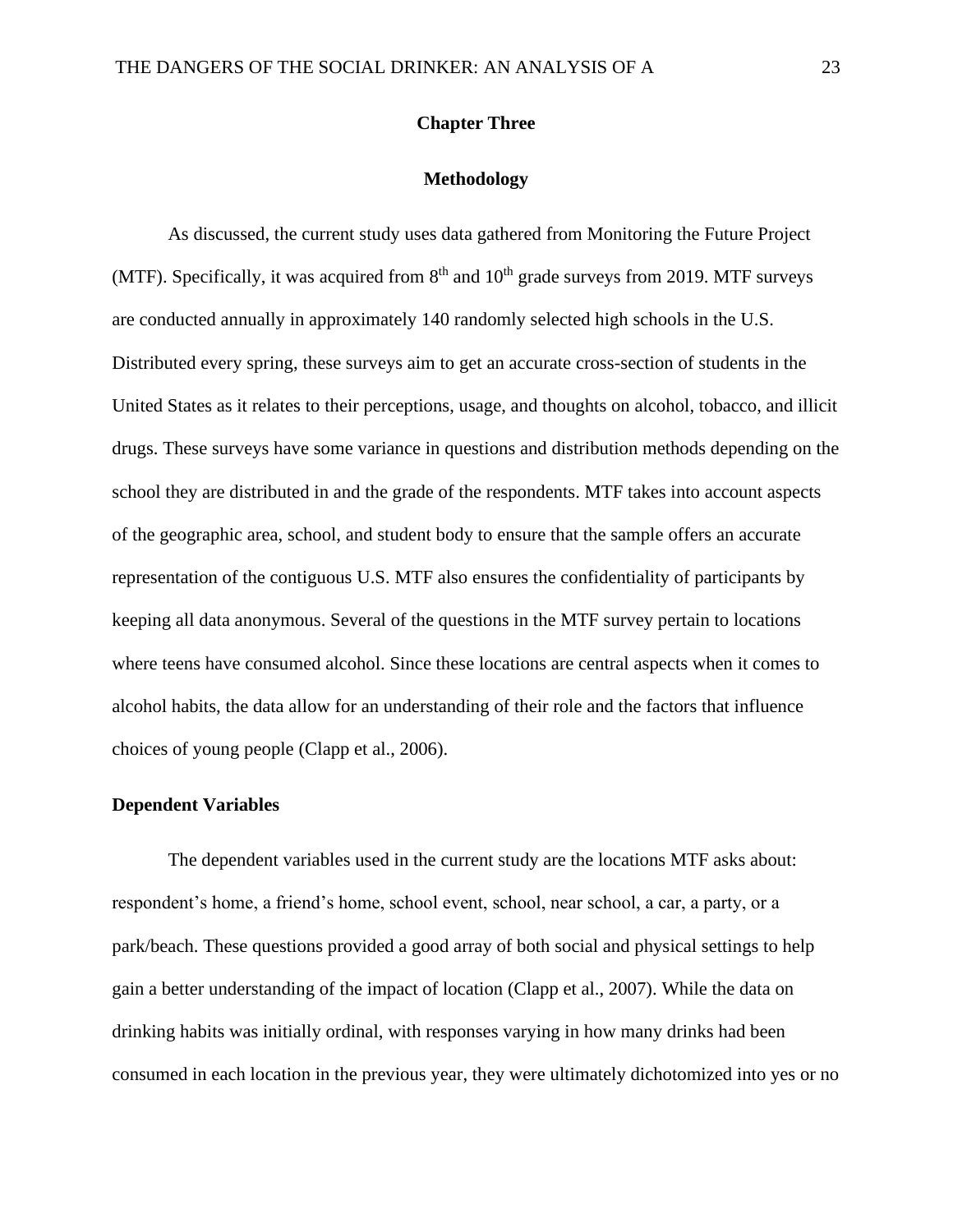categories ( $0 = no$  consumption at the location,  $1 = at$  least one drink in such a location). This decision was made in line with previous research, primarily due to the fact that many young persons reported no consumption for each of the options (Wechsler et al., 1995).

# **Independent Variables**

Once these locations were properly coded, independent variables of interest were identified. The first of these was age of the respondents. This was of importance as age can be an indication of ease of alcohol access (Friese & Grube, 2014). Further, previous research has generally found that use increases throughout the high school years for those who choose to consume alcohol (Friese & Grube, 2014; Grüne et al., 2017). Age is a binary variable within the MTF dataset, with categories for over 16 years of age (0) and 16 years of age or over (1). The second variable identified was the sex of respondents. This is of interest since many of the previous studies on the topic found that there may be differences in drinking habits based on sex (Ander et al., 2017; Demant, 2009; Usdan,\ et al., 2005; Wechsler et al., 1995). Sex was also measured dichotomously, with categories for male (0) and female (1).

Race was also taken into account. As was mentioned in the review of the literature, some studies have found race to be the only demographic indicator of unhealthy drinking habits (Wechsler et al., 1995). It was included as a dichotomous variable, with options for White (0) and non-White (1). Next, the geography of the student was considered. Since this study was focused on location and social interactions, such information is vital due to the vast differences present in rural and urban communities. Previous research has also explored the measure, as those in rural settings have been found to be more susceptible to problematic drinking behavior (Kelly et al., 2012). Two categories were created, with an option for rural (0) and urban (1). This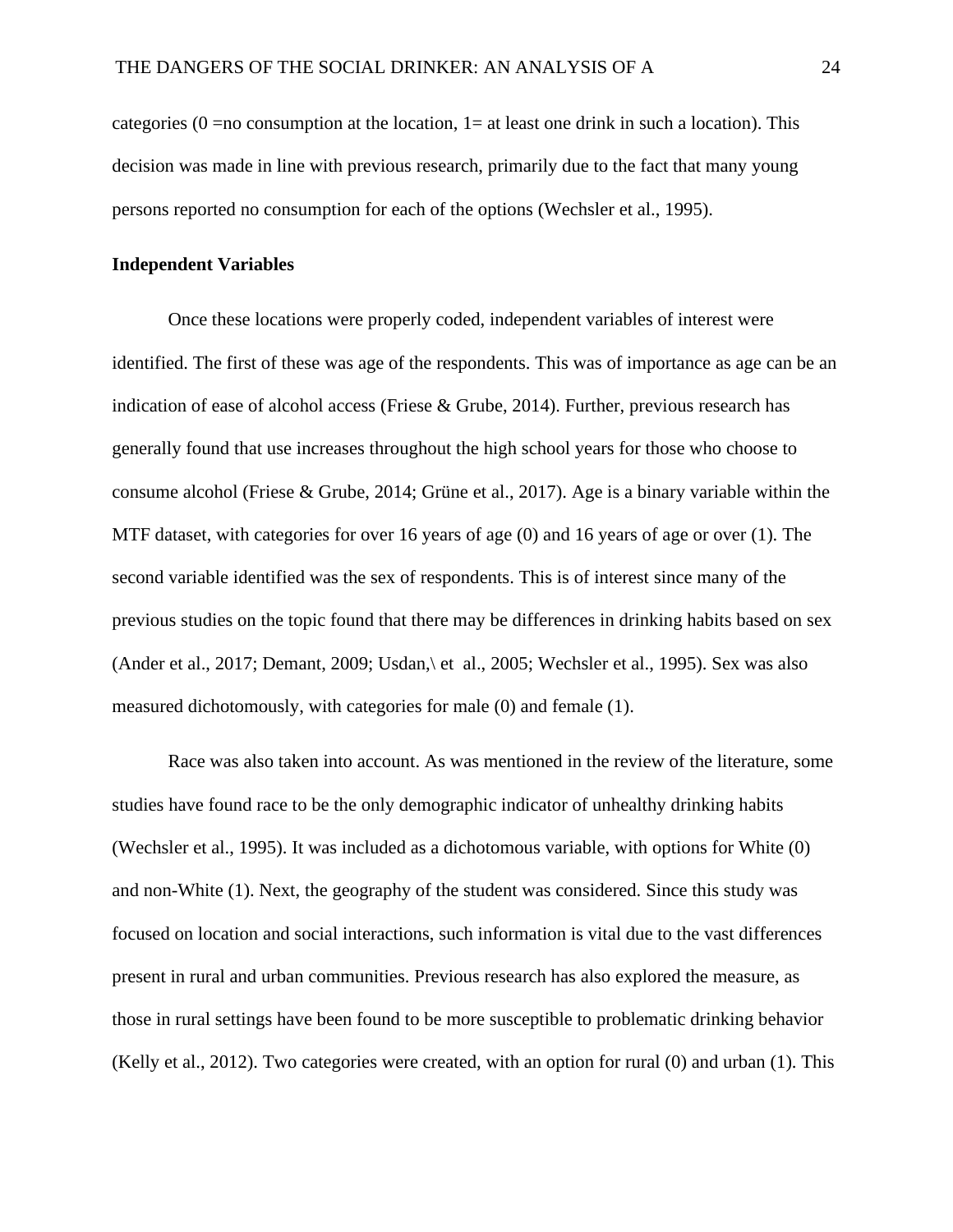information was coded by the MTF research team based upon Metropolitan Statistical Area (MSA) status.

As discussed, involvement of parents was a key consideration drawn from the available literature. Many studies have pointed towards the importance of parents in the development of teen drinking habits (Friese et al., 2012; Kelly et al., 2012). Two questions regarding mothers and fathers were combined to identify whether the respondent lived in a two-parent household. This led to the creation of a dichotomous measure, with zero values (0) indicating the presence of only one parent and one (1) that both parents were present. The study also accounted for the presence of siblings in the household, as some have suggested their potential impact on drinking behaviors (Whiteman, 2016). A dichotomous measure was once again created, with zero (0) indicating no siblings and one (1) indicating that at least one sibling was present.

Several questions relating to peers are also included in the MTF dataset. The current study relied on the measure for "how many friends drink alcohol?" The responses were originally gathered in an ordinal scale but was changed to binary measure, with no being 0 and yes being 1. The importance of immediate peer groups is well recorded in other studies as having an impact on adolescent drinking habits (Friese & Grube, 2014; Russell et al., 2021; van der Vorst et al., 2010). The final independent variable assessed whether parents allowed the respondents to be out of the house on school nights. This assessed both parental involvement and potential exposure to peer influence. Once again a dichotomous measure was utilized, with options for yes (0) and no (1).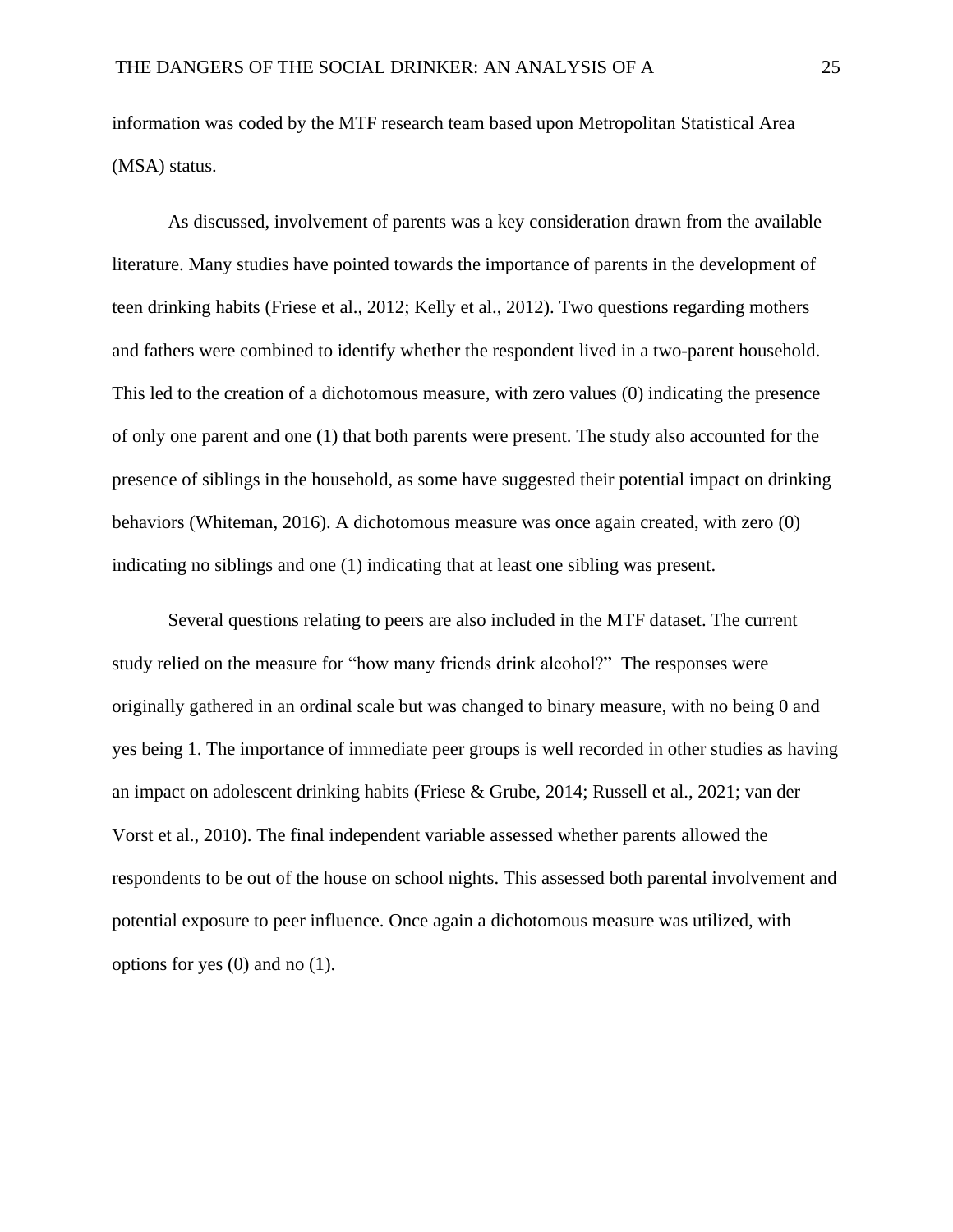# **Plan of Analysis**

Analysis of the data proceeded in two stages. First, descriptive statistics were computed. This provided the opportunity to gain a better understanding of the distribution of both the independent and dependent measures. It also allowed for the initial two research questions related to drinking location to be answered. This was followed by a series of logistic regression models. Logistic regression was selected since each of the dependent measures were dichotomous. Results of the models allowed for the final three research questions to be answered.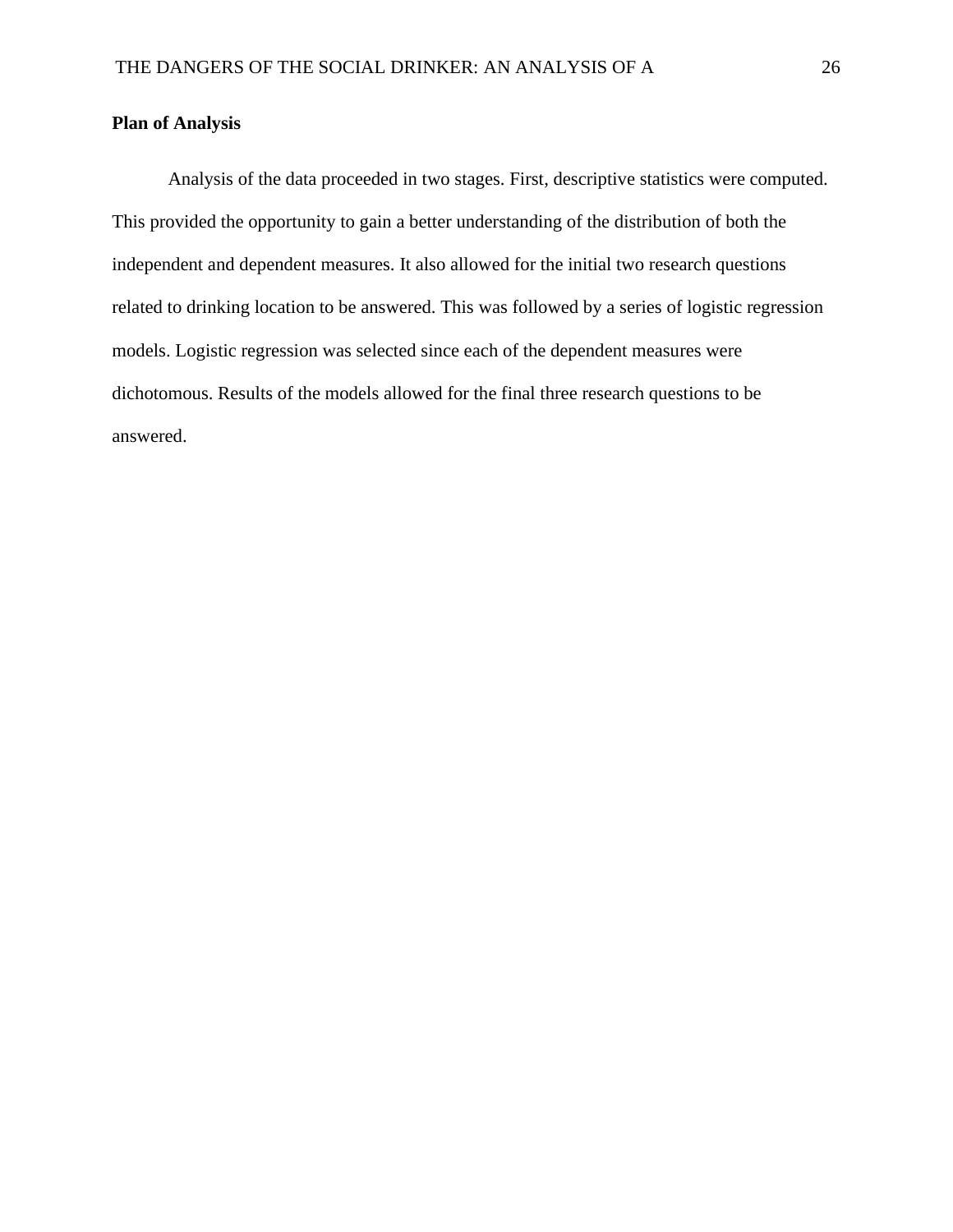# **Chapter Four**

#### **Results**

A discussed, data from the Monitoring the Future project were used to address the key research questions of the study. Table 1 provides an overview of the descriptive statistics for the independent variables that were assessed in it. The total sample size was 28,818, though the actual response rates per variable were found to vary. This is due to the fact that the surveys utilized to gather data are not consistent across students. Put differently, not all respondents receive identical questions. However, a sufficient rate of responses for each question were present for purposes of the analysis. The final sample (once missing data were removed) was comprised of around 2,677 individuals.

# **Descriptive Statistics**

In relation to gender, 50.2% identified themselves as male, with the remainder falling into the other category. The majority of the sample were also found to be 16 years or older, with 54.5% of respondents fitting into this category. Data was also separated into rural and metro areas to assess the geography variable. Approximately 78% of respondents came from a metro area according to the coding scheme utilized. Around 62.4% of respondents identified their racial identity as white, with the rest being grouped into the non-white category. As for descriptive statistics based on family, 71.7% of respondents had both parents present, only 19.1% were never allowed to go out on school nights, and 82.3% had siblings present in the household. In relation to peer alcohol usage, only 39.9% said that none of their friends drank alcohol.

Descriptive statistics were also calculated for the dependent measures in order to determine the percentage of participants that reported drinking at each type of location. All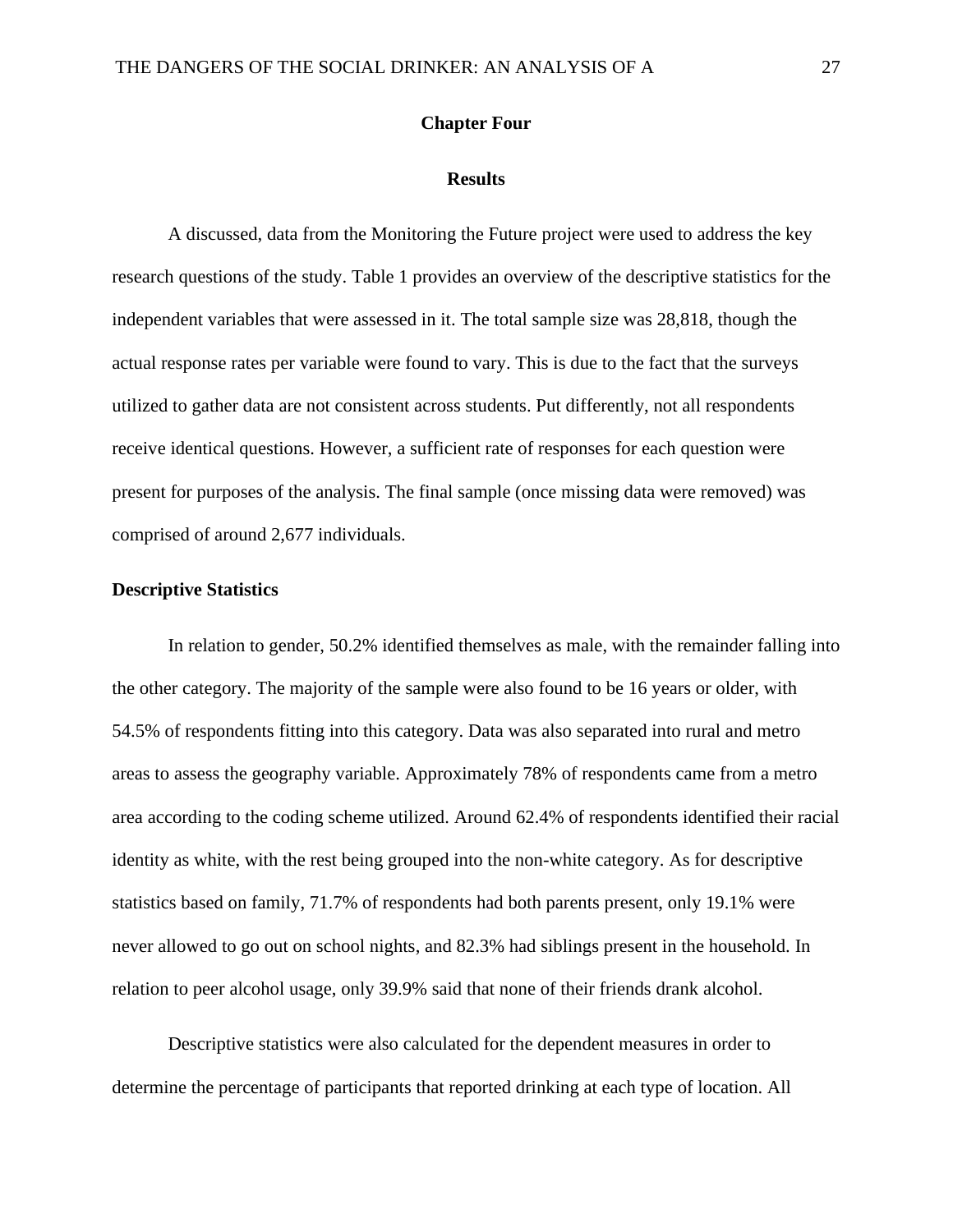respondents in the "Yes" category had at least one drink in the location described in the past 12 months. Table 3 shows the results of participant's responses on location drinking habits. For those who answered the question regarding drinking at home, it was found that 20% of participants had an alcoholic beverage at home during the time period in question. A similar rate of 19.1% was found for those who reported drinking at a friend's home. Other categories featured lower percentages, with drinking at school, at school events, near school, in a car, and at a park or beach all featuring under 10% answering in the affirmative. The only other category that reported more than 10% of respondents drinking at the location was parties. Nearly 18% of respondents reported having consumed alcohol in a party setting in the past 12 months.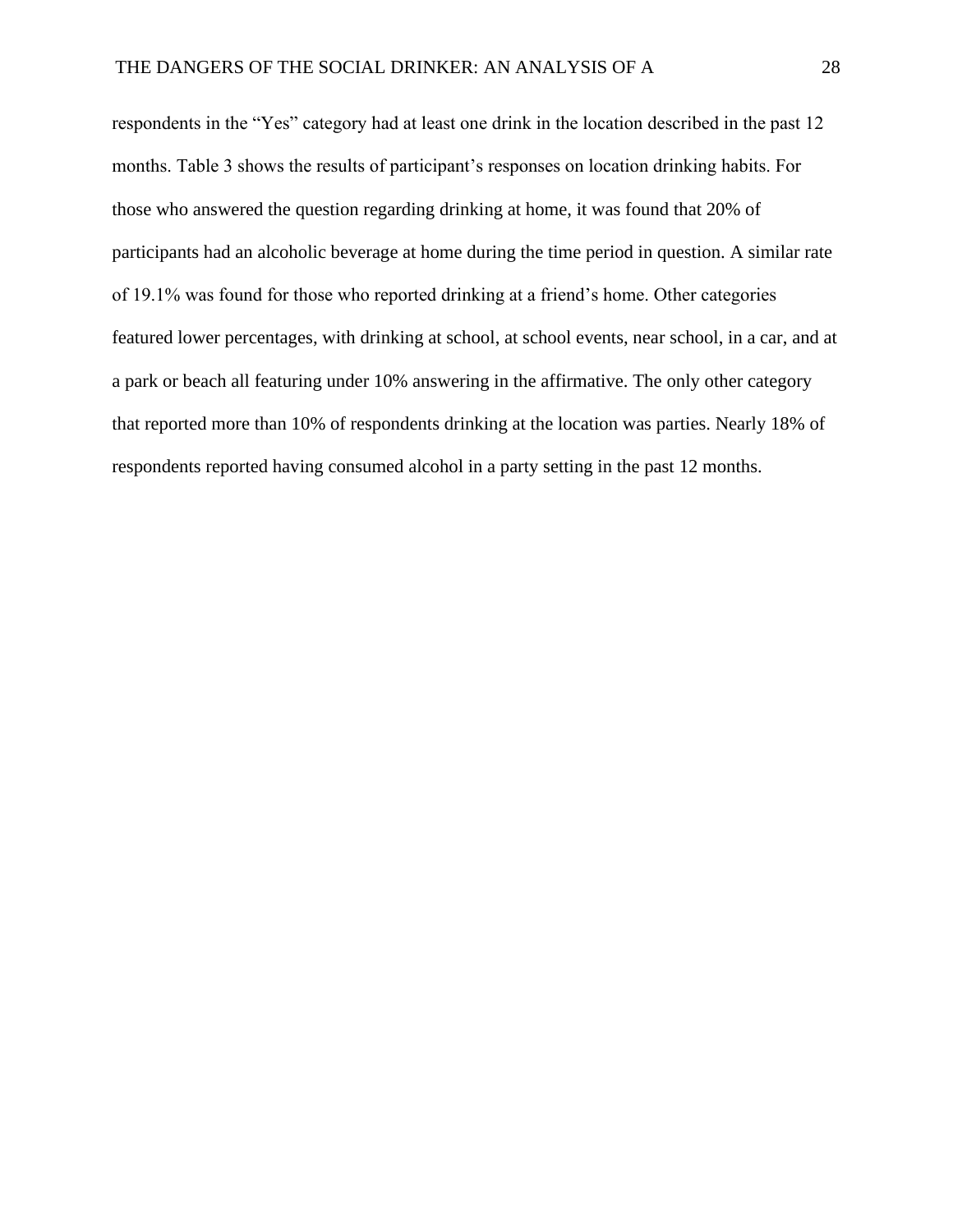| Variable             | Frequency | Percent  | Valid Percent |
|----------------------|-----------|----------|---------------|
| Sex                  |           |          |               |
| $\rm Male$           | 13838     | 48.0     | 50.2          |
| Female               | 13725     | 47.6     | 49.8          |
| Missing              | 1255      | $4.4\,$  |               |
| Race                 |           |          |               |
| White                | 13502     | 46.9     | 62.4          |
| Non-White            | 8142      | 28.3     | 37.6          |
| Missing              | 7174      | 24.9     |               |
| Age                  |           |          |               |
| <16 Years Old        | 6454      | 22.4     | 45.5          |
| 16 Years or Older    | 7717      | 26.8     | 54.5          |
| Missing              | 14647     | $50.8\,$ |               |
| Rural or Urban       |           |          |               |
| $\rm{Rural}$         | 6214      | $21.6\,$ | 21.6          |
| Urban                | 22604     | 78.4     | 78.4          |
| <b>Both Parents</b>  |           |          |               |
| $\operatorname{Yes}$ | 20662     | 71.7     | 71.7          |
| ${\rm No}$           | 8156      | 28.3     | 28.3          |
| Siblings             |           |          |               |
| $\operatorname{Yes}$ | 22085     | 76.6     | 82.3          |
| ${\rm No}$           | 4739      | 16.4     | 17.7          |
| Missing              | 1994      | 6.9      |               |
| Out on School Nights |           |          |               |
| Yes                  | 11455     | 39.7     | 80.9          |
| $_{\rm No}$          | 2703      | 9.4      | 19.1          |
| Missing              | 14660     | $50.9\,$ |               |
| Do Friends Drink     |           |          |               |
| Yes                  | 10413     | 36.1     | $60.1\,$      |
| ${\rm No}$           | 6903      | $24.0\,$ | 39.9          |
| Missing              | 11502     | 39.9     |               |

# Table 2. Descriptive Statistics for Independent Variables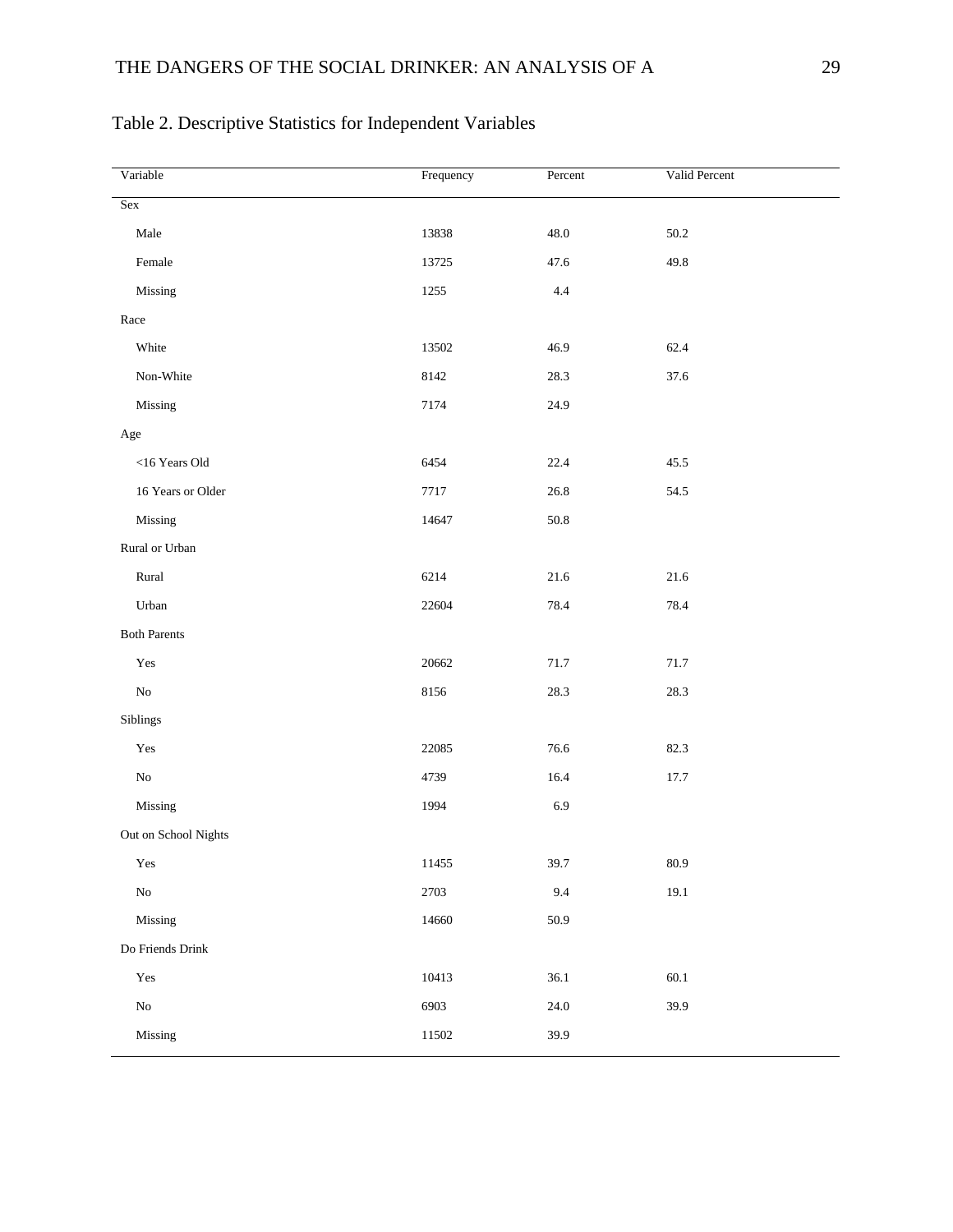| Variable                     | Frequency | Percent | Valid Percent |
|------------------------------|-----------|---------|---------------|
| Drinking at Home             |           |         |               |
| Yes                          | 1646      | $5.7\,$ | $20.0\,$      |
| ${\bf No}$                   | 6583      | 22.8    | $80.0\,$      |
| Missing                      | 20589     | 71.4    |               |
| Drinking at a Friend's House |           |         |               |
| $\operatorname{Yes}$         | 1581      | $5.5\,$ | 19.1          |
| ${\rm No}$                   | 6696      | 23.2    | 80.9          |
| Missing                      | 20541     | 71.3    |               |
| Drinking at a School Event   |           |         |               |
| $\operatorname{Yes}$         | 468       | 1.6     | $5.5\,$       |
| ${\rm No}$                   | 8052      | 27.9    | 94.5          |
| Missing                      | 20298     | 70.4    |               |
| Drinking at School           |           |         |               |
| $\operatorname{Yes}$         | 279       | $1.0\,$ | $3.3\,$       |
| ${\rm No}$                   | 8266      | 28.7    | 96.7          |
| Missing                      | 20273     | 70.3    |               |
| Drinking Near School         |           |         |               |
| $\operatorname{Yes}$         | 274       | $1.0\,$ | $3.2\,$       |
| ${\rm No}$                   | 8276      | 28.7    | 96.8          |
| Missing                      | 20268     | 70.3    |               |
| Drinking in a Car            |           |         |               |
| $\operatorname{Yes}$         | 564       | $2.0\,$ | 6.6           |
| ${\rm No}$                   | 7928      | 27.5    | 93.4          |
| Missing                      | 20326     | 70.5    |               |
| Drinking at a Party          |           |         |               |
| $\operatorname{Yes}$         | 1463      | $5.1\,$ | 17.7          |
| ${\rm No}$                   | 6804      | 23.6    | 82.3          |
| Missing                      | 20551     | 71.3    |               |
| Drinking at Park or Beach    |           |         |               |
| $\operatorname{Yes}$         | 706       | $2.4\,$ | $\ \ 8.2$     |
| ${\rm No}$                   | 7864      | 27.3    | 91.8          |
| Missing                      | 20248     | 70.3    |               |

Table 3: Descriptive Statistics for Dependent Measures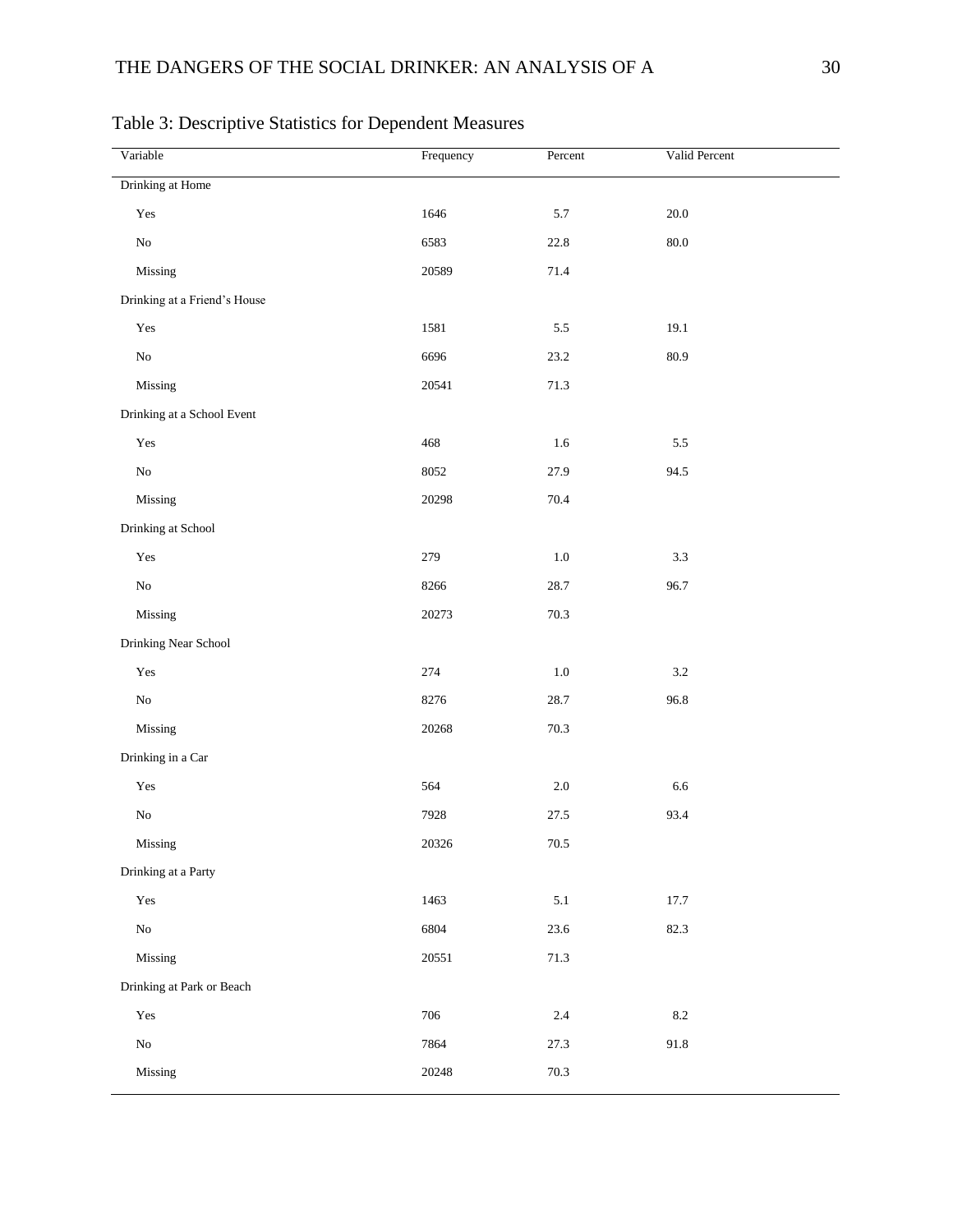# **Multivariate Analysis**

Each of the independent variables were then assessed in a series of logistic regression models that were based on the various locations that were identified in the dataset. The results of these logistic regressions are shown in Tables 4 through 11. These help show how factors such as race, age, sex, parental presence, siblings, ability to go out on school nights, and friends drinking may impact the likelihood of alcohol consumption at each location.

For drinking at home, it was found that only having siblings present  $(B=-.35; p=.005)$ , going out on school nights  $(B=.100; p=.041)$ , and having friends that drink  $(B=.85; p=.000)$  were statistically significant among the independent variables. For those who drank at home it was found that having siblings made them 29.3% less likely to drink than those who did not. When respondents were allowed out on school nights, they were 1.105 times as likely to drink at home. If the respondent had friends that drank, they were 2.35 times more likely to drink than those who did not. None of the other variables were found to be statistically significant when looking at the impact of drinking at home. All of these variables are shown in Table 4.

|                      | $\, {\bf B}$ | S.E  | Exp(B) |  |
|----------------------|--------------|------|--------|--|
| Sex                  | .046         | .098 | 1.047  |  |
| Race                 | $-.144$      | .108 | .892   |  |
| Age                  | .007         | .098 | 1.007  |  |
| Rural or Urban       | .120         | .116 | 1.128  |  |
| <b>Both Parents</b>  | $-148$       | .120 | .862   |  |
| Siblings             | $-.346$      | .124 | .707   |  |
| Out on School Nights | .100         | .049 | 1.105  |  |
| Friends Drink        | .854         | .045 | 2.349  |  |
|                      |              |      |        |  |

Table 4. Drinking at Home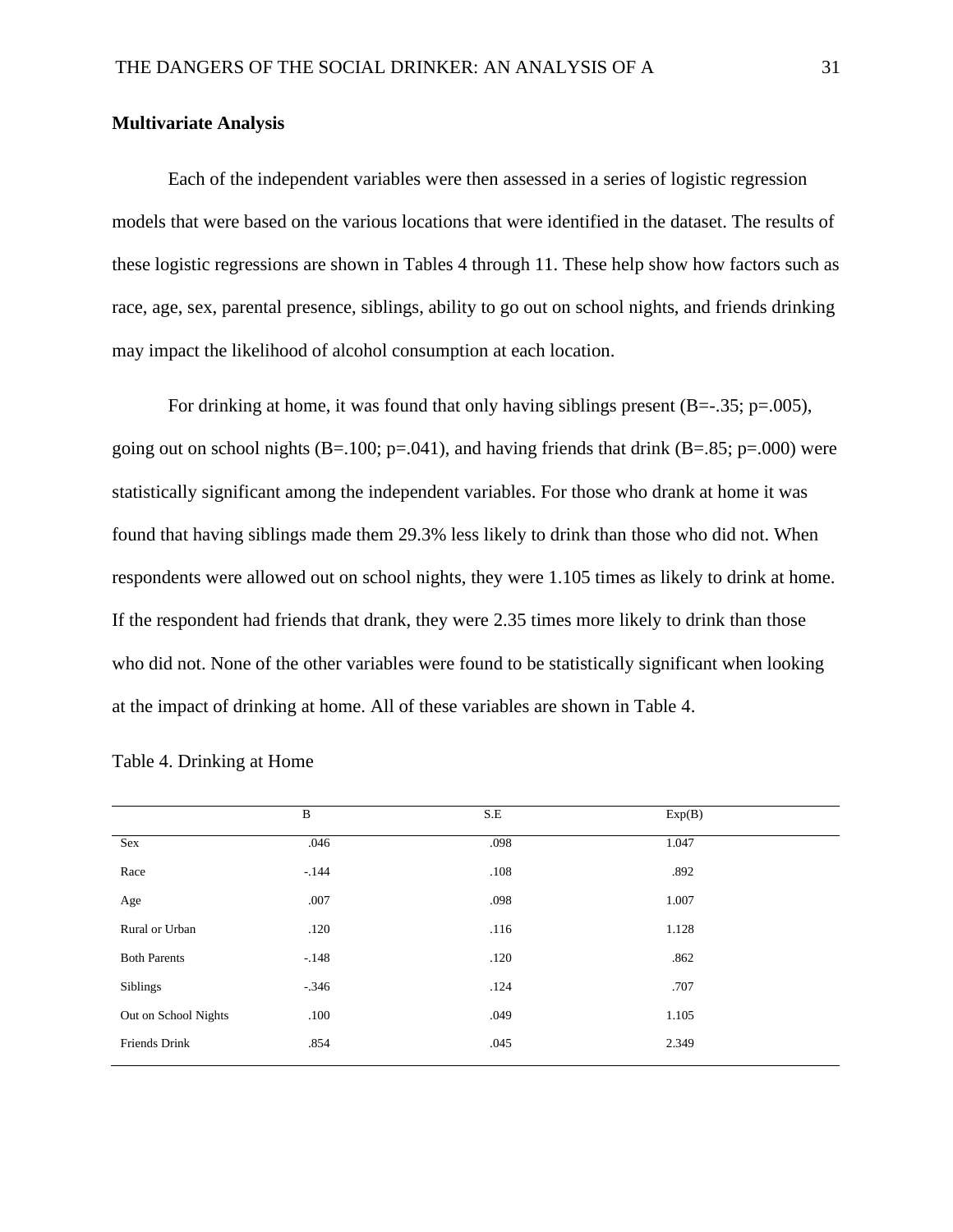Table 5 provides an overview of the model for drinking at a friend's house. Four variables were identified as statistically significant. The first was sex  $(B=.16; p=.001)$ , which revealed that men were 1.18 times more likely to drink than women. In relation to race (B=-.59; p=.000), it was found that non-White respondents were 48% less likely to drink at a friend's home compared to their non-White peers. Parents allowing respondents to go out on school nights (B=.200; p=.000) was also an indicator of drinking at a friend house, with those who were given this privilege being 1.22 times more likely to drink at a friend's house. The final variable of interest is once again peer consumption  $(B=1.06; p=.005)$ , which suggested that having friends that drink made a respondent 2.899 times as likely to drink at this type of location.

|                      | $\, {\bf B}$ | S.E  | Exp(B) |  |
|----------------------|--------------|------|--------|--|
| Sex                  | .162         | .101 | 1.176  |  |
| Race                 | $-.594$      | .144 | .552   |  |
| Age                  | .003         | .102 | 1.003  |  |
| Rural or Urban       | .168         | .120 | 1.183  |  |
| <b>Both Parents</b>  | $-.197$      | .126 | .821   |  |
| Siblings             | $-.132$      | .131 | .876   |  |
| Out on School Nights | .200         | .051 | 1.222  |  |
| Friends Drink        | 1.064        | .049 | 2.899  |  |

|  | Table 5. Drinking at Friends House |  |
|--|------------------------------------|--|

Table 6 shows results for the model focused on consumption at school events. Three variables were statistically significant in the model. It was found that urban respondents (B=.67; p=.001) were 1.946 times more likely to drink at events than those from rural areas. Those allowed out on school nights  $(B=.26; p=.000)$  were 1.29 times more likely to do so. Finally, having friends that drank (B=.98; p=.000) was once again found to be predictive of drinking at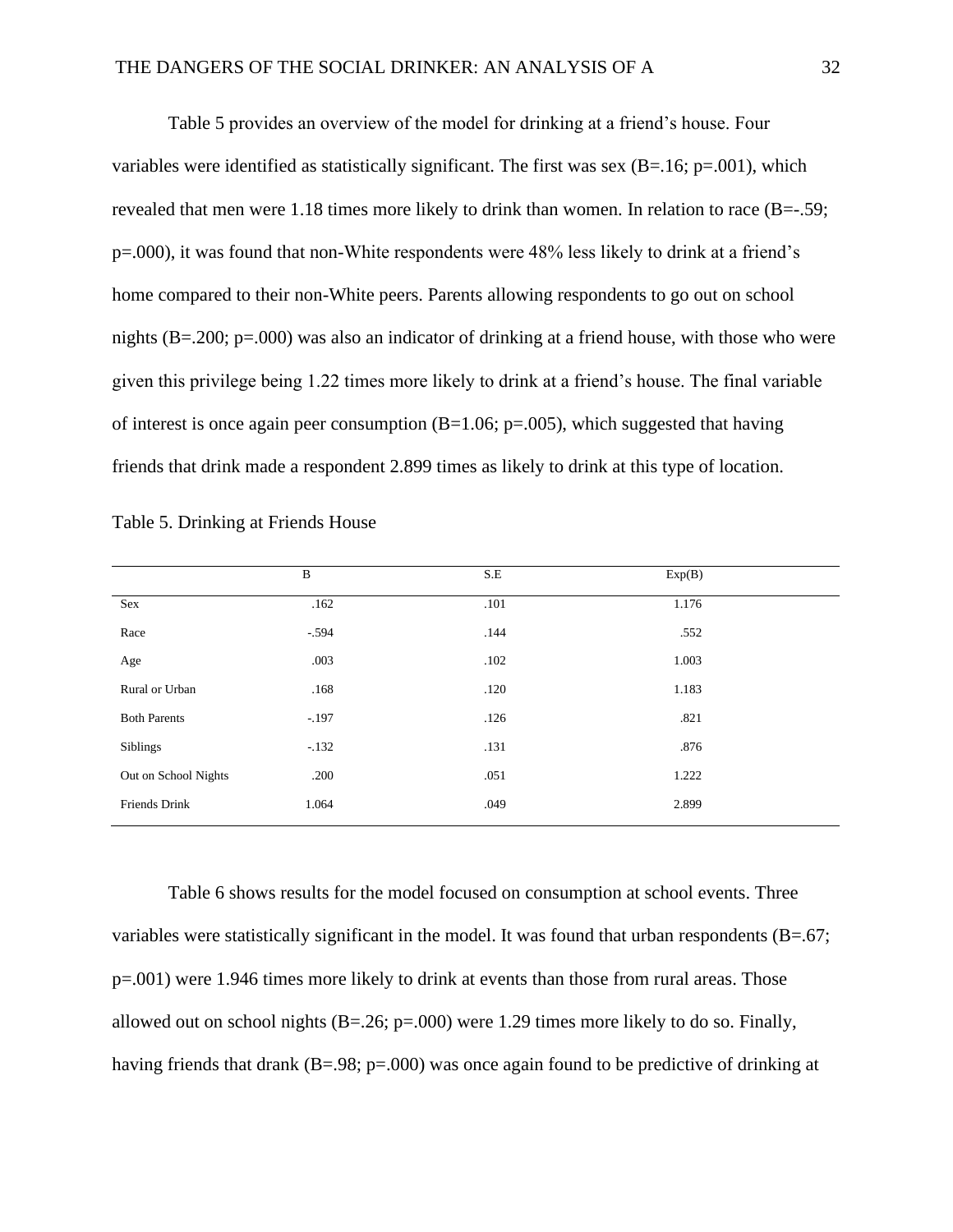these events. The logistic analysis suggests that having friends that drank made respondents 2.66 times more likely to drink when attending them.

|                      | $\, {\bf B}$ | S.E  | Exp(B) |  |
|----------------------|--------------|------|--------|--|
| Sex                  | .103         | .156 | 1.108  |  |
| Race                 | .010         | .169 | 1.010  |  |
| Age                  | .141         | .155 | 1.152  |  |
| Rural or Urban       | .666         | .208 | 1.946  |  |
| <b>Both Parents</b>  | .067         | .193 | 1.069  |  |
| Siblings             | $-.205$      | .194 | .815   |  |
| Out on School Nights | .256         | .079 | 1.292  |  |
| Friends Drink        | .979         | .077 | 2.661  |  |

Table 6. Drinking at School Event

The next logistic regression model treated school as the dependent variable. Table 7 contains a summary of the results for this model. Only one variable was identified as statistically significant: having friends that drank (B=.66; p=.000). When applied to drinking at school, the logistic regression found that respondents were 1.934 times more likely to drink at school if their friends regularly consumed alcohol.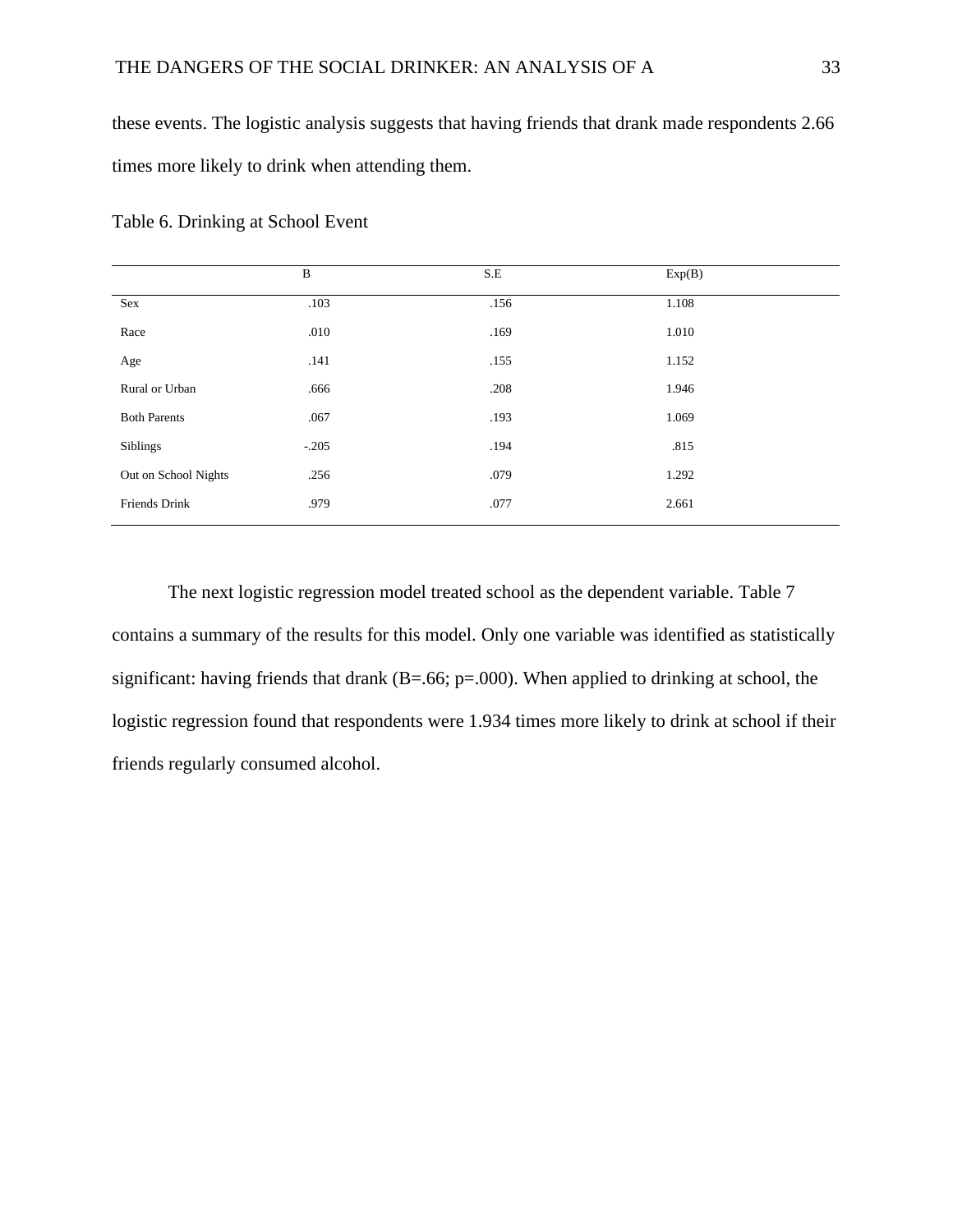|                      | B       | $S.E$ | Exp(B) |  |
|----------------------|---------|-------|--------|--|
| Sex                  | .351    | .224  | 1.421  |  |
| Race                 | .308    | .231  | 1.361  |  |
| Age                  | $-.076$ | .218  | .927   |  |
| Rural or Urban       | $-.321$ | .241  | .725   |  |
| <b>Both Parents</b>  | $-.335$ | .247  | .715   |  |
| Siblings             | .091    | .287  | 1.096  |  |
| Out on School Nights | .173    | .109  | 1.189  |  |
| Friends Drink        | .660    | .096  | 1.934  |  |

Table 7. Drink Alcohol at School

The sixth model focused on consumption near school (i.e., in surrounding areas). As revealed in Table 8, only having friends that drink (B=.87; p=.000) was found to be significant. Once again, respondents with friends that consumed alcohol regularly were more likely to consume alcohol themselves (2.39 times more likely).

|                      | B       | S.E  | Exp(B) |  |
|----------------------|---------|------|--------|--|
| Sex                  | $-.262$ | .210 | .769   |  |
| Race                 | $-.034$ | .230 | .967   |  |
| Age                  | $-.016$ | .210 | .984   |  |
| Rural or Urban       | .005    | .244 | 1.005  |  |
| <b>Both Parents</b>  | $-.634$ | .231 | .530   |  |
| <b>Siblings</b>      | $-.266$ | .250 | .766   |  |
| Out on School Nights | .169    | .105 | 1.185  |  |
| Friends Drink        | .871    | .100 | 2.390  |  |

Table 8. Drink Alcohol Near School

Drinking in a vehicle was the next location of interest. The logistic regression model, shown in Table 9, revealed two impactful variables. The first of these was being allowed out on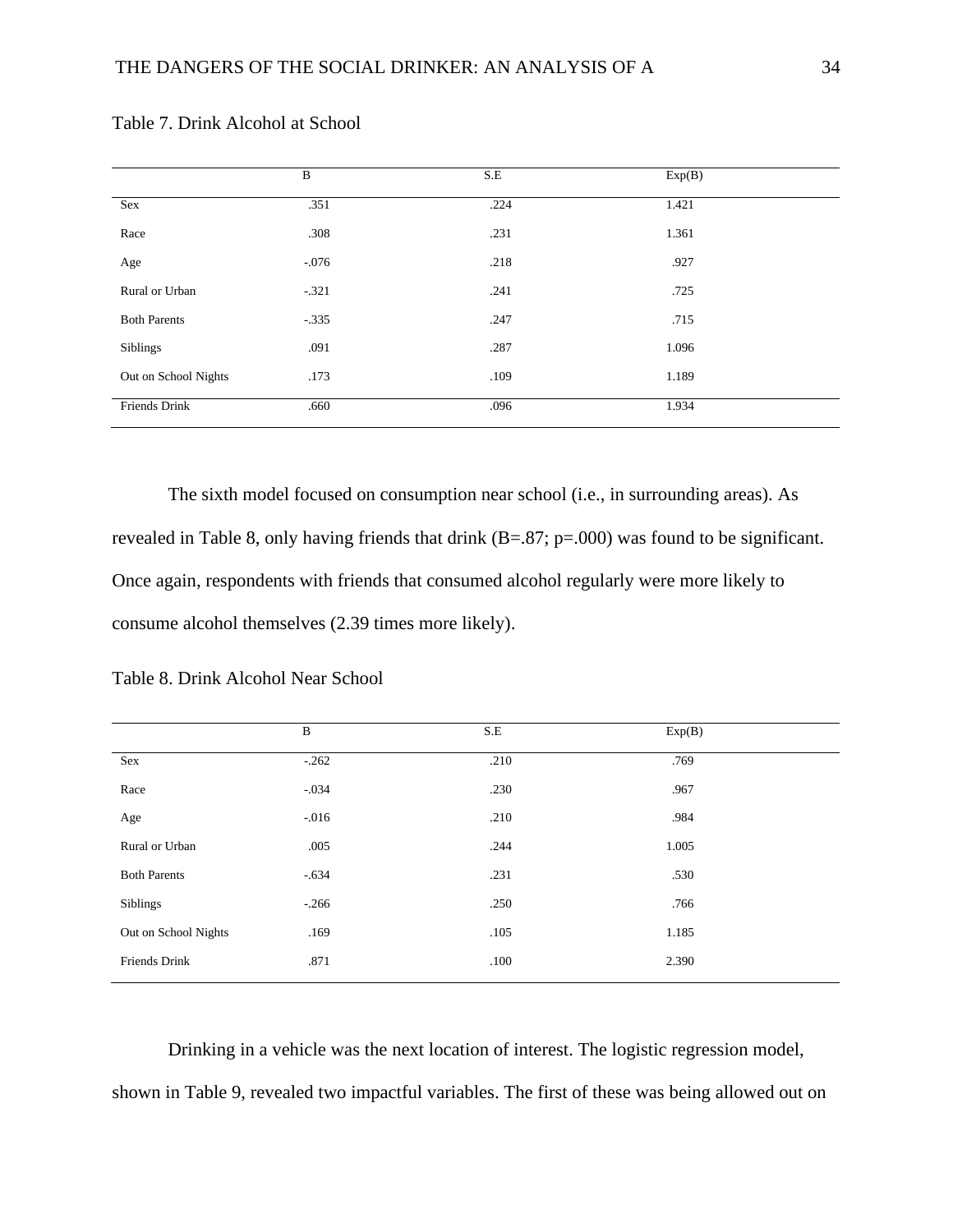school nights  $(B=0.20; p=.000)$ . If respondents had the ability to be out on school nights, they were 1.23 times more likely to drink than respondents who were not allowed this freedom. Having friends that drank once again emerged as significant  $(B=.98; p=.000)$ . Those who reported having these friends were 2.65 times more likely to drink in a car than those who did not.

|                      | B       | S.E  | Exp(B) |  |
|----------------------|---------|------|--------|--|
| Sex                  | .134    | .143 | 1.144  |  |
| Race                 | .065    | .156 | 1.067  |  |
| Age                  | $-.161$ | .142 | .852   |  |
| Rural or Urban       | $-.212$ | .162 | .809   |  |
| <b>Both Parents</b>  | .017    | .176 | 1.017  |  |
| Siblings             | .045    | .187 | 1.046  |  |
| Out on School Nights | .204    | .072 | 1.226  |  |
| Friends Drink        | .975    | .070 | 2.651  |  |

Table 9. Drink Alcohol in a Car

A logistic regression model was also computed for alcohol consumption at parties. Results of the model are contained in Table 10. Once again, two variables were identified as being significant. The first was being allowed out on school nights (B=.22; p=.000). The respondents that were allowed out on school nights were 1.24 times more likely to drink at parties. Having friends that regularly consumed alcohol (B=1.13; p=.000) led to a 309% increase in the likelihood that individuals reported drinking at these events.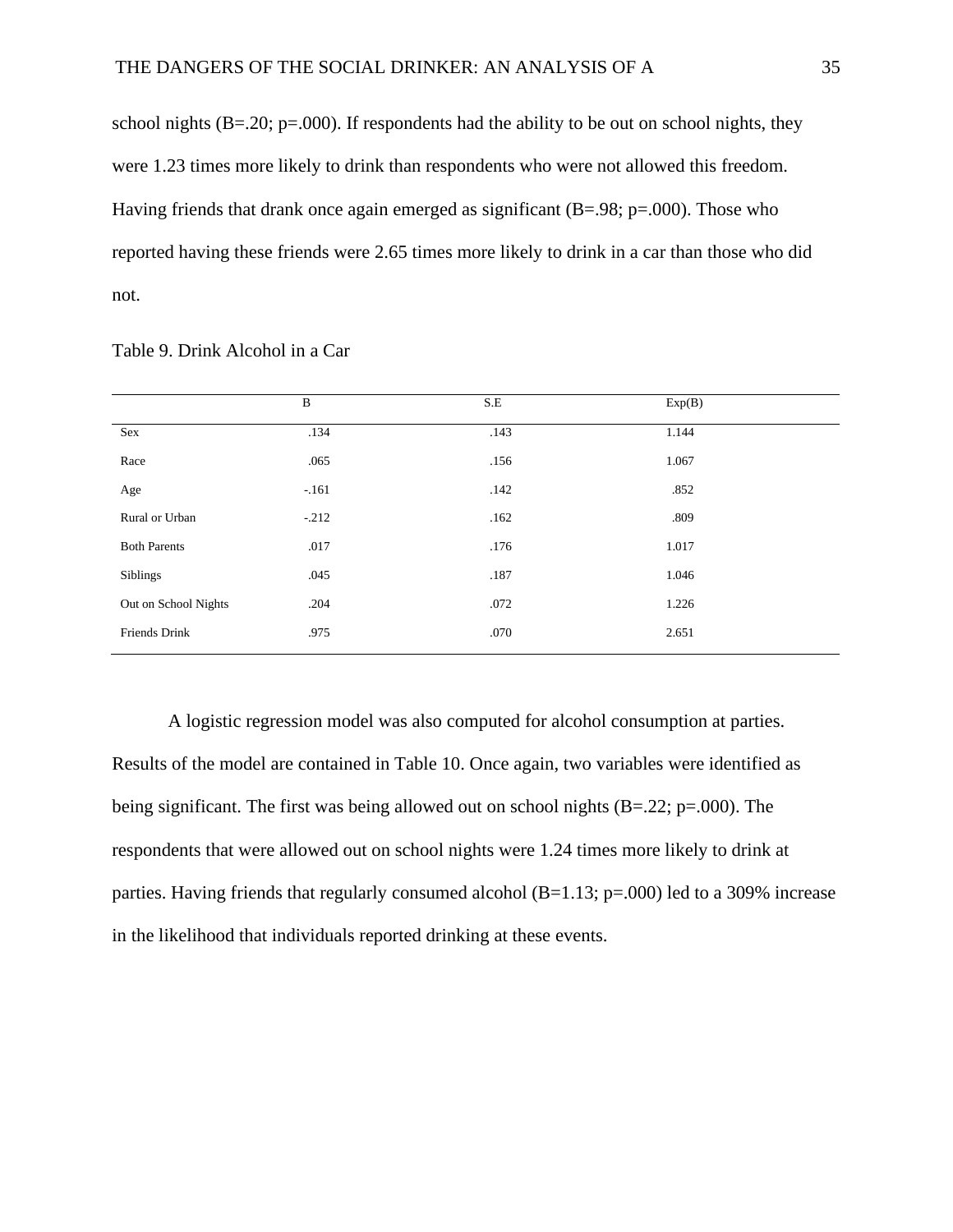|                      | $\, {\bf B}$ | S.E  | Exp(B) |  |
|----------------------|--------------|------|--------|--|
| Sex                  | $-183$       | .104 | .833   |  |
| Race                 | .109         | .114 | 1.115  |  |
| Age                  | .051         | .104 | 1.052  |  |
| Rural or Urban       | .291         | .125 | 1.338  |  |
| <b>Both Parents</b>  | $-.017$      | .128 | .983   |  |
| Siblings             | $-.175$      | .133 | .839   |  |
| Out on School Nights | .217         | .052 | 1.242  |  |
| Friends Drink        | 1.127        | .051 | 3.088  |  |
|                      |              |      |        |  |

Table 10. Drink Alcohol at a Party

The final location that was identified was that of parks or beaches. The logistic regression model results for this location are located in Table 10. Both race (B=-.26; p=.001) and friends drinking (B=.80; p=.000) emerged as significant. For race it was found that White respondents were 1.23 times more likely to drink at these locations than non-White respondents. Those reporting friends regularly drinking (B=.80; p=.000) were 2.23 times more likely to drink at them than those who lacked these friends.

|                      | B       | S.E  | Exp(B) |  |
|----------------------|---------|------|--------|--|
| Sex                  | $-.232$ | .130 | .793   |  |
| Race                 | $-.255$ | .145 | .775   |  |
| Age                  | .032    | .130 | 1.033  |  |
| Rural or Urban       | .396    | .163 | 1.485  |  |
| <b>Both Parents</b>  | $-.249$ | .156 | .780   |  |
| Siblings             | $-.098$ | .164 | .906   |  |
| Out on School Nights | .077    | .065 | 1.080  |  |
| <b>Friends Drink</b> | .801    | .060 | 2.228  |  |

Table 11. Drink Alcohol at a Park or Beach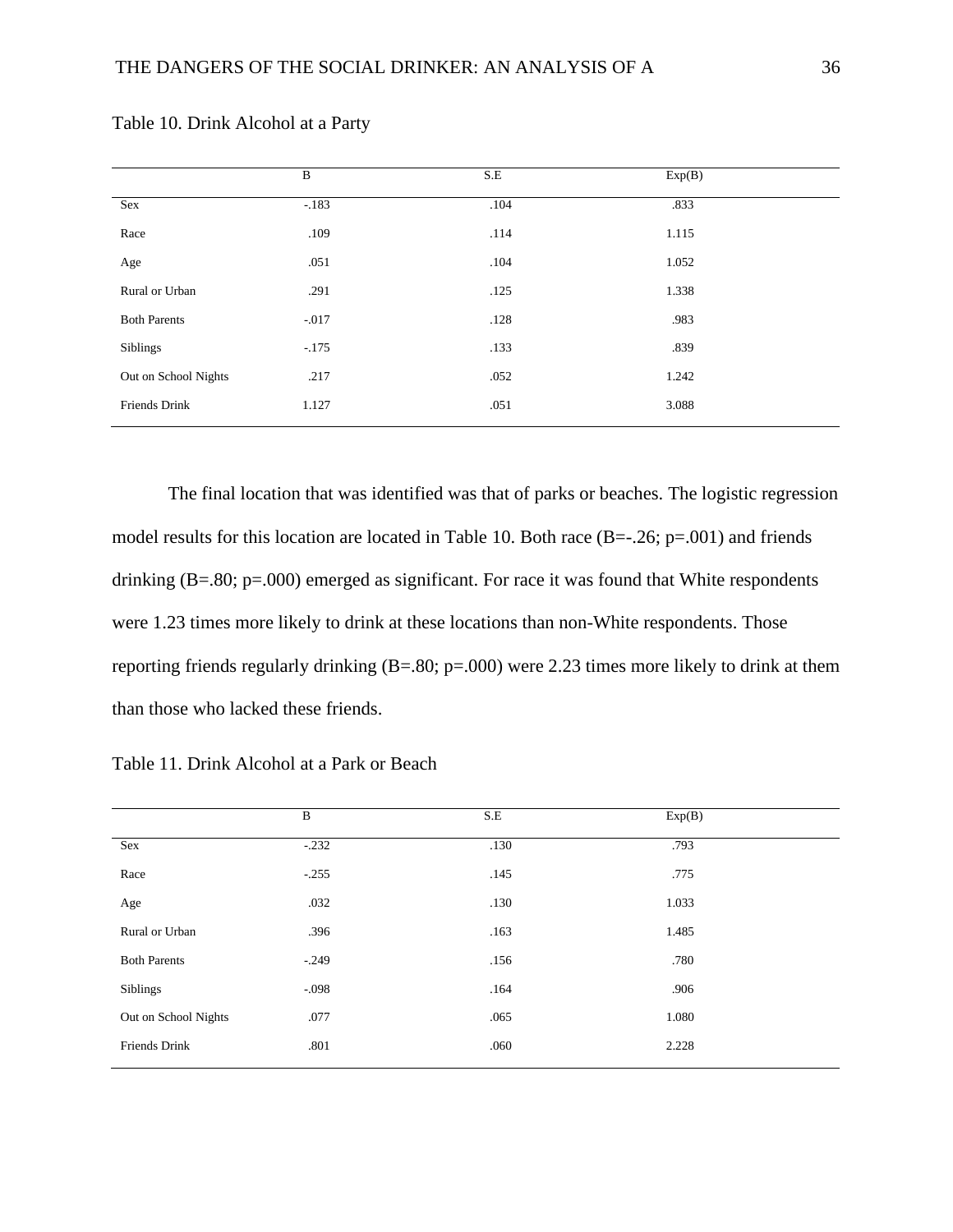# **Chapter Summary**

The current chapter provided an overview of the results for the current study. Descriptive statistics for the independent variables were discussed. In addition, the results of the logistic regression models for each location of interest were covered. Chapter 5 will provide a discussion of these results, referring to previous research in contextualizing them. It will also highlight the limitations of the current study and directions for future research.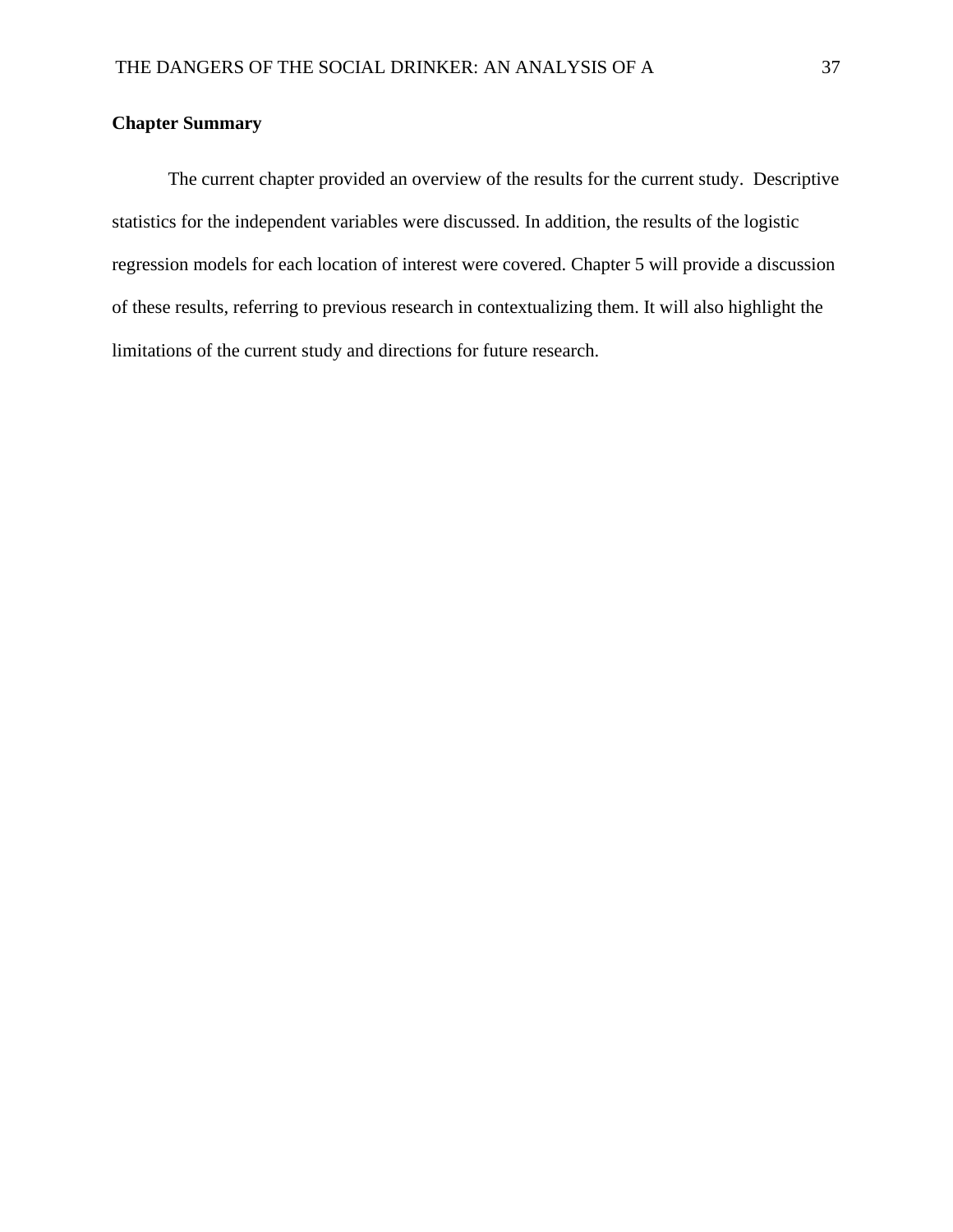# **Chapter 5**

#### **Discussion**

The purpose of the current study was to use the MTF database to discern whether certain locations were more frequently associated with adolescent alcohol consumption, as well as the factors that may play a role in location decision-making. The logistic regression models discussed in the previous chapter allowed for some interesting insights into these research questions. These will be discussed in the current chapter. In addition, it will highlight the limitations of the study and possible directions for future researchers.

The first research question that this study aimed to answer was whether drinking behavior differed by location. While for the purpose of this study the results of location responses were simplified into a dichotomy, they did still help to illustrate points brought up by earlier research. The interest primarily lies in the social and physical setting scales that were found in Clapp et al.'s (2007) study. As discussed in the literature review, the research team separated locations on scales of how private or public they were, ranging from alone to a large party. In addition, they discussed variations in physical settings (micro to macro), ranging from a car to a stadium or park (Clapp et al., 2007). When attempting to align the locations in the study on these scales some patterns can be identified.

For the physical setting it is very apparent how these can be applied as examples line up with some of the categories. Reported drinking seemed to be at its highest in a micro physical setting like a private home (Clapp et al., 2007). These locations seemed to be most common for the current sample, with both respondent's houses and a friend's house having the highest number of reported drinkers, with 1646 and 1581 respectively. Locations that would fall more on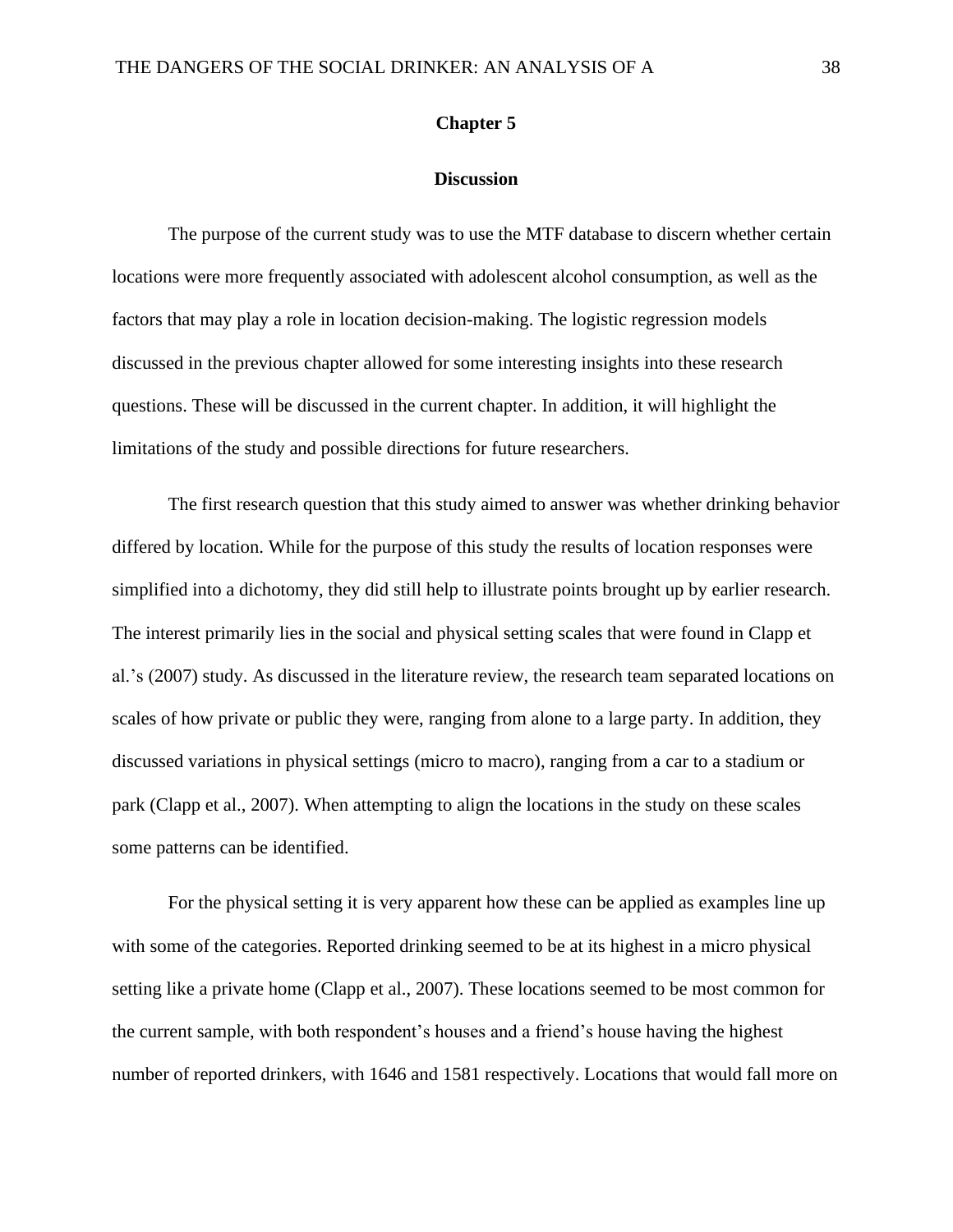the micro side of the scale, such as the car, and on the macro side of the scale, such as the park, had much fewer reported drinkers.

The findings of this study also offer some input on the social setting of the location as well. Clapp et al.'s (2007) scale on private to public ranges from being alone to large parties. However, it is also important to consider the participants in the social event. When looking at drinking rates at a school event, there were very few respondents who reported drinking in these social settings with only 5.5% having consumed alcohol at such events. This is a stark difference in comparison to the findings of drinking habits at a party, where 17.7% of respondents reported alcohol consumption. While Clapp et al. (2007) does mention how these various factors can intermingle in such a way, the findings of this study suggest the make-up of the social setting may be more important than the sheer size of the gathering.

Along with these location-based findings, the study also found that youths were not more likely to use alcohol outside of their home. The largest percentage of reported alcohol consumption occurred at respondent's house (20% of respondents indicating that they did). This study found that youths were just as, if not more likely, to consume alcohol inside of their home compared to settings outside of it. One possible explanation of this may be due to parental acceptance, and possibly even encouragement, of alcohol consumption, as has been suggested by previous researchers (van der Vorst et al., 2010). Though other factors may also be at play (such as availability or lack of parental presence during certain hours), this study provides evidence that private residences, particularly their own, are where the majority of youths consume alcohol.

This finding diverges from some of the current literature. One study found that the physical location was of little significance and that only the social location was important in understanding adolescent drinking behavior (Usdan et al., 2005). Other literature also suggests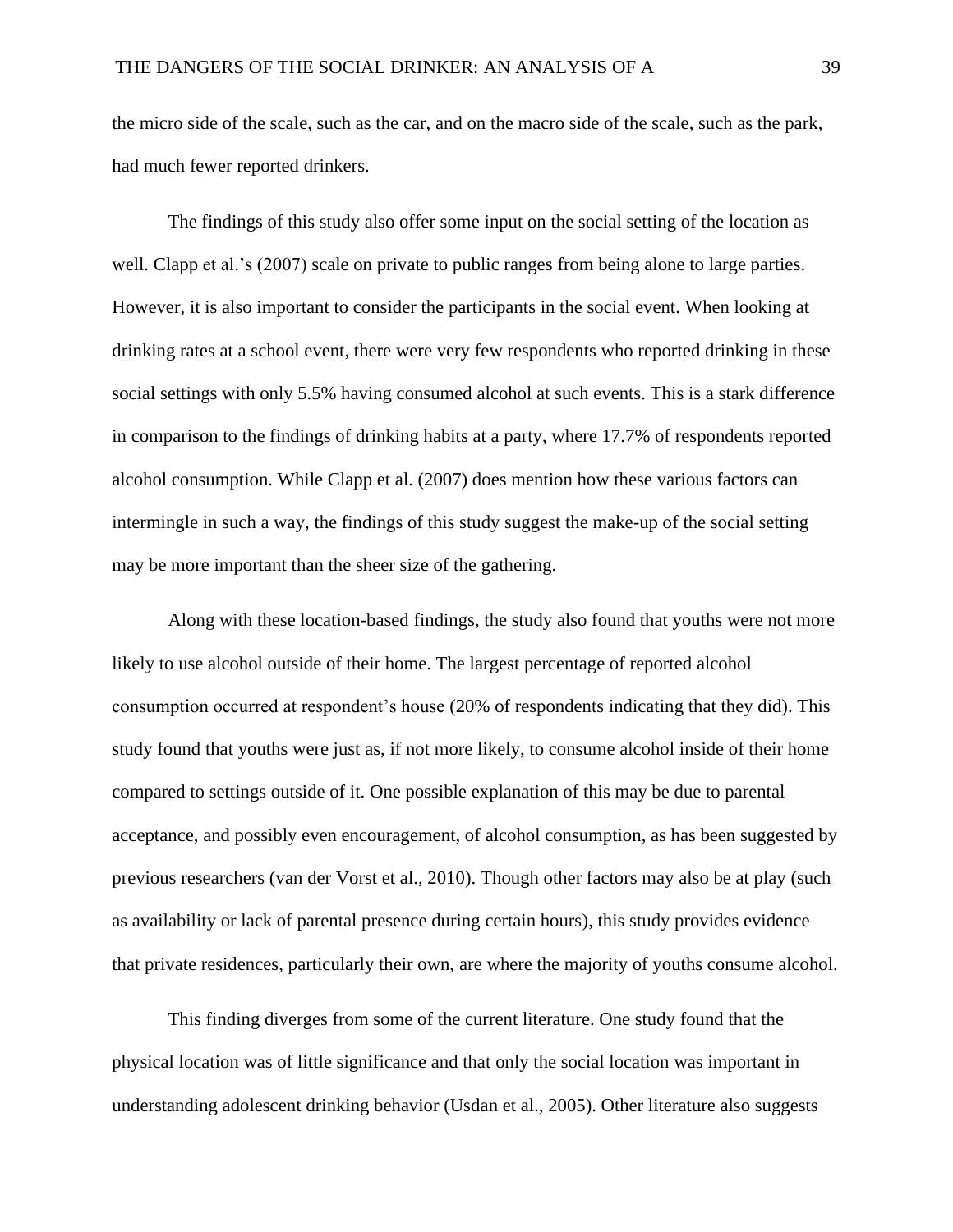that these social situations are the driving force behind adolescent alcohol consumption (Lipperman-Kreda et al., 2018; Miller et al., 2016). This study, however, aligns more with the ideas presented by Clapp et al., (2007). As has been discussed earlier in this section, the interaction between these physical and social locations is of great interest. Some studies help to illustrate this by showing where these social interactions occur is often within the household (Friese & Grube, 2014; Lipperman-Kreda et al., 2018). With the majority of these parties being hosted at residences, it shows how connected these concepts of physical and social location are.

Along with location, there was also interest in how different factors can impact alcohol consumption and the locations in which it occurs. The current study found that peer alcohol usage was statistically significant in every logistic regression model. This was the only variable that was consistently significant across all models, suggesting that friends drinking habits have a considerable impact on individual choices. This finding is supported by the majority of the literature (Kuntsche & Jordan, 2006; Lipperman-Kreda et al., 2018). While there is some debate on how alcohol consumption is impacted by friend use, all studies suggest that there is a connection (Friese & Grube, 2014). This means that the current studies findings fall in line with the wider literature that peer alcohol usage does have an impact on adolescent alcohol usage and with the majority of the literature that it increases likelihood of alcohol consumption.

When it comes to parental presence, the findings were less consistent. This is possibly due to the included measures. For instance, there were no questions pertaining to parent alcohol usage, which past literature suggests may be an important aspect in the development of drinking habits (Mares et al., 2011). Instead, the present study looked at how both parents being present in the household may affect where adolescents drink. The presence of both parents was not found to be significant in any of the logistic regression models. This is likely due to the different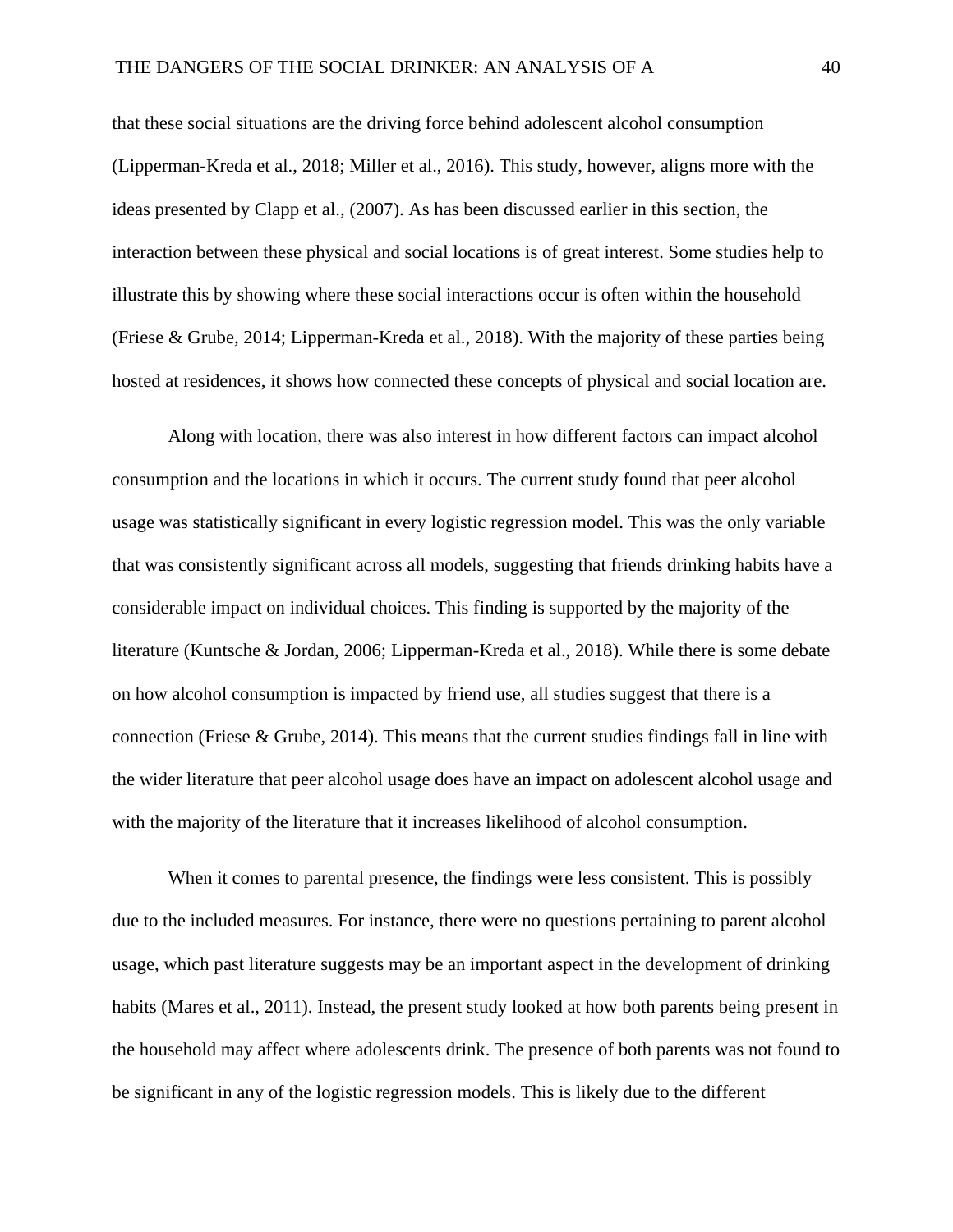parenting techniques that may be adopted in how to handle underage drinking. Some parents allow teens to drink in what they consider to be safe environments, such as a friend's house or their own residence, and nearly three-quarters are aware of their child's alcohol consumption (Friese et al., 2012; Friese & Grube, 2014). This seems to be a change from older studies, where only around a third of parents were aware of adolescent alcohol consumption (Bogenschneider et al., 1998). These findings seem to suggest that parental presence in the household has no impact on if their children drink.

The other variable that could pertain to parental presence in the child's life assessed whether they are allowed out of the house on school nights. Students being allowed out on a school night was used as a proxy for parental trust. Parental trust and acceptance of adolescent drinking has been linked to more dangerous drinking habits in adolescents that are found to persist later in life (Friese et al., 2012; Livingston et al., 2010). The findings of this study offer some support to the idea that parental trust does lead to a higher rate of drinking, with being allowed out on school nights being significant in a few of the logistic regression models. As such, it appears that some young people may find certain locations more feasible based on the freedom that they are allowed (to be within those locations).

The final point of interest for the present study was about the impact of demographic variables and how they may help predict youth drinking. Some important conclusions can be drawn based on the impact they had on locational choices. Previous literature has suggested that some demographic variables can be predictive of where alcohol use occurs, such as gender; however, when other controls are isolated most of these variables offer very little predictive power when it comes to adolescent alcohol consumption in general (Grüne et al., 2017; Wechsler et al., 1995). The findings of the current study seem to fall more in line with the latter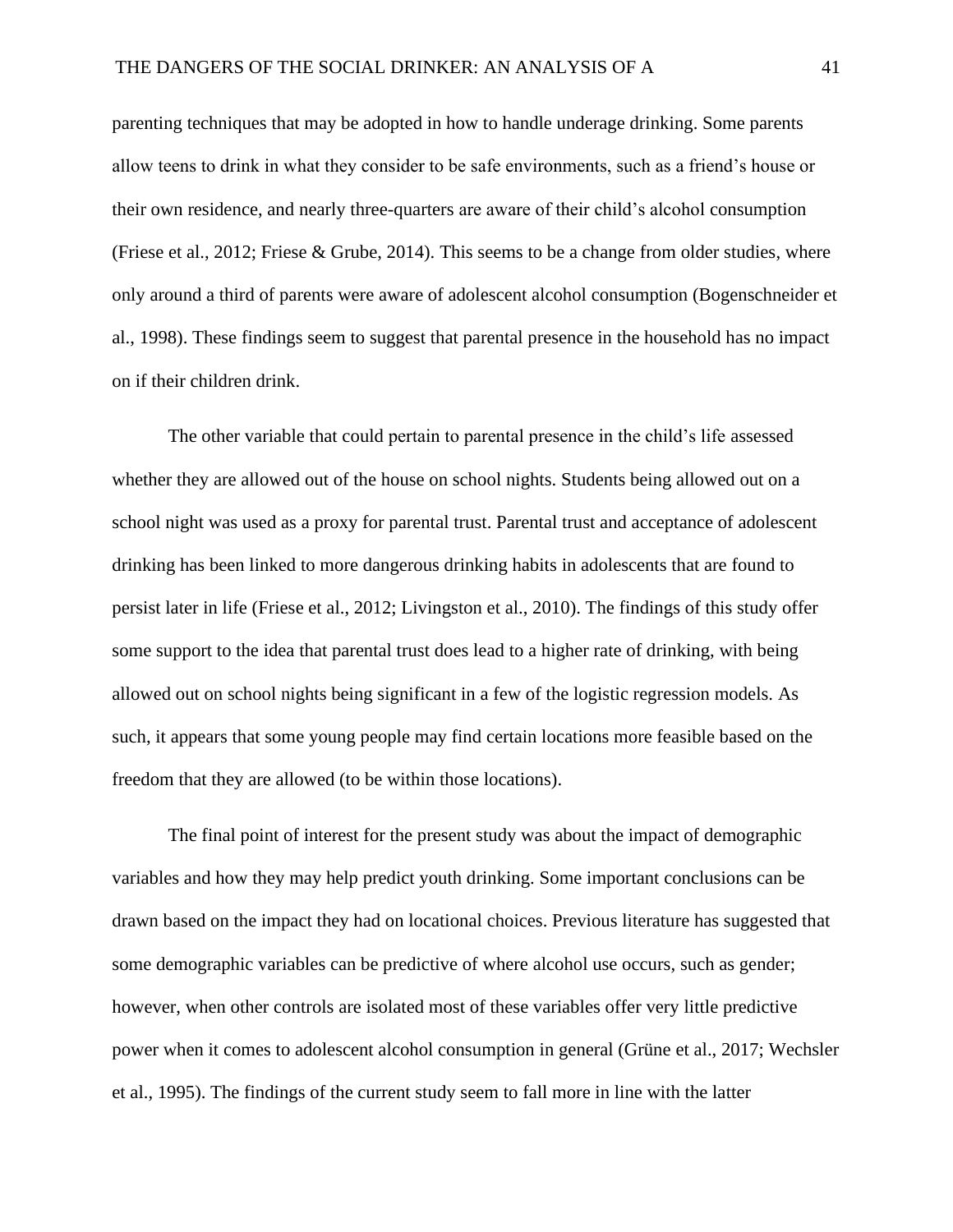perspective, with race, gender, or urban-rural classification not emerging as significant across most of the logistical regressions. Race was the only one of these variables to be found significant in more than one logistics regression (two models): both drinking at a friend's house and drinking at the beach. With the lack of other controlling factors, such as economic status, and the inconsistency in the findings, it seems likely that demographic variables offer little predictive power in understanding locational drinking habits.

# **Limitations**

With these findings, it is important to acknowledge the limitations of the study. The first of these relates to the dataset. While MTF is extensive, it can also have a large amount of missing data across questions due to the fact that not every participant receives the same set of questions. This can be seen in the high number of missing responses found in the location questions. This makes it hard to identify certain aspects that may be of interest due to the lack of importance given to the topic by the survey providers. In addition, there are sometimes no questions within the survey that directly address points of interest. The current study used being allowed out on school nights to help draw conclusions on parental trust, which is prone to having other factors at play such as parents not caring enough to keep track of their child. There is a large number of reasons why a parent may allow students out on school nights, but the current study limits it to being an indication of trust. The final issue with the data set is the fact that essentially all responses are self-reported, which means there are likely to be higher actual rates of consumption than were reported.

As for the analysis, there are also weaknesses present within it. The most significant of these is that locations were broken down from an ordinal scale to a binary scale for the analysis. As such, the current study is unable to draw any conclusions on binge drinking or sheer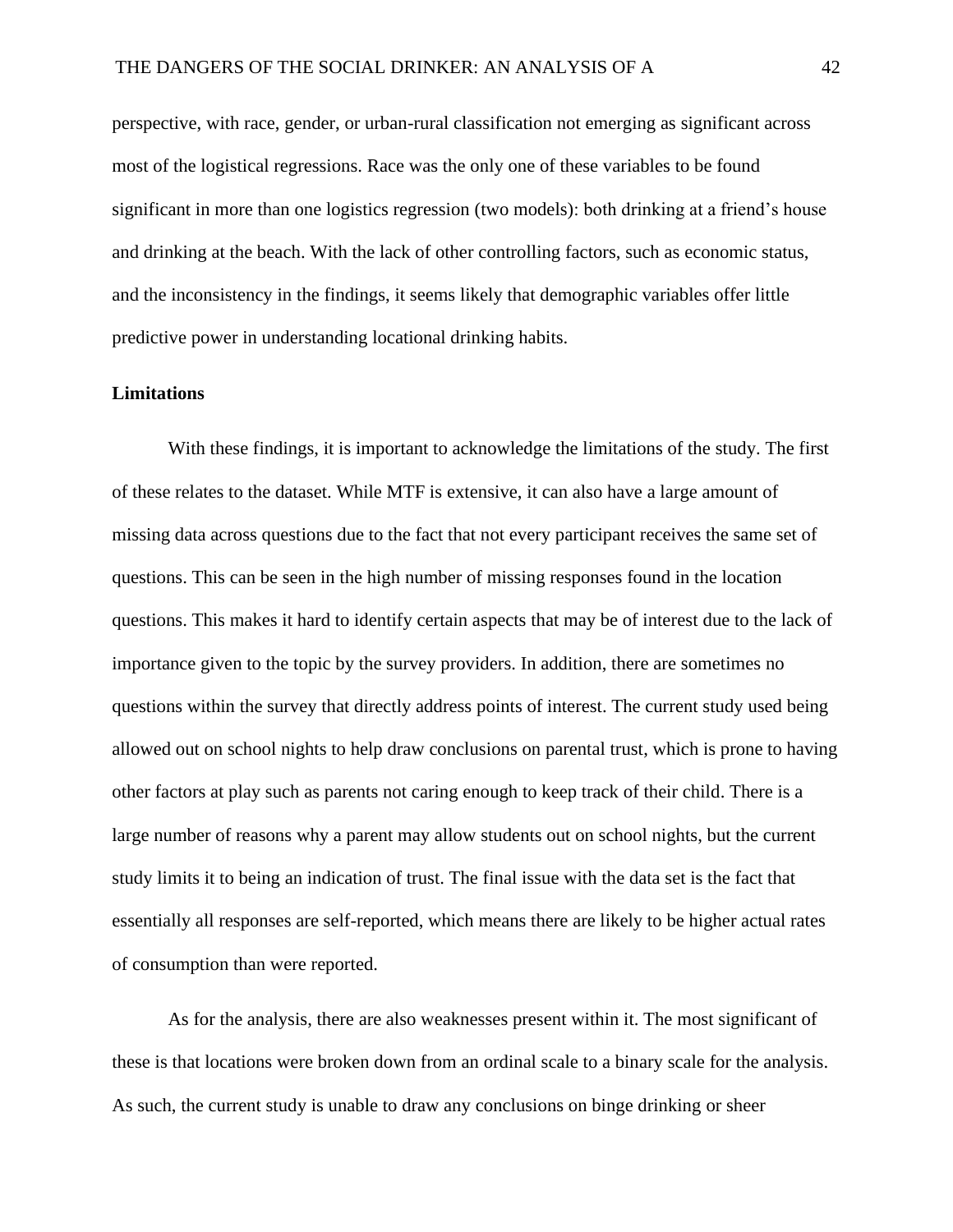frequency of consumption. It also means that any difference in demographic variables and their impact on alcohol consumption may be unacknowledged and be the reason why the current research diverged from past research (Grüne et al., 2017). This reliance on binary measures made the models easier to process and interpret but may have also led it to miss some potential correlations.

# **Directions for Future Research**

Despite these limitations, the current study does offer direction for future research. It does seem that there is an importance in location in drinking habits. An expansion on the ideas of Clapp et al. (2007) would be beneficial, focusing more on the context surrounding locations. While the location itself may end up not being the reason for consumption, it has been shown that alcohol use does differ based on location (as seen in the current study). Future studies may wish to gain a better understanding of why this is the case. The other major finding was the importance of peer alcohol usage. Many previous studies have found that having friends that consume alcohol is a strong predictor for alcohol usage in adolescents (Friese & Grube, 2014; Kuntsche & Jordan, 2006; Russell et al., 2021). This current study also found it to be significant in every location in predicting alcohol use. Future research should be done to further the understanding of peer usage on adolescent drinking habits.

# **Conclusion**

Having found that there is a difference in alcohol usage based on location, it has shown that there is an importance in understanding this aspect of underage drinking. Having set aside and looked at the responses from MTF, it was possible to identify factors of interest due to the differences in alcohol usage among the various locations that were included in the data set.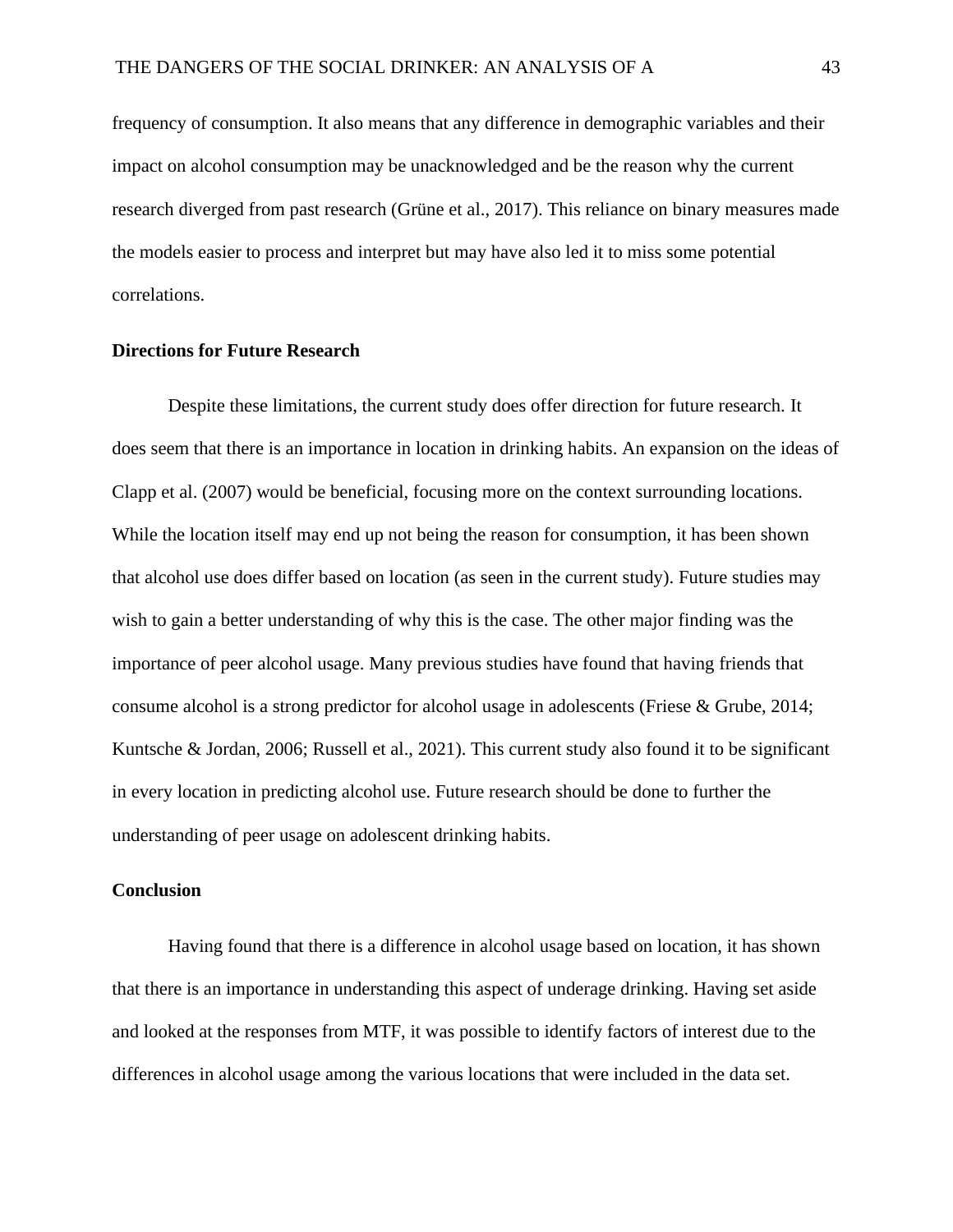Along with these findings, the logistic regressions that were run also helped to show the importance of understanding how alcohol usage is impacted by friends' usage. These findings seem to suggest that alcohol consumption often starts due to social pressures (Ander et al., 2017; Demant, 2009). In order to come up with effective methods of alcohol abuse prevention, it is important to understand all aspects that may play into their development. The current study provided a framework for future research, which should shed further light on the topic.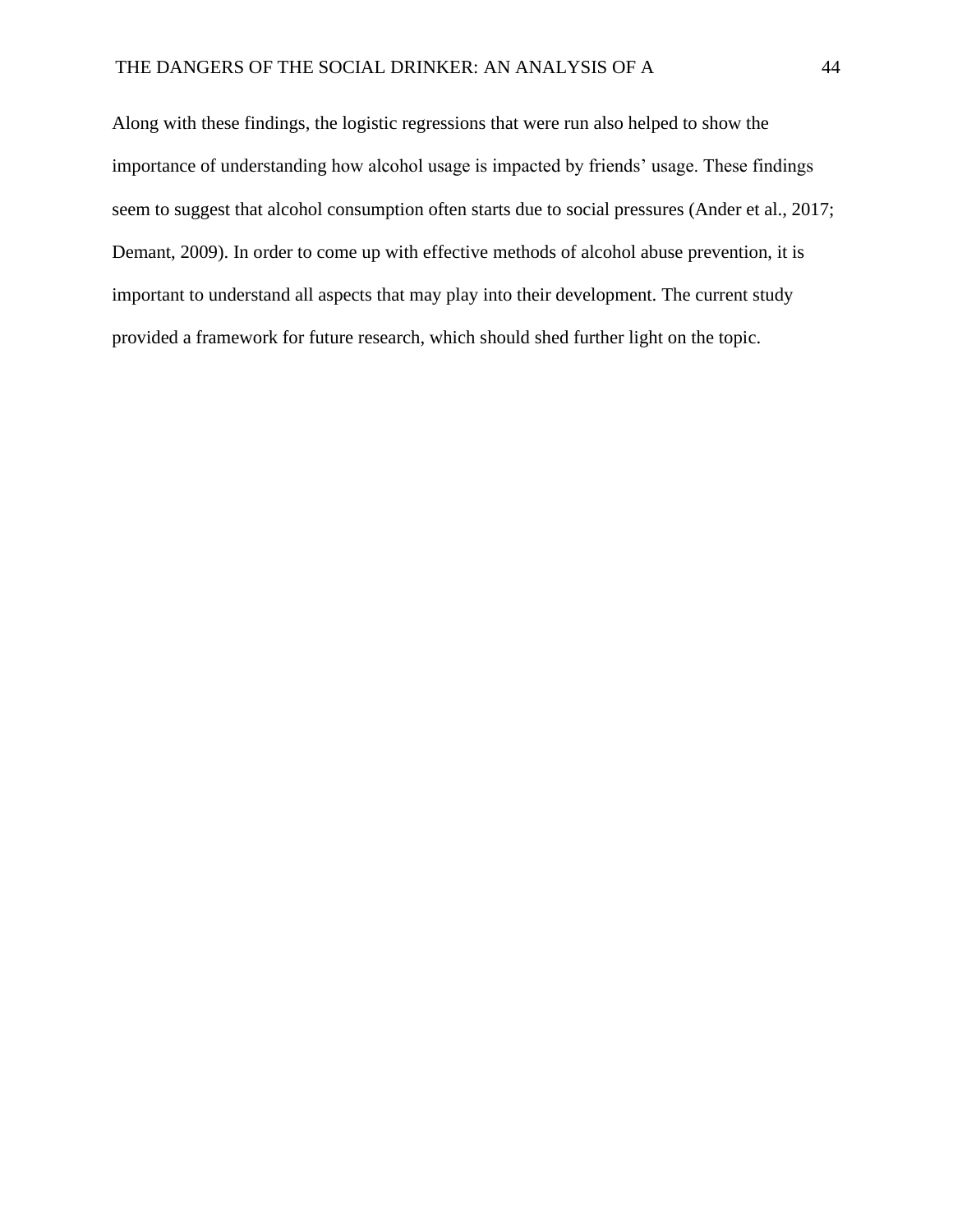## **Resources**

- Ander, B., Abrahamsson , A., & Bergnehr, D. (2017). 'It is ok to be drunk, but not too drunk': Party socializing, drinking ideals, and learning trajectories in Swedish adolescent discourse on alcohol use. *Journal of Youth Studies*, *20*(7), 841–854. https://doi.org/https://doi.org/10.1080/13676261.2016.1273515
- Bartoli, F., Carretta, D., Crocamo, C., Schivalocchi, A., Brambilla, G., Clerici, M., & Carrà, G. (2014). Prevalence and correlates of binge drinking among young adults using alcohol: A cross-sectional survey. *BioMed Research International*, *2014*, 1–7. https://doi.org/10.1155/2014/930795
- Bogenschneider, K., Wu, M.-Y., Raffaelli, M., & Tsay, J. C. (1998). "other teens drink, but not my kid": Does parental awareness of adolescent alcohol use protect adolescents from risky consequences? *Journal of Marriage and the Family*, *60*(2), 356. https://doi.org/10.2307/353854
- Callaghan, R. C., Gatley, J. M., Sanches, M., & Asbridge, M. (2014). Impacts of the minimum legal drinking age on motor vehicle collisions in Québec, 2000−2012. *American Journal of Preventive Medicine*, *47*(6), 788–795. https://doi.org/10.1016/j.amepre.2014.08.012
- Clapp, J. D., Holmes, M. R., Reed, M. B., Shillington, A. M., Freisthler, B., & Lange, J. E. (2007). Measuring college students' alcohol consumption in natural drinking environments. *Evaluation Review*, *31*(5), 469–489. https://doi.org/10.1177/0193841x07303582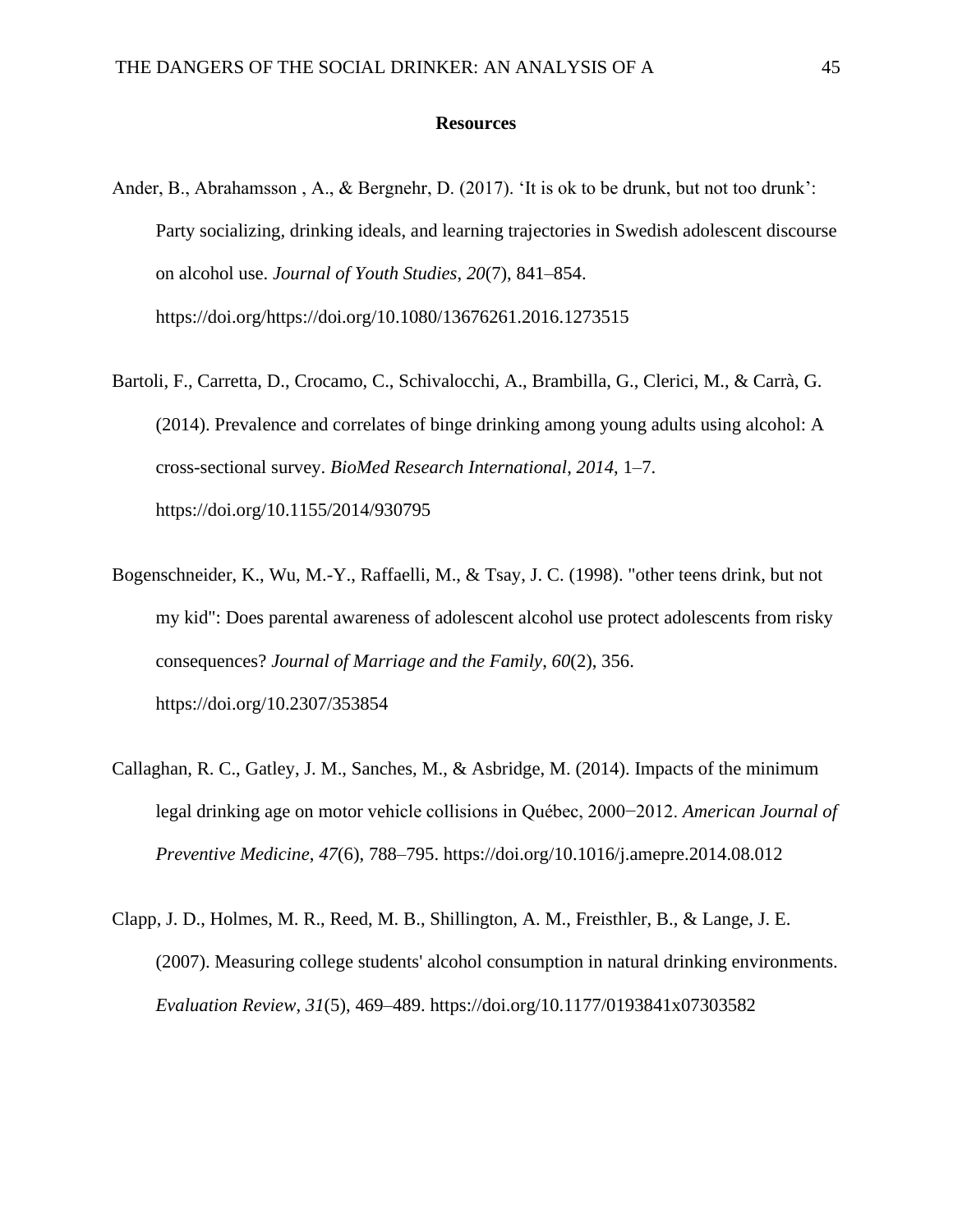- Clapp, J. D., Reed, M. B., Holmes, M. R., Lange, J. E., & Voas, R. B. (2006). Drunk in public, drunk in private: The relationship between college students, drinking environments and alcohol consumption. *The American Journal of Drug and Alcohol Abuse*, *32*(2), 275–285. https://doi.org/10.1080/00952990500481205
- de Looze, M. E., van Dorsselaer, S. A. F. M., Monshouwer, K., & Vollebergh, W. A. M. (2017). Trends in adolescent alcohol use in the Netherlands, 1992–2015: Differences across sociodemographic groups and links with strict parental rule-setting. *International Journal of Drug Policy*, *50*, 90–101. https://doi.org/10.1016/j.drugpo.2017.09.013
- DeJong, W., & Blanchette, J. (2014). Case closed: Research evidence on the positive public health impact of the age 21 minimum legal drinking age in the United States. *Journal of Studies on Alcohol and Drugs, Supplement*, (s17), 108–115. https://doi.org/10.15288/jsads.2014.s17.108
- Demant, J. (2009). When alcohol acts: An actor-network approach to teenagers, alcohol and parties. *Body & Society*, *15*(1), 25–46. https://doi.org/10.1177/1357034x08100145
- Fagan, A. A., & Najman, J. M. (2005). The relative contributions of parental and sibling substance use to adolescent tobacco, alcohol, and other drug use. *Journal of Drug Issues*, *35*(4), 869–883. https://doi.org/10.1177/002204260503500410
- Fournier, A. K., Ehrhart, I. J., Glindemann, K. E., & Geller, E. S. (2004). Intervening to decrease alcohol abuse at university parties. *Behavior Modification*, *28*(2), 167–181. https://doi.org/10.1177/0145445503259406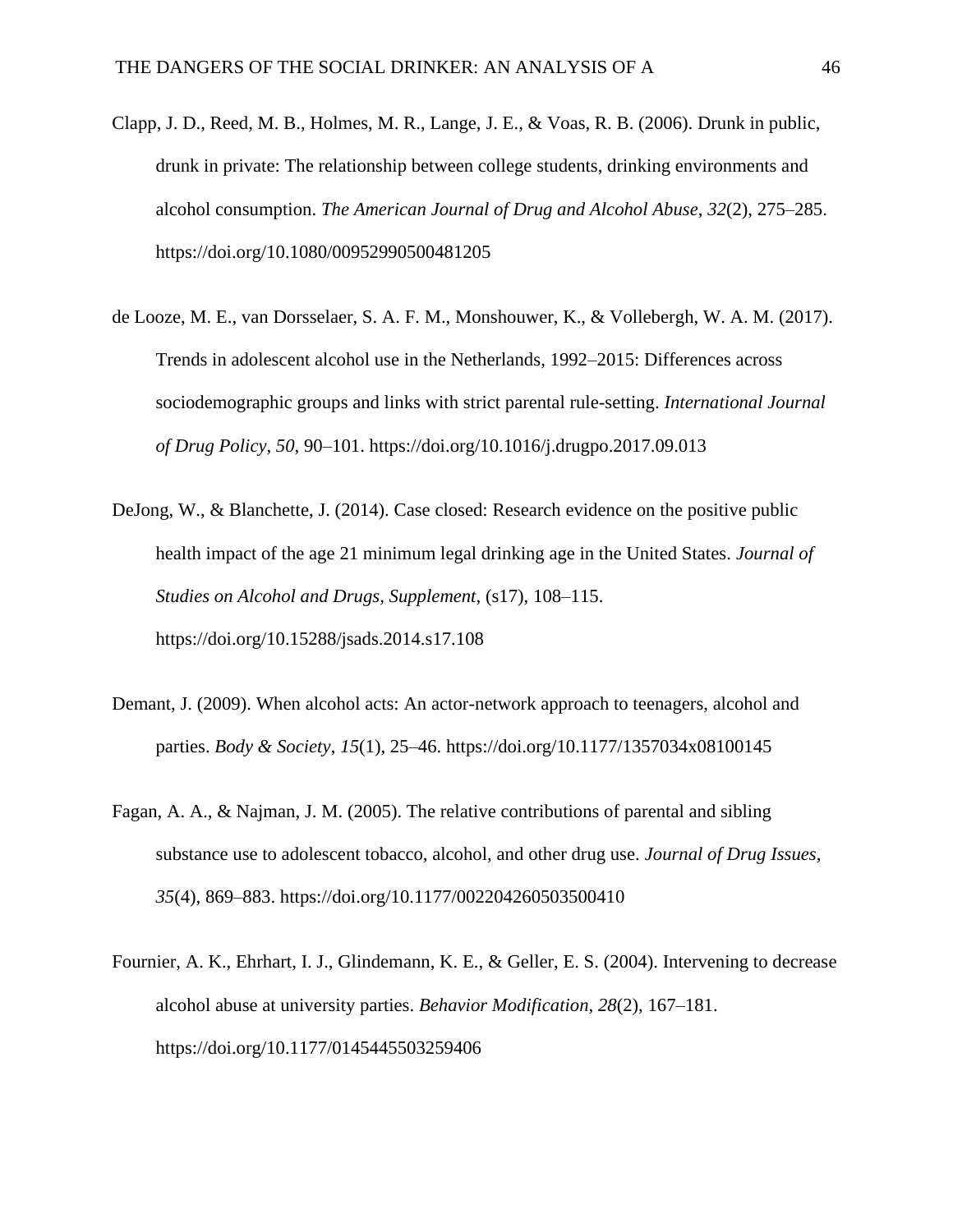- Friese, B., & Grube, J. W. (2014). Teen parties: Who has parties, what predicts whether there is alcohol and who supplies the alcohol? *The Journal of Primary Prevention*, *35*(6), 391–396. https://doi.org/10.1007/s10935-014-0361-4
- Friese, B., Grube, J. W., Moore, R. S., & Jennings, V. K. (2012). Parents' rules about underage drinking: A qualitative study of why parents let teens drink. *Journal of Drug Education*, *42*(4), 379–391. https://doi.org/10.2190/de.42.4.a
- Grüne, B., Piontek, D., Pogarell, O., Grübl, A., Groß, C., Reis, O., Zimmermann, U. S., & Kraus, L. (2016). Acute alcohol intoxication among adolescents—the role of the context of drinking. *European Journal of Pediatrics*, *176*(1), 31–39. https://doi.org/10.1007/s00431- 016-2797-4
- Hughes, K., Quigg, Z., Bellis, M. A., van Hasselt, N., Calafat, A., Kosir, M., Juan, M., Duch, M., & Voorham, L. (2011). Drinking behaviours and blood alcohol concentration in four European Drinking Environments: A cross-sectional study. *BMC Public Health*, *11*(1). https://doi.org/10.1186/1471-2458-11-918
- Kelly, A., Chan, G. C. K., & O'Flaherty, M. (2012). How important is the context of an adolescent's first alcoholic drink? evidence that parental provision may reduce later heavy episodic drinking. *European Addiction Research*, *18*(3), 140–148. https://doi.org/10.1159/000335059
- Keough, M. T., Battista, S. R., O'Connor, R. M., Sherry, S. B., & Stewart, S. H. (2016). Getting the party started — alone: Solitary predrinking mediates the effect of social anxiety on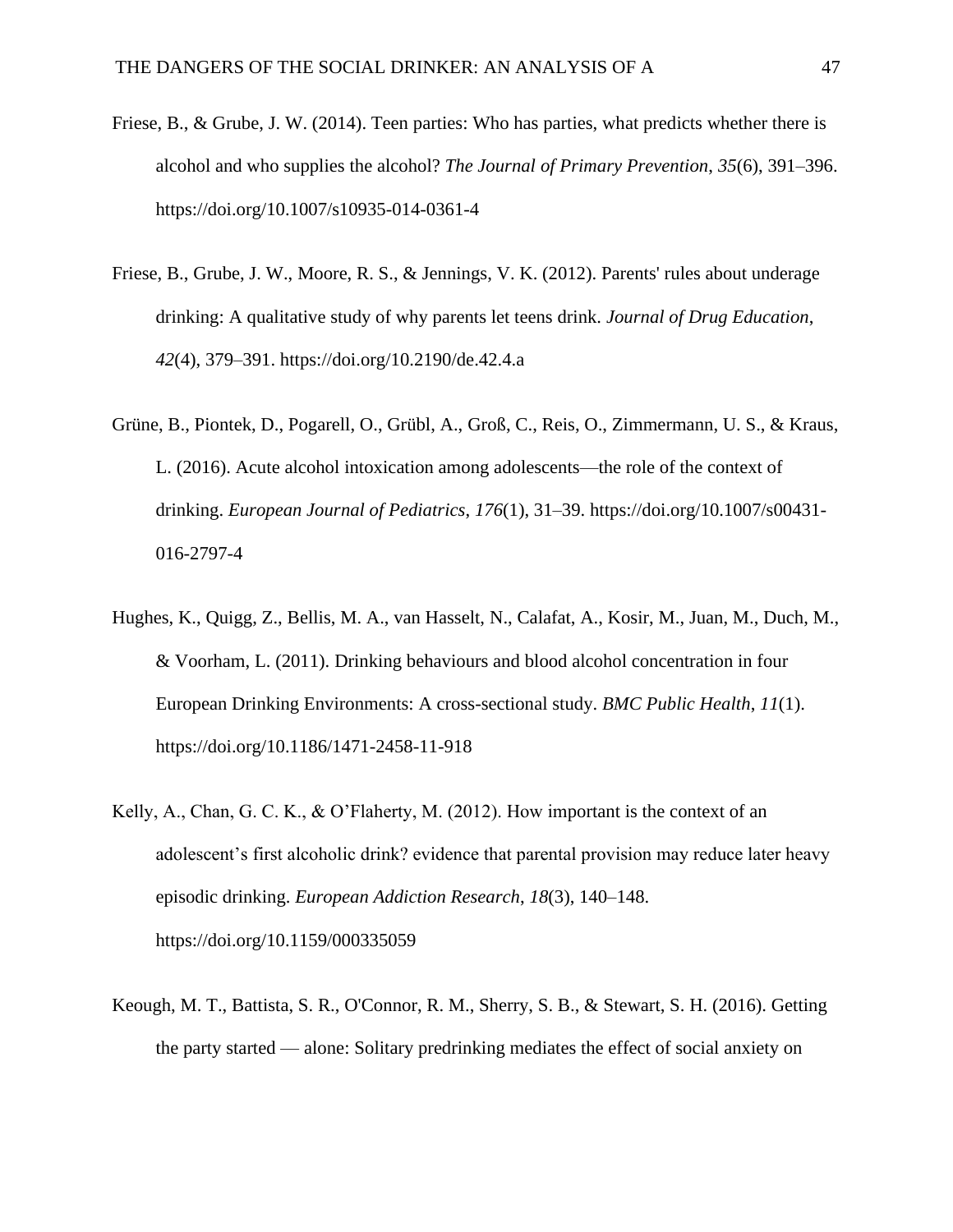alcohol-related problems. *Addictive Behaviors*, *55*, 19–24. https://doi.org/10.1016/j.addbeh.2015.12.013

- Kuntsche, E., & Jordan, M. D. (2006). Adolescent alcohol and cannabis use in relation to peer and school factors. *Drug and Alcohol Dependence*, *84*(2), 167–174. https://doi.org/10.1016/j.drugalcdep.2006.01.014
- Lipperman-Kreda, S., Finan, L. J., & Grube, J. W. (2018). Social and situational characteristics associated with adolescents' drinking at party and non-party events. *Addictive Behaviors*, *83*, 148–153. https://doi.org/10.1016/j.addbeh.2017.12.001
- Livingston, J. A., Testa, M., Hoffman, J. H., & Windle, M. (2010). Can parents prevent heavy episodic drinking by allowing teens to drink at home? *Addictive Behaviors*, *35*(12), 1105– 1112. https://doi.org/10.1016/j.addbeh.2010.08.005
- Mares, S. H. W., van der Vorst, H., Engels, R. C. M. E., & Lichtwarck-Aschoff, A. (2011). Parental alcohol use, alcohol-related problems, and alcohol-specific attitudes, alcoholspecific communication, and adolescent excessive alcohol use and alcohol-related problems: An indirect path model. *Addictive Behaviors*, *36*(3), 209–216. https://doi.org/10.1016/j.addbeh.2010.10.013
- Marzell, M., Bavarian, N., Paschall, M. J., Mair, C., & Saltz, R. F. (2015). Party characteristics, drinking settings, and college students' risk of intoxication: A multi-campus study. *The Journal of Primary Prevention*, *36*(4), 247–258. https://doi.org/10.1007/s10935-015-0393- 4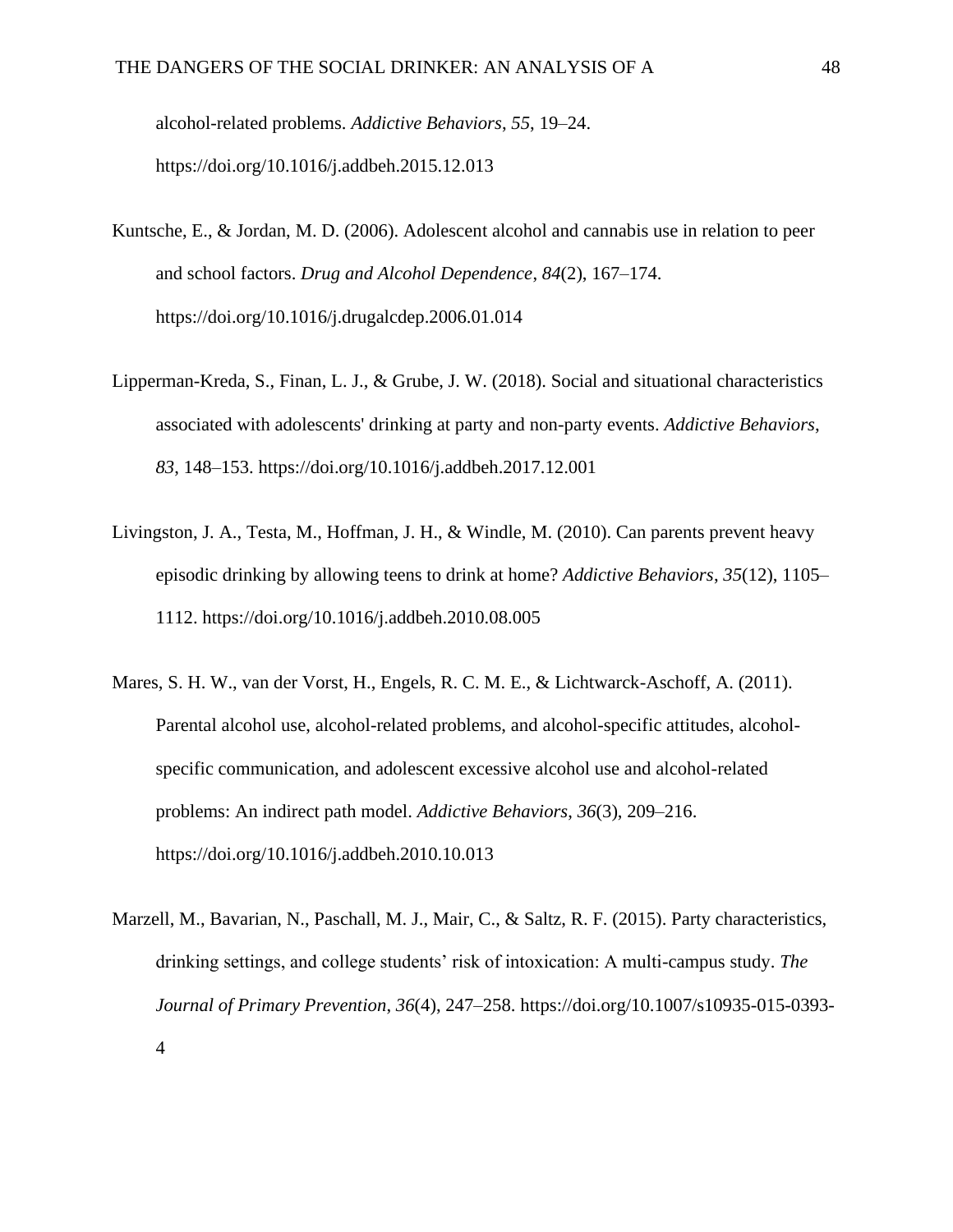- Miller, M. B., Borsari, B., Fernandez, A. C., Yurasek, A. M., & Hustad, J. T. (2016). Drinking location and pregaming as predictors of alcohol intoxication among mandated college students. *Substance Use & Misuse*, *51*(8), 983–992. https://doi.org/10.3109/10826084.2016.1152496
- Miller, T., Snowden, C., Birckmayer, J., & Hendrie, D. (2006). Retail alcohol monopolies, underage drinking, and youth impaired driving deaths. *Accident Analysis & Prevention*, *38*(6), 1162–1167. https://doi.org/10.1016/j.aap.2006.05.003
- Miron, J. A., & Tetelbaum, E. (2009). Does the minimum legal drinking age save lives? *Economic Inquiry, 47*(2), 317-336. https://doi.org/10.1111%2Fj.1465-7295.2008.00179.x
- Morrell, M. N., Reed, D. D., & Martinetti, M. P. (2021). The behavioral economics of the Bottomless Cup: The effects of Alcohol Cup Price on consumption in college students. *Experimental and Clinical Psychopharmacology*, *29*(1), 36–47. https://doi.org/10.1037/pha0000360
- Morrison, C. N., Byrnes, H. F., Miller, B. A., Wiehe, S. E., Ponicki, W. R., & Wiebe, D. J. (2019). Exposure to alcohol outlets, alcohol access, and alcohol consumption among adolescents. *Drug and Alcohol Dependence*, *205*, 107622. https://doi.org/10.1016/j.drugalcdep.2019.107622
- Russell, A. M., Patterson, M. S., & Barry, A. E. (2021). College students' perceptions of peer alcohol use: A Social Network Analytic Approach. *Substance Use & Misuse*, *56*(1), 46–53. https://doi.org/10.1080/10826084.2020.1833929